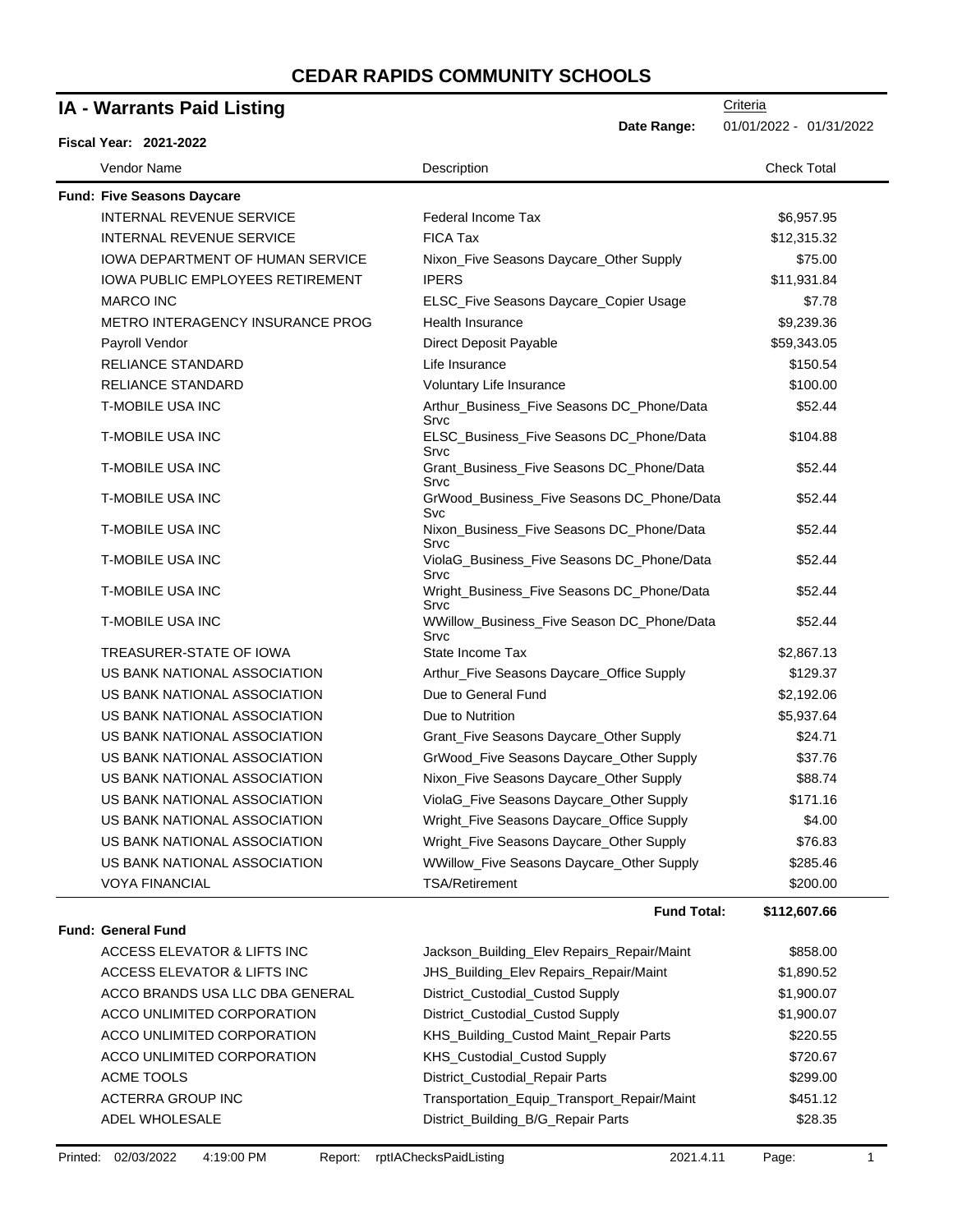### **IA - Warrants Paid Listing**

#### **Fiscal Year: 2021-2022**

| Vendor Name                      | Description                                    | <b>Check Total</b> |
|----------------------------------|------------------------------------------------|--------------------|
| AHLERS & COONEY, P.C.            | ELSC_Legal_BOE/Supt Support_Legal Service      | \$1,706.50         |
| AIR FILTER SALES AND SERVICES IN | District_Building_Mechanic Stock_Repair Parts  | \$793.80           |
| ALL TEMP REFRIGERATION INC       | District_Building_Repair/Maint                 | \$3,970.14         |
| ALL TEMP REFRIGERATION INC       | ELSC_Building_Repair/Maint                     | \$1,156.25         |
| ALTORFER INC                     | HSLev_Grounds Maint_Repair Parts               | \$455.07           |
| Amazon Capital Services Inc.     | Arthur_Library_Media_School_Office Supply      | \$58.14            |
| Amazon Capital Services Inc.     | Arthur_Reg Instr_School_Instr Supply           | \$31.98            |
| Amazon Capital Services Inc.     | Arthur_Reg Instr_School_Other Supply           | \$418.37           |
| Amazon Capital Services Inc.     | Arthur_Reg Instruct_PBIS_Other Supply          | \$32.38            |
| Amazon Capital Services Inc.     | Arthur_Spec Instruc_SPED Unalloc_Instr Supply  | \$39.99            |
| Amazon Capital Services Inc.     | District_Building_B/G_Repair Parts             | \$381.66           |
| Amazon Capital Services Inc.     | District_Building_Mechanic Stock_Repair Parts  | \$55.49            |
| Amazon Capital Services Inc.     | District_Building_Office Supply                | \$21.98            |
| Amazon Capital Services Inc.     | District_Reg Instruct_Derecho_Other Supply     | \$691.22           |
| Amazon Capital Services Inc.     | ELSC_Building_PM Filters_Repair Parts          | \$585.78           |
| Amazon Capital Services Inc.     | ELSC_Instrucl Improve_CCT_Other Supply         | \$207.20           |
| Amazon Capital Services Inc.     | ELSC_Nursing_Health Srvcs_Other Supply         | \$9.99             |
| Amazon Capital Services Inc.     | ELSC_OLL_Deputy_Office Supply                  | \$69.39            |
| Amazon Capital Services Inc.     | ELSC_OLL_Dir Instr Srvc_Ref/Resch Mat          | \$150.06           |
| Amazon Capital Services Inc.     | ELSC_Reg Instruct_Lang Arts_ISL_Instr Supply   | \$48.40            |
| Amazon Capital Services Inc.     | ELSC_Technology_Office Supply                  | \$2.99             |
| Amazon Capital Services Inc.     | ELSC_Technology_Other Supply                   | \$537.94           |
| Amazon Capital Services Inc.     | Erskine_Reg Instr_School_Instr Supply          | \$197.47           |
| Amazon Capital Services Inc.     | ESLev_Reg Instruct_Ex Dir K-5_Other Supply     | \$1,013.25         |
| Amazon Capital Services Inc.     | ESLev_Reg Instruct_ISL_Other Supply            | \$114.68           |
| Amazon Capital Services Inc.     | ESLev_Reg Instruct_Soc Sci_ISL_Instr Supply    | \$502.39           |
| Amazon Capital Services Inc.     | ESLev_Spec Instruc_1:1 L3_Instr Supply         | \$100.25           |
| Amazon Capital Services Inc.     | ESLev_Spec Instruc_L3_Ref/Resch Mat            | \$299.50           |
| Amazon Capital Services Inc.     | ESLev_Spec Instruc_PK L2_Instr Supply          | \$64.96            |
| Amazon Capital Services Inc.     | ESLev_Spec Instruc_SPED Unalloc_Instr Supply   | \$223.92           |
| Amazon Capital Services Inc.     | FMS_Principal Office_School_Office Supply      | \$30.98            |
| Amazon Capital Services Inc.     | FMS_Reg Instruct_Health&PE_School_Instr Supply | \$141.41           |
| Amazon Capital Services Inc.     | FMS_Reg Instruct_MS-Grade 8_Other Supply       | \$82.91            |
| Amazon Capital Services Inc.     | FMS_Reg Instruct_School_Instr Supply           | \$94.66            |
| Amazon Capital Services Inc.     | Four Oaks_Spec Instruc_L3_Other Supply         | \$158.90           |
| Amazon Capital Services Inc.     | Garfield_Reg Instr_School_Other Supply         | \$168.43           |
| Amazon Capital Services Inc.     | Grant_Reg Instr_School_Instr Supply            | \$126.73           |
| Amazon Capital Services Inc.     | GrWood_Reg Instr_School_Other Supply           | \$42.38            |
| Amazon Capital Services Inc.     | GrWood_Reg Instruct_PBIS_Other Supply          | \$142.74           |
| Amazon Capital Services Inc.     | GrWood_Title I_Parent Engage_Other Supply      | \$35.68            |
| Amazon Capital Services Inc.     | Harrison_Reg Instr_School_Other Supply         | \$23.95            |
| Amazon Capital Services Inc.     | HMS_Principal Office_School_Other Supply       | \$257.96           |
| Amazon Capital Services Inc.     | HMS_Reg Instruct_Art_School_Instr Supply       | \$224.81           |
| Amazon Capital Services Inc.     | HMS_Reg Instruct_School_Other Supply           | \$522.51           |
| Amazon Capital Services Inc.     | Hoover_Categ/Grants_Food Pantry_Other Supply   | \$758.88           |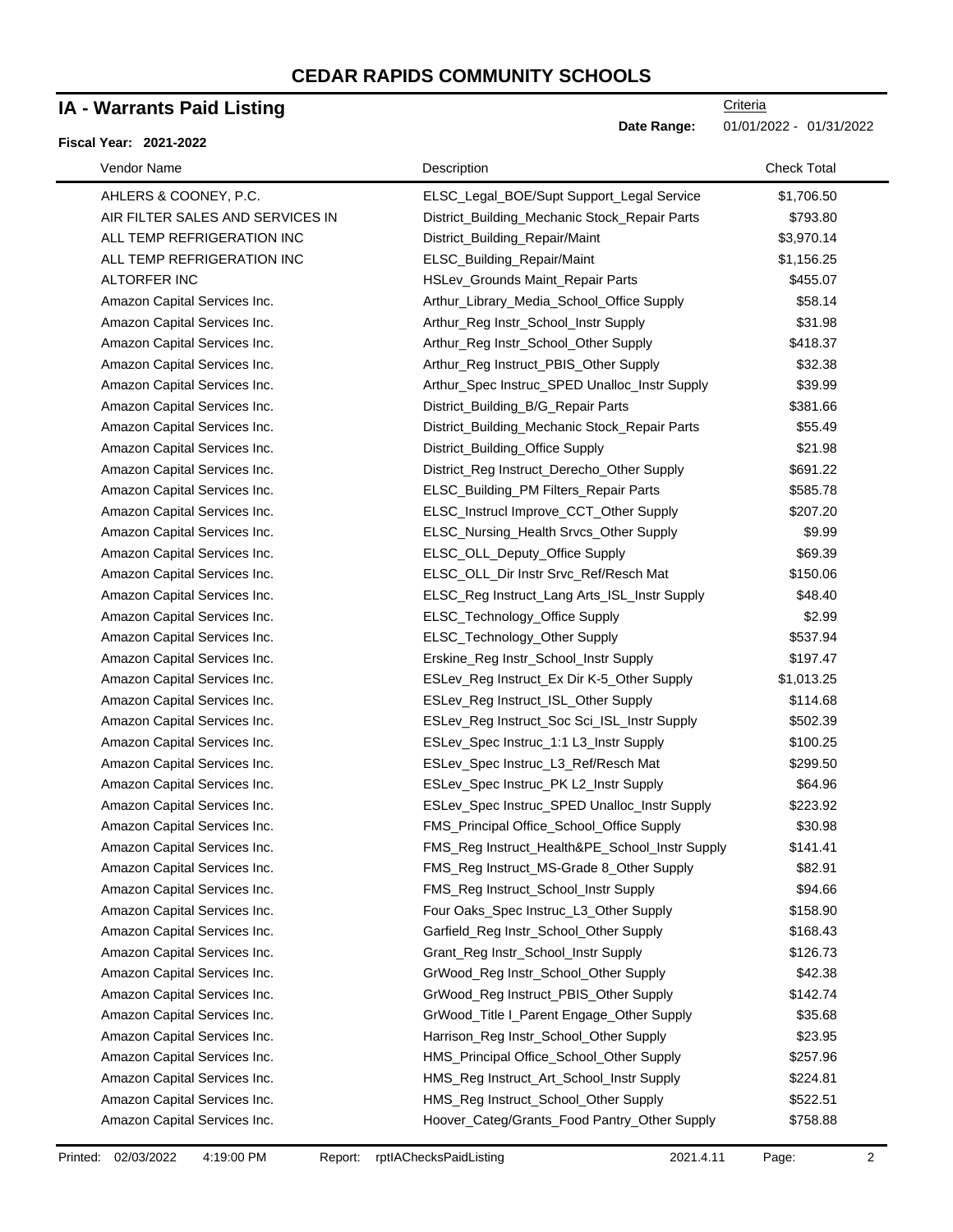# **IA - Warrants Paid Listing**

#### **Fiscal Year: 2021-2022**

**Date Range:** 01/01/2022 - 01/31/2022

| Vendor Name                  | Description                                          | <b>Check Total</b> |
|------------------------------|------------------------------------------------------|--------------------|
| Amazon Capital Services Inc. | Hoover_Categ/Grants_InnovatAtRisk_Instr Supply       | \$720.04           |
| Amazon Capital Services Inc. | Hoover_Nursing_School_Medical Supply                 | \$31.55            |
| Amazon Capital Services Inc. | Hoover_Reg Instr_Art_School_Instr Supply             | \$13.33            |
| Amazon Capital Services Inc. | Hoover_Reg Instr_Health&PE_School_Instr Supply       | \$10.35            |
| Amazon Capital Services Inc. | Hoover_Reg Instr_School_Instr Supply                 | \$45.07            |
| Amazon Capital Services Inc. | Hoover_Reg Instr_School_Other Supply                 | \$22.97            |
| Amazon Capital Services Inc. | Hoover_Reg Instruct_Furn/Eq_Other Supply             | \$33.98            |
| Amazon Capital Services Inc. | Hoover_Reg Instruct_Voc Music_School_Instr<br>Supply | \$6.29             |
| Amazon Capital Services Inc. | HSLev_Spec Instruc_SPED Unalloc_Instr Supply         | \$92.00            |
| Amazon Capital Services Inc. | Jackson_Reg Instr_School_Instr Supply                | \$323.88           |
| Amazon Capital Services Inc. | Jackson_Spec Instruc_SPED Unalloc_Instr Supply       | \$439.44           |
| Amazon Capital Services Inc. | Johnson_Principal Office_School_Other Supply         | \$67.98            |
| Amazon Capital Services Inc. | Johnson_Reg Instr_School_Other Supply                | \$96.76            |
| Amazon Capital Services Inc. | Johnson_Reg Instruct_PBIS_Other Supply               | \$176.86           |
| Amazon Capital Services Inc. | Johnson_School Innov_Magnet_Other Supply             | \$75.50            |
| Amazon Capital Services Inc. | KHS_Reg Instruct_Math_School_Other Supply            | \$18.18            |
| Amazon Capital Services Inc. | KHS_Reg Instruct_School_Instr Supply                 | \$83.85            |
| Amazon Capital Services Inc. | KHS_Reg Instruct_School_Other Supply                 | \$45.45            |
| Amazon Capital Services Inc. | KHS_Spec Instruc_SPED Unalloc_Instr Supply           | \$99.56            |
| Amazon Capital Services Inc. | MMS_Library_Media_School_Office Supply               | \$25.99            |
| Amazon Capital Services Inc. | MMS_Reg Instruct_PBIS_Other Supply                   | \$114.97           |
| Amazon Capital Services Inc. | MMS_Reg Instruct_School_Other Supply                 | \$349.08           |
| Amazon Capital Services Inc. | MMS_RegEduc_Mgmt Detail-1_Other Supply               | \$20.38            |
| Amazon Capital Services Inc. | MMS_School Innov_Magnet_Other Supply                 | \$290.60           |
| Amazon Capital Services Inc. | MSLev_Spec Instruc_SPED Unalloc_Instr Supply         | \$87.24            |
| Amazon Capital Services Inc. | Nixon_Library_Media_School_Office Supply             | \$11.98            |
| Amazon Capital Services Inc. | Nixon_Nursing_School_Medical Supply                  | \$0.00             |
| Amazon Capital Services Inc. | Nixon_Reg Instr_School_Instr Supply                  | \$27.56            |
| Amazon Capital Services Inc. | Nixon_Spec Instruc_SPED Unalloc_Instr Supply         | \$216.94           |
| Amazon Capital Services Inc. | Polk AEC_Categ/Grants_SPED Activity_Other<br>Supply  | \$61.45            |
| Amazon Capital Services Inc. | Polk AEC_Spec Instruc_L3_Instr Supply                | \$579.97           |
| Amazon Capital Services Inc. | RMS_Principal Office_School_Office Supply            | \$74.56            |
| Amazon Capital Services Inc. | RMS_Reg Instruct_Art_School_Instr Supply             | \$570.58           |
| Amazon Capital Services Inc. | RMS_Reg Instruct_Health&PE_School_Instr<br>Supply    | \$189.98           |
| Amazon Capital Services Inc. | RMS_Reg Instruct_MS-Grade 6_Other Supply             | \$34.64            |
| Amazon Capital Services Inc. | RMS_Reg Instruct_PBIS_Other Supply                   | \$115.45           |
| Amazon Capital Services Inc. | RMS_Reg Instruct_School_Other Supply                 | \$304.43           |
| Amazon Capital Services Inc. | RMS_School Innov_Magnet_Other Supply                 | \$58.92            |
| Amazon Capital Services Inc. | Taylor_Categ/Grants_SharedVisions_Instr Supply       | \$79.75            |
| Amazon Capital Services Inc. | Taylor_Title I_ESSA Impr_Carryover_Instr Supply      | \$77.19            |
| Amazon Capital Services Inc. | TMS_Reg Instruct_School_Instr Supply                 | \$105.29           |
| Amazon Capital Services Inc. | TMS_Reg Instruct_School_Other Supply                 | \$21.50            |
| Amazon Capital Services Inc. | Transportation_Stdnt Transp_Office Supply            | \$35.99            |
| Amazon Capital Services Inc. | Transportation_Stdnt Transp_Other Supply             | \$45.17            |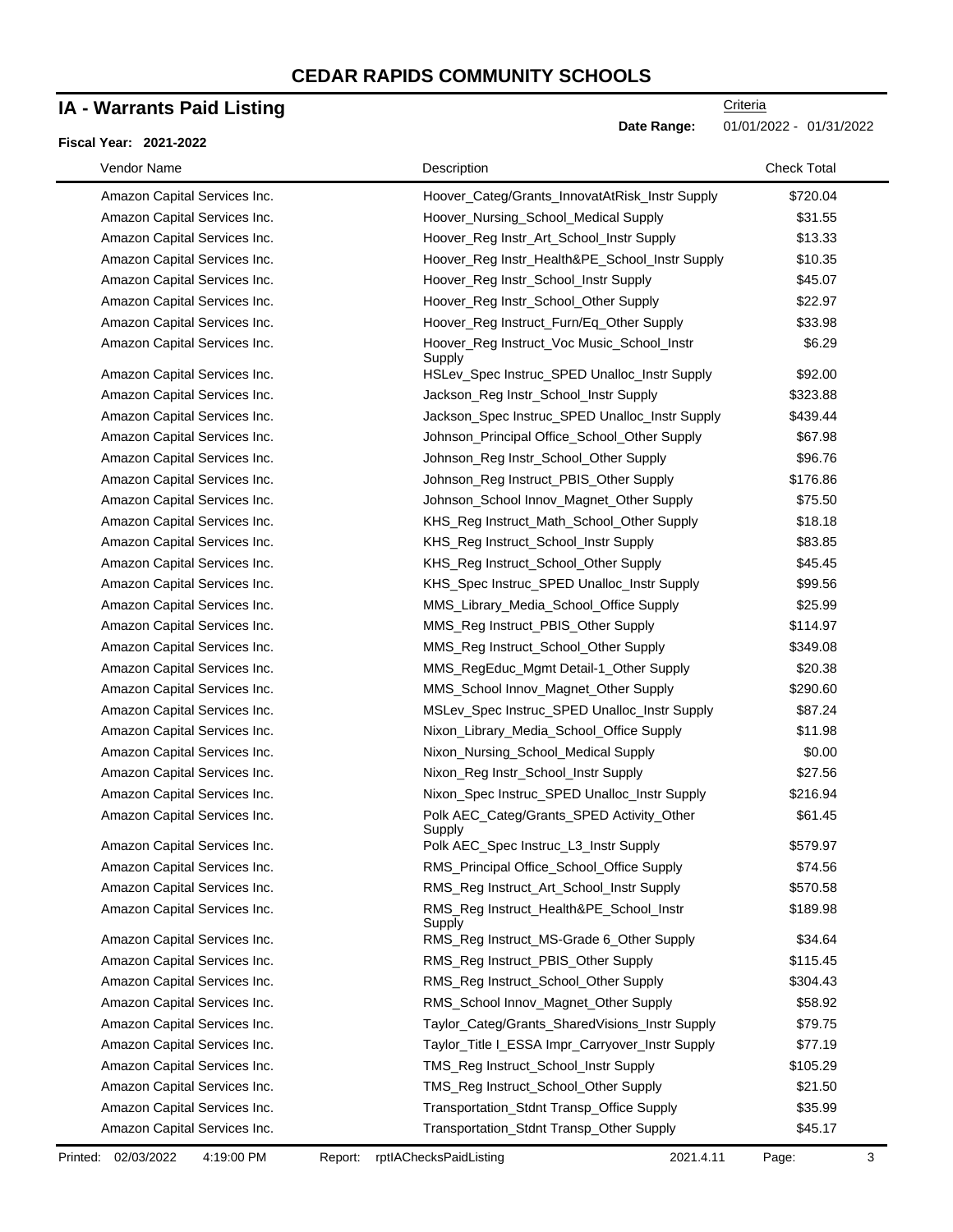### **IA - Warrants Paid Listing**

#### **Fiscal Year: 2021-2022**

| Vendor Name                                   | Description                                              | <b>Check Total</b> |
|-----------------------------------------------|----------------------------------------------------------|--------------------|
| Amazon Capital Services Inc.                  | VanBuren_Principal Office_Furn/Eq_Other Supply           | \$26.00            |
| Amazon Capital Services Inc.                  | VanBuren_Principal Office_School_Other Supply            | \$9.62             |
| Amazon Capital Services Inc.                  | VanBuren_Reg Instr_Art_School_Instr Supply               | \$7.49             |
| Amazon Capital Services Inc.                  | VanBuren_Reg Instr_School_Instr Supply                   | \$74.80            |
| Amazon Capital Services Inc.                  | VanBuren_Reg Instr_School_Other Supply                   | \$20.71            |
| Amazon Capital Services Inc.                  | VanBuren_Reg Instruct_PBIS_Other Supply                  | \$122.66           |
| Amazon Capital Services Inc.                  | VanBuren_Title I_Parent Engage_Instr Supply              | \$38.97            |
| Amazon Capital Services Inc.                  | ViolaG_Reg Instr_Art_School_Instr Supply                 | \$31.58            |
| Amazon Capital Services Inc.                  | ViolaG_Reg Instruct_School_Other Supply                  | \$35.96            |
| Amazon Capital Services Inc.                  | WMS_Principal Office_Furn/Eq_Other Supply                | \$97.99            |
| Amazon Capital Services Inc.                  | WMS_Reg Instruct_ESSER 20%_Other Supply                  | \$134.40           |
| Amazon Capital Services Inc.                  | WMS_Reg Instruct_Furn/Eq_Other Supply                    | \$89.97            |
| Amazon Capital Services Inc.                  | WMS_Reg Instruct_Furn/Eq_Tech < \$5000/unit              | \$186.07           |
| Amazon Capital Services Inc.                  | WMS_Reg Instruct_School_Other Supply                     | \$56.96            |
| Amazon Capital Services Inc.                  | Wright_Nursing_School_Medical Supply                     | \$0.00             |
| Amazon Capital Services Inc.                  | Wright_Reg Instr_School_Other Supply                     | \$92.22            |
| Amazon Capital Services Inc.                  | WWillow_Reg Instr_Art_School_Instr Supply                | \$120.80           |
| Amazon Capital Services Inc.                  | WWillow_Reg Instr_School_Instr Supply                    | \$88.55            |
| Amazon Capital Services Inc.                  | WWillow_Reg Instr_School_Other Supply                    | \$23.95            |
| AMERICAN TIME & SIGNAL CO                     | District_Building_Mechanic Stock_Repair Parts            | \$2,442.50         |
| AMERIGAS PROPANE LP                           | Transportation_Student Transp_Propane/WeldGas            | \$15,670.47        |
| <b>APPLE INC</b>                              | ELSC_Bulding_TV Video Prod_Equip<br>\$500-\$4999/unit    | \$4,279.00         |
| APPLEBY & HORN TILE CO                        | District_Building_Repair/Maint                           | \$2,199.72         |
| Appleby, Erin D                               | ELSC_Spec Instruc_SPED Unalloc_Travel-Staff              | \$268.26           |
| AQUA TECHNOLOGIES OF IOWA LLC                 | District_Building_PMBoilerChem_Repair Parts              | \$6,849.50         |
| Asprey, Jill R                                | ELSC_Nursing_Health Srvcs_Travel-Staff                   | \$22.31            |
| AUTO-JET MUFFLER CORP                         | Transportation_Stdnt Transp_Transp Parts                 | \$1,416.58         |
| AUTOZONE INC DBA: ALLDATA LLC                 | <b>HSLev Voc</b><br>Instruct_CarlPerkinsGr_Licen/RenewSW | \$975.00           |
| <b>B &amp; H PHOTO &amp; ELECTRONICS CORP</b> | District_Reg Instruct_Derecho_Equip<br>\$500-\$4999/uni  | \$2,238.00         |
| <b>BAKER PAPER &amp; SUPPLY</b>               | <b>Custodial Inventory-General Stock</b>                 | \$414.00           |
| Bakkum, Chad B                                | HMS_Reg Instruct_School_Travel-Staff                     | \$98.56            |
| <b>BANACOM SIGNS LLC</b>                      | Transportation_Stdnt Transp_ESSER II_Advertising         | \$11,137.75        |
| <b>BARBARIAN APPAREL</b>                      | TMS_Cocurr Instruct_BldgActivitySupp_Other<br>Supply     | \$2,025.00         |
| <b>BARNARD INSTRUMENT REPAIR</b>              | JHS_Reg Instruct_MuInstrRp-OLL_Property Repair           | \$849.15           |
| Barnd, Rachel M                               | ELSC_Nursing_Health Srvcs_Travel-Staff                   | \$32.21            |
| BENEFITFOCUS.COM INC                          | ELSC_Payroll/Benefit_Purch Tech Srvc                     | \$271.20           |
| <b>BEST BUY</b>                               | JHS_Reg Instr_Furn/Eq_Equip \$500-\$4999/unit            | \$3,676.96         |
| <b>BETH A STEENWYK</b>                        | ELSC_Spec Instruc_L1_Consultant                          | \$666.60           |
| <b>BETH A STEENWYK</b>                        | ELSC_Spec Instruc_L2_Consultant                          | \$666.60           |
| BETH A STEENWYK                               | ELSC_Spec Instruc_L3_Consultant                          | \$666.80           |
| BIG BROTHERS BIG SISTERS OF CEDAR RAPIDS      | District_Reg Instruct_ESSER 20%_Other Prof Srvc          | \$7,500.00         |
| BIG RIGGER BUILDERS INC                       | Transportation_Student Vehicle_Repair/Maint              | \$3,780.16         |
| BIG RIVER EQUIPMENT CO                        | ELSC_Equipment_Property Repair                           | \$372.50           |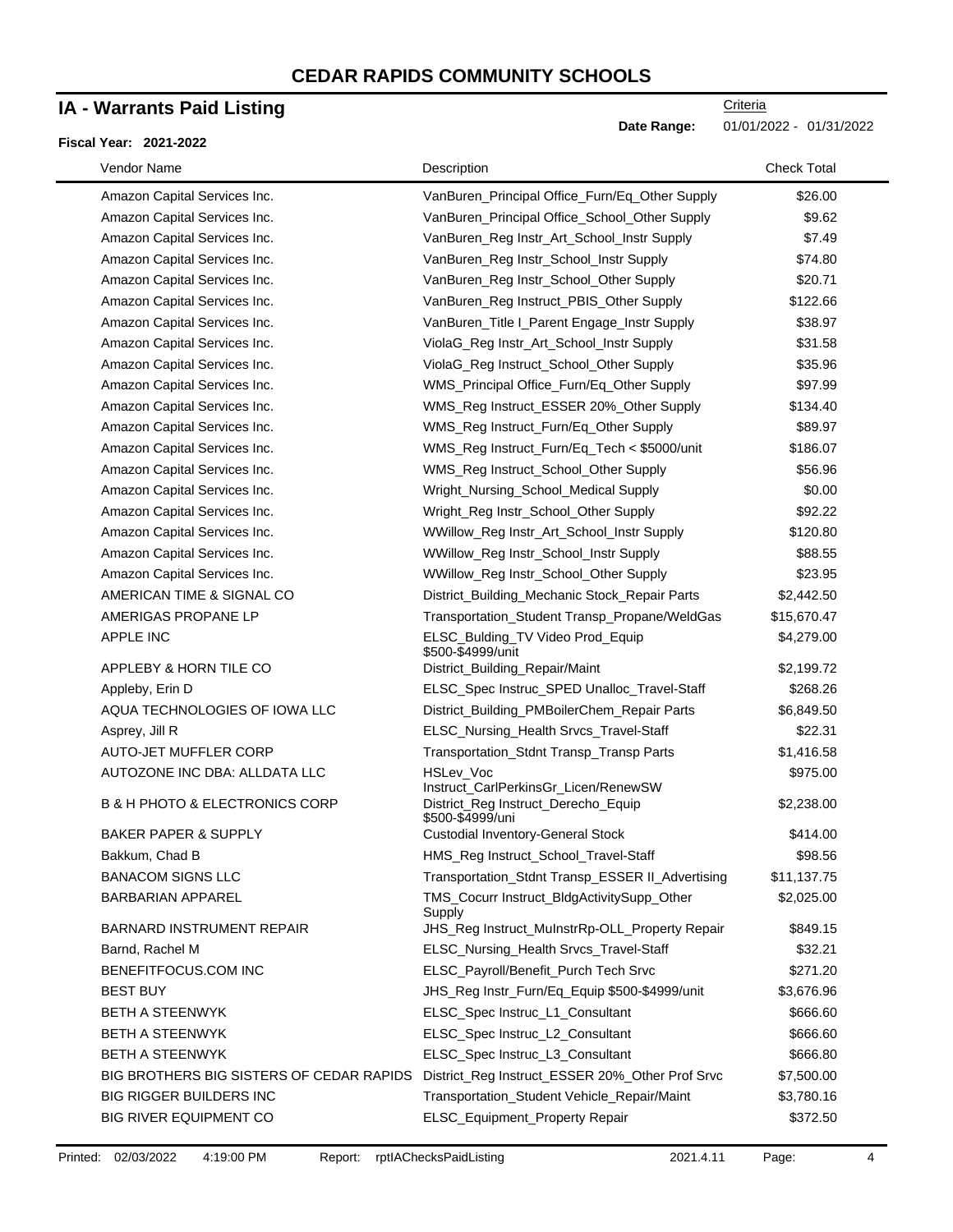### **IA - Warrants Paid Listing**

#### **Fiscal Year: 2021-2022**

Date Range: 01/01/2022 - 01/31/2022

| Vendor Name                       | Description                                             | <b>Check Total</b> |
|-----------------------------------|---------------------------------------------------------|--------------------|
| Blaisdell, John B                 | Transportation_Health_Driver_Employee Physical          | \$80.00            |
| Blaisdell, John B                 | Transportation_StdntTrans_DriversTrip_Travel-Staf<br>f  | \$39.46            |
| Blythe, Evelyn D                  | ELSC_Spec Instruc_SPED Unalloc_Travel-Staff             | \$155.82           |
| BMI SUPPLY (BARBER MARKETING INC) | District_Reg Instruct_Derecho_Equip<br>\$500-\$4999/uni | \$15,840.00        |
| <b>BRENDAN SULLIVAN</b>           | FMS_Cocurr Instruct_Activity_Non-Emp Official           | \$70.00            |
| <b>BRET LUENSE</b>                | FMS_Cocurr Instruct_Activity_Non-Emp Official           | \$70.00            |
| <b>BRET LUENSE</b>                | MMS_Cocurr Instruct_Activity_Non-Emp Official           | \$75.00            |
| Brown, Lisa L                     | ELSC_Spec Instruc_SPED Unalloc_Travel-Staff             | \$83.84            |
| <b>BSN SPORTS INC</b>             | HMS_Cocurr Instruct_BldgActivitySupp_Other<br>Supply    | \$64.97            |
| Buckley, Ann M                    | ELSC_OLL_Dir Instr Svc_Travel-Staff                     | \$108.03           |
| BUDGET CAR RENTAL AND SALES       | Transportation_Stdnt Transp_Rent-Equip/Veh              | \$611.92           |
| Burns, La Vern R                  | Transportation_StdntTrans_DriversTrip_Travel-Staf       | \$53.55            |
| Byerly, Elise K                   | ELSC_Spec Instruc_SPED Unalloc_Travel-Staff             | \$16.25            |
| C.H. MCGUINESS CO INC             | District_Building_B/G_Repair Parts                      | \$415.37           |
| C.H. MCGUINESS CO INC             | District_Building_Mechanic Stock_Repair Parts           | \$2,592.57         |
| C.R. GLASS CO                     | District_Building_B/G_Repair Parts                      | \$60.48            |
| C.R. GLASS CO                     | District_Building_Paint Stock_Repair Parts              | \$1,185.38         |
| C.R. GLASS CO                     | District_Building_Repair/Maint                          | \$8,550.00         |
| CALIFORNIA QUALITY PLASTICS       | District_Custodial_Repair Parts                         | \$986.64           |
| <b>CAMPBELL SUPPLY</b>            | District_Building_B/G_Other Supply                      | \$7.98             |
| <b>CAMPBELL SUPPLY</b>            | District_Building_B/G_Repair Parts                      | \$101.14           |
| <b>CAMPBELL SUPPLY</b>            | ELSC_Building_B/G_Maint Supply-Tools                    | \$205.84           |
| CAPITAL SANITARY SUPPLY CO INC    | <b>Custodial Inventory-General Stock</b>                | \$2,995.27         |
| CAPITAL SANITARY SUPPLY CO INC    | District_Custodial_Custod Supply                        | \$513.44           |
| CAPITAL SANITARY SUPPLY CO INC    | District_Custodial_ESSER II_Custod Supply               | \$8,181.19         |
| CAPITAL SANITARY SUPPLY CO INC    | WHS_Custodial_Custod Supply                             | \$304.72           |
| Carpenter, Amber C                | ELSC_Spec Instruc_SPED Unalloc_Travel-Staff             | \$366.37           |
| <b>CARQUEST AUTO PARTS</b>        | Transportation_Stdnt Transp_Transp Maint Supply         | \$51.84            |
| <b>CARQUEST AUTO PARTS</b>        | Transportation_Stdnt Transp_Transp Parts                | \$908.52           |
| <b>CARQUEST AUTO PARTS</b>        | Transportation_Vehicle_Tire/Parts Other Vehicle         | \$528.01           |
| CARRICO AQUATIC RESOURCES INC     | WHS_Custodial_Custod Supply                             | \$86.75            |
| CATAPULT LEARNING WEST LLC        | AllSaints_Title I_Parent Eng_Purch Srvc                 | \$200.20           |
| CATAPULT LEARNING WEST LLC        | LaSalle ES_Title I_Carryover_Instr Purch Srvc           | \$1,256.40         |
| CATAPULT LEARNING WEST LLC        | LaSalle ES_Title I_Parent Eng_Purch Srvc                | \$431.20           |
| CATAPULT LEARNING WEST LLC        | LaSalleMS_Title I_Carryover_Instr Purch Srvc            | \$20.92            |
| CATAPULT LEARNING WEST LLC        | LaSalleMS_Title I_Instr Purch Srvc                      | \$4,491.05         |
| CATAPULT LEARNING WEST LLC        | LaSalleMS_Title I_Parent Eng_Purch Srvc                 | \$77.00            |
| CATAPULT LEARNING WEST LLC        | StMatthew_Title I_Parent Eng_Purch Srvc                 | \$184.80           |
| CATAPULT LEARNING WEST LLC        | StPiusX_Title I_Carryover_Instr Purch Srvc              | \$84.84            |
| CATAPULT LEARNING WEST LLC        | StPiusX_Title I_Parent Eng_Purch Srvc                   | \$184.80           |
| CEDAR RAPIDS ATHLETIC OFFICIALS   | RMS_Cocurr Instruct_BldgActivitySu_Purch Tech<br>Srvc   | \$175.00           |
| CEDAR RAPIDS METRO ECONOMIC ALLI  | HSLev_Reg Instruct_Iowa BIG_ISL_Other Prof<br>Srvc      | \$6,164.92         |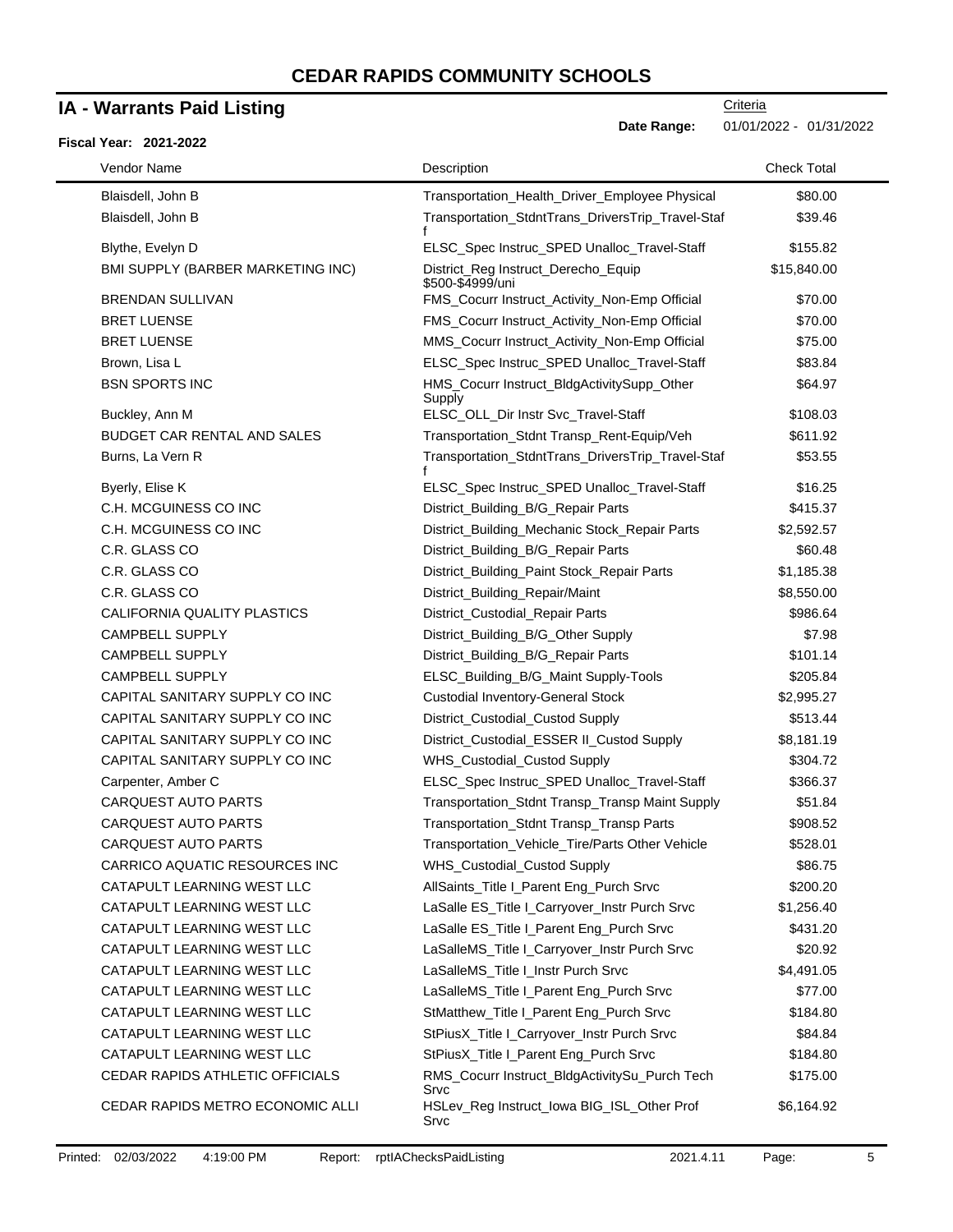### **IA - Warrants Paid Listing**

#### **Fiscal Year: 2021-2022**

| Vendor Name                           | Description                                          | <b>Check Total</b> |
|---------------------------------------|------------------------------------------------------|--------------------|
| CEDAR RAPIDS SHEET METAL CO           | District_Building_B/G_Repair Parts                   | \$136.99           |
| CEDAR RAPIDS SPECIAL DUTY POLICE      | ELSC_BOE_BOE/Supt Support_Other Prof Srvc            | \$414.00           |
| CEDAR RAPIDS SPECIAL DUTY POLICE      | JHS_Cocurr Instruct_Athletic Train_Other Prof Srvc   | \$1,128.00         |
| CEDAR RAPIDS SPECIAL DUTY POLICE      | KHS_Reg Instruct_School_Other Prof Srvc              | \$517.00           |
| CEDAR VALLEY WORLD TRAVEL             | Transportation_Stdnt Transp_TransPrivCont            | \$12,560.00        |
| <b>CHEMSEARCH</b>                     | Transportation_Stdnt Transp_Transp Maint Supply      | \$2,695.00         |
| CHILDREN OF PROMISE MENTORING PROGRAM | District_Reg Instruct_ESSER 20%_Other Prof Srvc      | \$9,100.00         |
| <b>CHRISTOPHER HEIDELBAUER</b>        | HMS_Cocurr Instruct_Activity_Non-Emp Official        | \$65.00            |
| <b>CHRISTOPHER HEIDELBAUER</b>        | MMS_Cocurr Instruct_Activity_Non-Emp Official        | \$75.00            |
| <b>CHRISTOPHER HEIDELBAUER</b>        | WMS_Cocurr Instruct_Activity_Non-Emp Official        | \$90.00            |
| CHRISTOPHER OR DAWN MARTIN            | HSLev_Student Transp_1:1<br>L3_TranspParent-Reimb    | \$64.51            |
| <b>CITY LAUNDERING CO</b>             | Transportation_Custodial_Clean/LaunSvc               | \$799.20           |
| CITY OF CEDAR RAPIDS/TREASURER        | Arthur_Utilities_Water/Sewer                         | \$462.32           |
| CITY OF CEDAR RAPIDS/TREASURER        | Cleveland_Utilities_Water/Sewer                      | \$460.87           |
| CITY OF CEDAR RAPIDS/TREASURER        | District_Building_Inspect&License                    | \$3,425.00         |
| CITY OF CEDAR RAPIDS/TREASURER        | ELSC_Securty/SRO_Dropout_Purch Srvc Other<br>Gov-SRO | \$40,453.29        |
| CITY OF CEDAR RAPIDS/TREASURER        | ELSC_Stdnt Transp_Dropout_StdtTransp-Other           | \$25,000.00        |
| CITY OF CEDAR RAPIDS/TREASURER        | ELSC_Utilities_Water/Sewer                           | \$1,459.07         |
| CITY OF CEDAR RAPIDS/TREASURER        | Erskine_Utilities_Water/Sewer                        | \$425.63           |
| CITY OF CEDAR RAPIDS/TREASURER        | FMS_Utilities_Water/Sewer                            | \$474.93           |
| CITY OF CEDAR RAPIDS/TREASURER        | Garfield_Utilities_Water/Sewer                       | \$496.25           |
| CITY OF CEDAR RAPIDS/TREASURER        | Grant_Utilities_Water/Sewer                          | \$494.41           |
| CITY OF CEDAR RAPIDS/TREASURER        | GrWood_Utilities_Water/Sewer                         | \$476.63           |
| CITY OF CEDAR RAPIDS/TREASURER        | Harrison_Utilities_Water/Sewer                       | \$397.96           |
| CITY OF CEDAR RAPIDS/TREASURER        | HMS_Utilities_Water/Sewer                            | \$994.00           |
| CITY OF CEDAR RAPIDS/TREASURER        | Hoover_Utilities_Water/Sewer                         | \$575.48           |
| CITY OF CEDAR RAPIDS/TREASURER        | HSLev_Grounds Maint_Repair/Maint                     | \$5.00             |
| CITY OF CEDAR RAPIDS/TREASURER        | HSLev_Utilities_lowa BIG_ISL_Water/Sewer             | \$161.24           |
| CITY OF CEDAR RAPIDS/TREASURER        | <b>HSLev Utilities Water/Sewer</b>                   | \$1,248.62         |
| CITY OF CEDAR RAPIDS/TREASURER        | Jackson_Utilities_Water/Sewer                        | \$698.08           |
| CITY OF CEDAR RAPIDS/TREASURER        | JHS_Utilities_Water/Sewer                            | \$2,209.49         |
| CITY OF CEDAR RAPIDS/TREASURER        | Johnson_Utilities_Water/Sewer                        | \$384.12           |
| CITY OF CEDAR RAPIDS/TREASURER        | Kenwood_Utilities_Water/Sewer                        | \$488.77           |
| CITY OF CEDAR RAPIDS/TREASURER        | KHS_Utilities_Water/Sewer                            | \$2,867.14         |
| CITY OF CEDAR RAPIDS/TREASURER        | Madison_Utilities_Water/Sewer                        | \$390.18           |
| CITY OF CEDAR RAPIDS/TREASURER        | MHS_Metro Daycare_School_Other Prof Srvc             | \$100.00           |
| CITY OF CEDAR RAPIDS/TREASURER        | MHS_Utilities_Water/Sewer                            | \$247.10           |
| CITY OF CEDAR RAPIDS/TREASURER        | MMS_Utilities_Water/Sewer                            | \$779.25           |
| CITY OF CEDAR RAPIDS/TREASURER        | Pierce_Utilities_Water/Sewer                         | \$442.19           |
| CITY OF CEDAR RAPIDS/TREASURER        | Polk AEC_Utilities_Water/Sewer                       | \$244.02           |
| CITY OF CEDAR RAPIDS/TREASURER        | RMS_Utilities_Water/Sewer                            | \$532.14           |
| CITY OF CEDAR RAPIDS/TREASURER        | Taylor_Utilities_Water/Sewer                         | \$387.97           |
| CITY OF CEDAR RAPIDS/TREASURER        | TMS_Utilities_Water/Sewer                            | \$844.11           |
| CITY OF CEDAR RAPIDS/TREASURER        | Truman_Utilities_Water/Sewer                         | \$502.39           |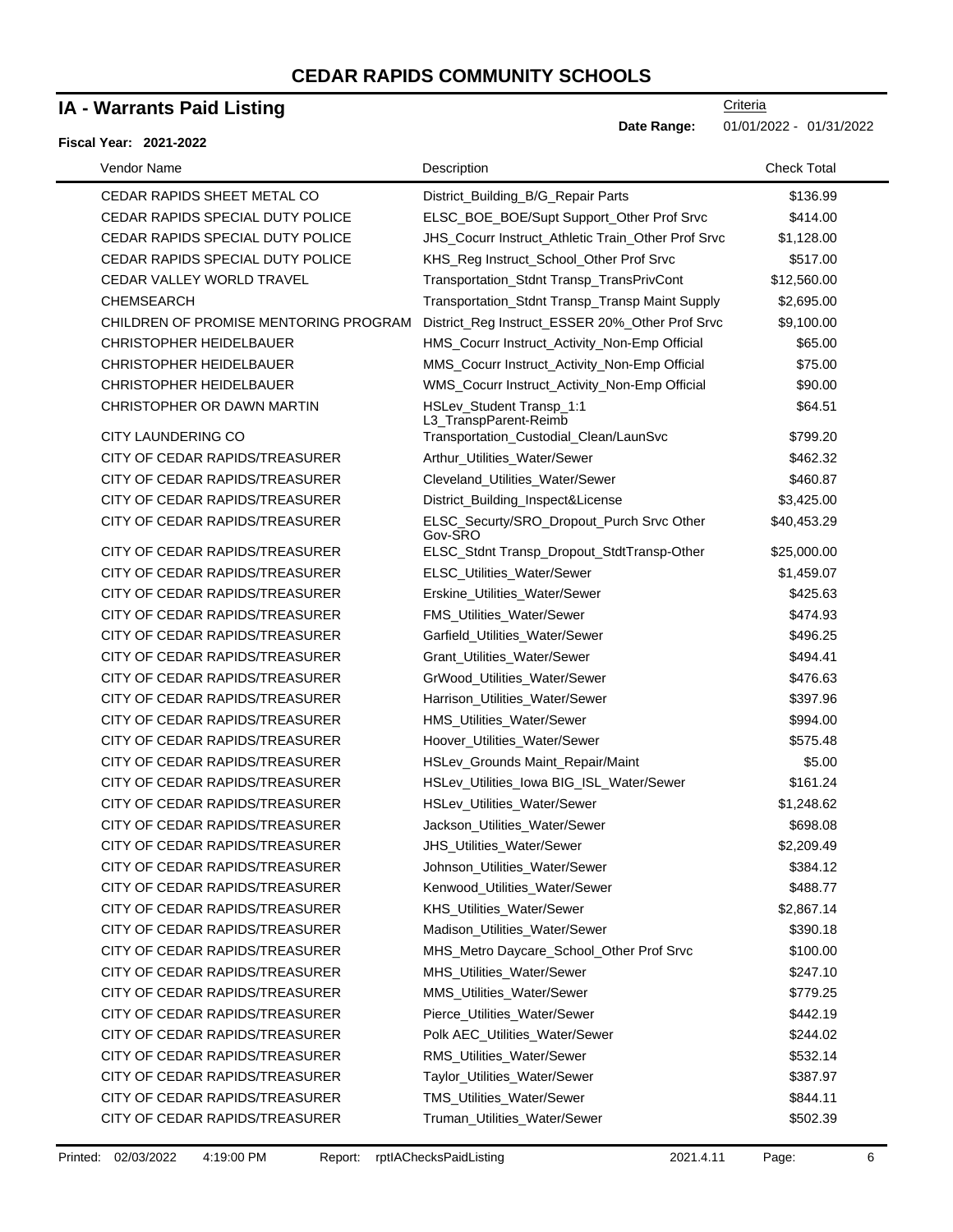### **IA - Warrants Paid Listing**

#### **Fiscal Year: 2021-2022**

**Criteria** 

**Date Range:** 01/01/2022 - 01/31/2022

| Vendor Name                           | Description                                           | <b>Check Total</b> |
|---------------------------------------|-------------------------------------------------------|--------------------|
| CITY OF CEDAR RAPIDS/TREASURER        | VanBuren_Utilities_Water/Sewer                        | \$505.96           |
| CITY OF CEDAR RAPIDS/TREASURER        | ViolaG_Utilities_Water/Sewer                          | \$752.25           |
| CITY OF CEDAR RAPIDS/TREASURER        | WHS_Utilities_Water/Sewer                             | \$2,115.16         |
| CITY OF CEDAR RAPIDS/TREASURER        | WMS_Utilities_Water/Sewer                             | \$627.47           |
| CITY OF CEDAR RAPIDS/TREASURER        | Wright_Utilities_Water/Sewer                          | \$481.85           |
| CITY OF CEDAR RAPIDS/TREASURER        | WWillow_Utilities_Water/Sewer                         | \$514.79           |
| <b>CITYWIDE CLEANERS</b>              | JHS_Cocurr Instruct_Band_Other Prof Service           | \$1,613.48         |
| <b>CITYWIDE CLEANERS</b>              | KHS_Cocurr Instruct_Band_Other Prof Service           | \$2,836.65         |
| <b>CITYWIDE CLEANERS</b>              | WHS_Voc Instruct_FCS_School_Purch Tech Srvc           | \$220.16           |
| <b>CJ COOPER &amp; ASSOCIATES</b>     | Transportation_Health_Driver_Employee Physical        | \$80.00            |
| Colbeck-Bush, Noreen F                | ELSC_Office Supt_Admin PD_Travel-Staff                | \$149.92           |
| <b>COLLECTION SERVICE CENTER</b>      | Garnishment                                           | \$8,846.18         |
| Collingwood, Jacqueline L             | ELSC_Technology_Travel-Staff                          | \$15.67            |
| Collins, Jan J                        | Transportation_StdntTrans_DriversTrip_Travel-Staf     | \$46.84            |
| COMMUNITY HEALTH CHARITIES IOWA       | <b>Community Health Charities</b>                     | \$654.96           |
| CONTROL INSTALLATIONS OF IOWA, I      | District_Building_B/G_Repair Parts                    | \$352.46           |
| Coon, Nathan W                        | Transportation_StdntTrans_DriversTrip_Travel-Staf     | \$17.12            |
| Cory, Stephanie R                     | KHS_Principal Office_School_Travel-Staff              | \$26.31            |
| <b>COTTON GALLERY</b>                 | HMS_Reg Instruct_PBIS_Other Supply                    | \$1,770.00         |
| <b>COTTON GALLERY</b>                 | WWillow_Misc Grant_CRCSD Fnd_Local Revenue            | \$510.00           |
| <b>CPR CELLPHONE REPAIR</b>           | ELSC_Technology_Rpr&Maint-Tech                        | \$149.99           |
| <b>CRCSD FOUNDATION</b>               | <b>CRCSD Foundation</b>                               | \$1,714.94         |
| CRESCENT ELECTRIC SUPPLY CO           | District_Building_B/G_Repair Parts                    | \$36.75            |
| CRESCENT PARTS & EQUIPMENT CO IN      | District_Building_B&G F&N Parts_Repair Parts          | \$781.82           |
| CRESCENT PARTS & EQUIPMENT CO IN      | District_Building_B/G_Repair Parts                    | \$1,488.62         |
| CRESCENT PARTS & EQUIPMENT CO IN      | District_Building_Mechanic Stock_Repair Parts         | \$16.64            |
| <b>CRESTWOOD RIDGE</b>                | Hoover_Categ/Grants_Food Pantry_Other Supply          | \$500.00           |
| <b>CULLIGAN WATER CONDITIONING</b>    | FMS Principal Office School Other Supply              | \$40.50            |
| <b>CULLIGAN WATER CONDITIONING</b>    | Hiawatha_Building_B/G_Other Supply                    | \$67.44            |
| <b>CUSTOM HOSE &amp; SUPPLIES INC</b> | HSLev_Grounds Maint_Repair Parts                      | \$46.41            |
| <b>D &amp; K PRODUCTS</b>             | HSLev_Grounds Maint_Maint Supply-Grnds                | \$907.50           |
| DARRYL JONES                          | RMS_Cocurr Instruct_BldgActivityS_Non-Emp<br>Official | \$60.00            |
| DARRYL JONES                          | TMS_Cocurr Instruct_Activity_Non-Emp Official         | \$70.00            |
| DAVENPORT COMMUNITY SCHOOL DISTR      | HMS_Cocurr<br>Instruct_BldgActivitySupp_StdtEntryFee  | \$250.00           |
| Davis, Melissa J                      | ELSC_Gift & Talent_PACT_Travel-Staff                  | \$7.28             |
| Daws, Michael C                       | ELSC_Reg Instruct_ISL_Travel-Staff                    | \$307.72           |
| Deam, Christopher C                   | HSLev_Cocurr<br>Instruct_CompetitionCost_Travel-Staff | \$134.40           |
| Deam, Christopher C                   | JHS_Principal Office_Admin PD_Travel-Staff            | \$225.00           |
| <b>DECKER SPORTS</b>                  | RMS_Cocurr Instruct_BldgActivitySupp_Other<br>Supply  | \$16.00            |
| Decker, Kristy A                      | ELSC_Gift & Talent_PACT_Travel-Staff                  | \$126.58           |
| DELL MARKETING LP                     | ELSC_Technology_ESSER III_ARP_Tech ><br>\$4999/unit   | \$80,089.98        |
| DELL MARKETING LP                     | Technology Inventory-General Stock                    | \$1,960.00         |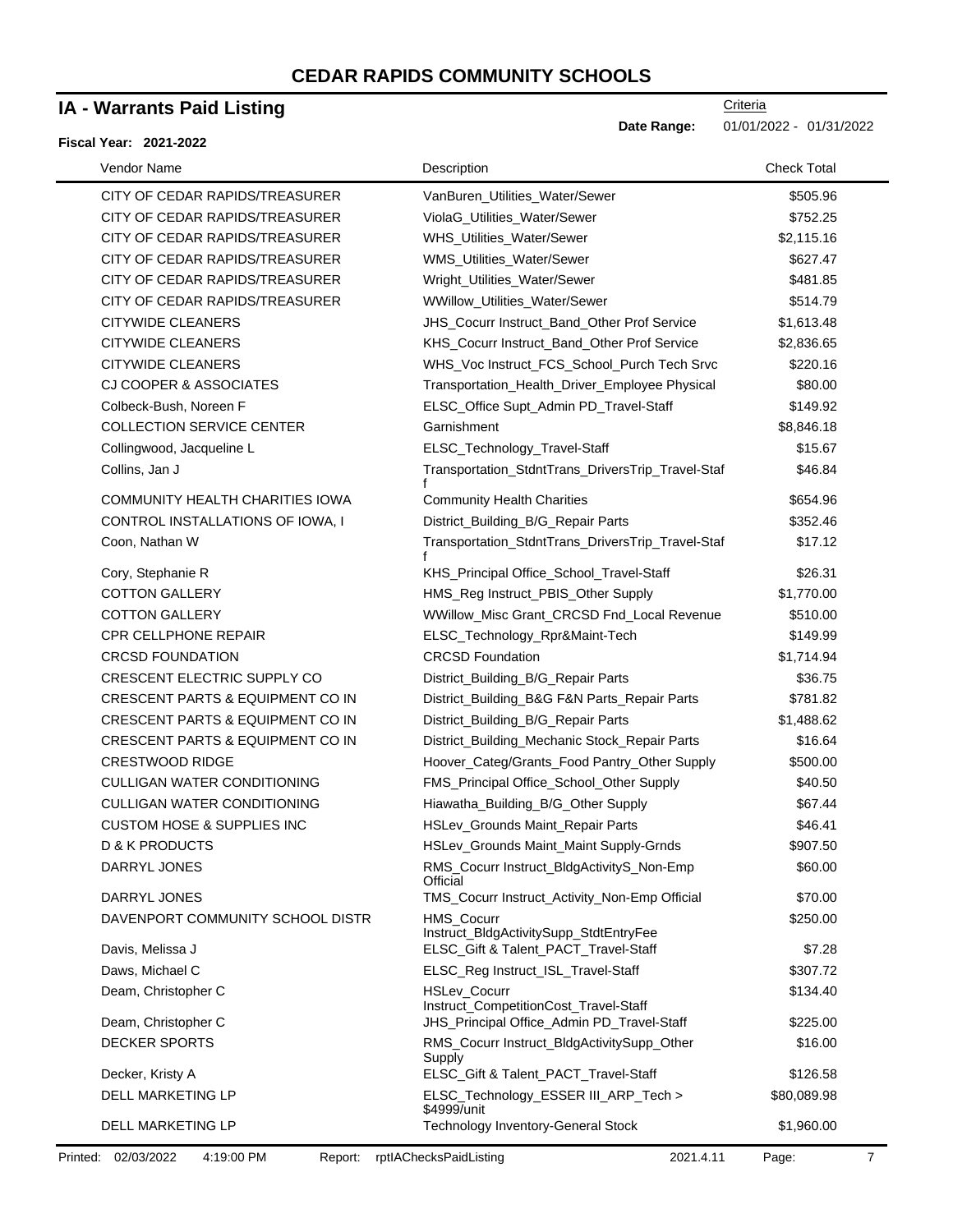### **IA - Warrants Paid Listing**

#### **Fiscal Year: 2021-2022**

**Date Range:** 01/01/2022 - 01/31/2022

| Vendor Name                                        | Description                                           | <b>Check Total</b> |
|----------------------------------------------------|-------------------------------------------------------|--------------------|
| DELTA DENTAL OF IA - VISION                        | Vision Insurance Payable                              | \$7,072.54         |
| DELTA DENTAL OF IOWA                               | Dental Insurance Payable                              | \$78,671.50        |
| <b>DEMCO INC</b>                                   | Hiawatha_Library_Media_School_Office Supply           | \$155.75           |
| <b>DEMCO INC</b>                                   | Johnson_Library_Media_School_Other Supply             | \$49.55            |
| <b>DEMCO INC</b>                                   | WWillow_Library_Media_School_Office Supply            | \$37.18            |
| Determan, Melissa A                                | ELSC_Gift & Talent_PACT_Travel-Staff                  | \$99.36            |
| Deutsch, Elizabeth M                               | HomeSchool_Reg<br>Instruct_Reg_HSAP_Travel-Staff      | \$281.83           |
| DISCIPLINE ASSOCIATES LLC DBA: T                   | MMS_Reg Instruct_School_Other Prof Srvc               | \$5,000.00         |
| DOORS INC                                          | District_Building_B/G_Repair Parts                    | \$825.22           |
| <b>DOORS INC</b>                                   | District_Building_Carp Stock_Repair Parts             | \$2,610.00         |
| DORIAN BUSINESS SYSTEMS LLC                        | ELSC_Reg Instruct_Sec Music_ISL_Subscription          | \$1,483.25         |
| Dorrance, Michele L                                | ELSC_Reg Instruct_Art_ISL_Dues/Membership             | \$95.00            |
| DOUGLAS YANECEK                                    | TMS_Cocurr Instruct_Activity_Non-Emp Official         | \$70.00            |
| DOWNTOWN PARKING MANAGEMENT                        | HSLev_Spec Instruc_L3_Other Supply                    | \$468.75           |
| DPT GROUP INC                                      | District_Building_B/G_Repair Parts                    | \$718.27           |
| DPT GROUP INC                                      | District_Building_Mechanic Stock_Repair Parts         | \$1,103.80         |
| Dreismeier, Caitlin T                              | Taylor_School Innov_Magnet_Other Supply               | \$20.23            |
| Duggan, Amy L                                      | ELSC_Nursing_Health Srvcs_Travel-Staff                | \$60.99            |
| Dunlay, Lauren E                                   | HSLev_Voc Instruct_CarlPerkinsGr_Travel-Staff         | \$252.84           |
| Dunlay, Lauren E                                   | KHS_Voc Instruct_FCS_School_Instr Supply              | \$51.00            |
| EAI EDUCATION (ERIC ARMIN INC)                     | ESLev_Reg Instruct_Math_ISL_Instr Supply              | \$1,412.55         |
| EASTERN IOWA BUILDING TRADES<br><b>COORDINATOR</b> | MSLev_StdntTrans_College&Career_ISL_TransPri<br>vCont | \$830.00           |
| <b>EASTERN IOWA TIRE</b>                           | Transportation_Vehicle_Tire/Parts Other Vehicle       | \$554.96           |
| ELECTRICAL ENGINEERING AND EQUIP                   | District_Building_B/G_Repair Parts                    | \$195.00           |
| ELECTRICAL ENGINEERING AND EQUIP                   | District_Building_Mechanic Stock_Repair Parts         | \$210.91           |
| EMPLOYEE RESOURCE SYSTEMS INC                      | ELSC_Wellness_ISL_Other Prof Srvc                     | \$9,329.88         |
| EMPOWERING YOUTHS OF IOWA INC                      | District_Reg Instruct_ESSER 20%_Other Prof Srvc       | \$47,500.00        |
| <b>ENABLING DEVICES</b>                            | ESLev_Spec Instruc_1:1 L3_Instr Supply                | \$449.90           |
| <b>ENABLING DEVICES</b>                            | ESLev_Spec Instruc_L3_Instr Supply                    | \$87.95            |
| Erwin, Jennifer A                                  | ELSC_Gift & Talent_PACT_Travel-Staff                  | \$14.73            |
| EVER-GREEN LANDSCAPE NURSERY                       | District_Custodial_Stadium Stock_Repair Parts         | \$7,360.00         |
| Everhart, Jean L                                   | ELSC_Spec Instruc_SPED Unalloc_Travel-Staff           | \$58.24            |
| Fangman, Colleen B                                 | ELSC_SW Vol Presch_Travel-Staff                       | \$155.01           |
| Farley, Amy L                                      | WHS_Cocurr Instruct_Vocal Music_Travel-Staff          | \$141.96           |
| FASTENAL COMPANY                                   | District_Custodial_Repair Parts                       | \$10.79            |
| <b>FERGUSON ENTERPRISES</b>                        | District_Building_B/G_Repair Parts                    | \$153.14           |
| <b>FERGUSON ENTERPRISES</b>                        | District_Building_Mechanic Stock_Repair Parts         | \$142.10           |
| <b>FIRST BOOK</b>                                  | RMS_Reg Instruct_Lang Arts_School_Instr Supply        | \$91.20            |
| FOLLETT SCHOOL SOLUTIONS INC                       | Erskine_Reg Instr_School_Instr Supply                 | \$84.16            |
| FOLLETT SCHOOL SOLUTIONS INC                       | GrWood_Categ/Grants_SnapdragonBookFnd_Instr<br>Supply | \$301.66           |
| FOLLETT SCHOOL SOLUTIONS INC                       | Jackson_Library_Media_School_Library Books            | \$149.63           |
| FOLLETT SCHOOL SOLUTIONS INC                       | JHS_Library_Media_School_Library Books                | \$398.13           |
| FOLLETT SCHOOL SOLUTIONS INC                       | JHS_Library_Media_School_Purch Tech Srvc              | \$13.80            |
| FOLLETT SCHOOL SOLUTIONS INC                       | Madison_Library_Media_School_Library Books            | \$87.36            |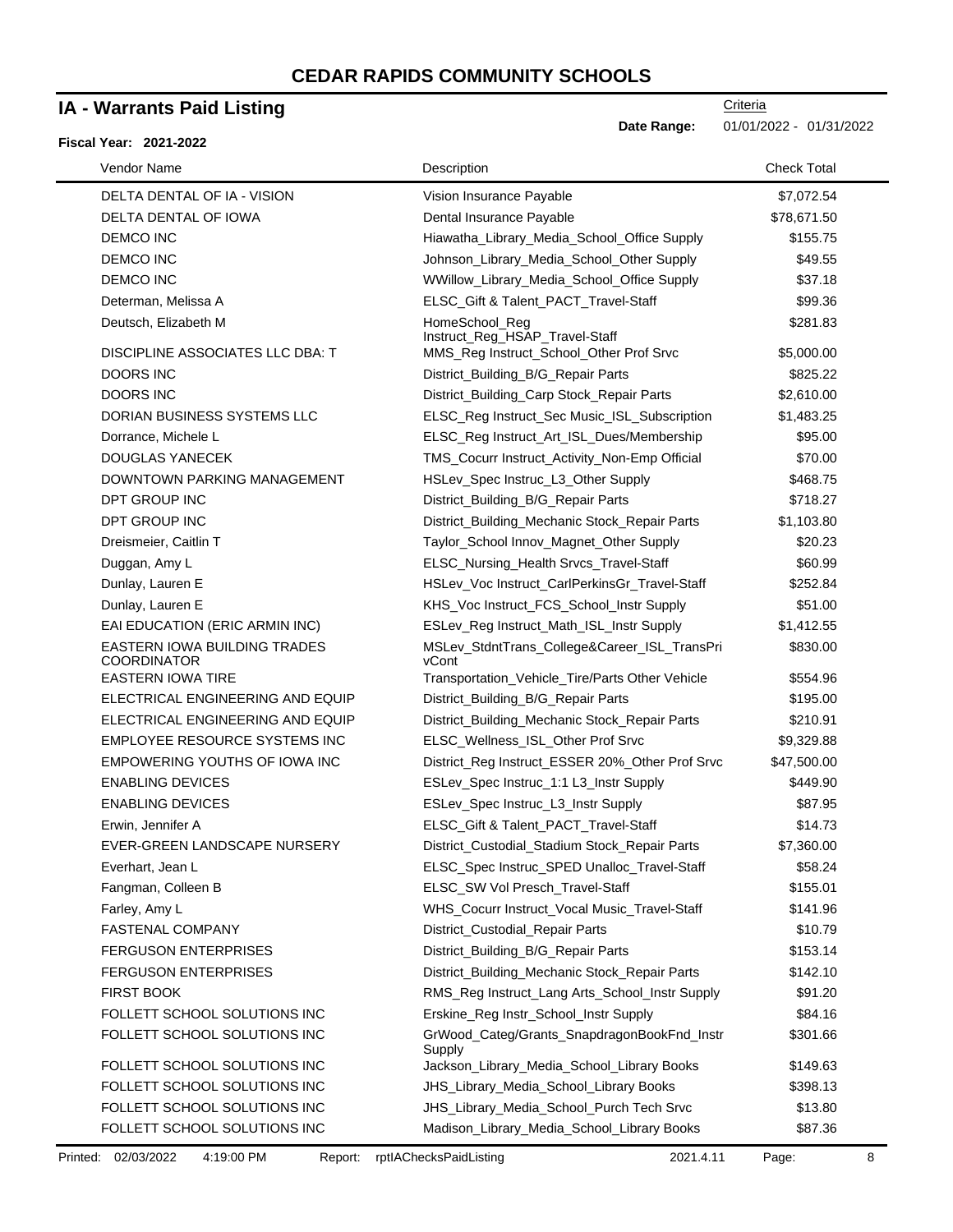### **IA - Warrants Paid Listing**

#### **Fiscal Year: 2021-2022**

 $\blacksquare$ 

**Date Range:** 01/01/2022 - 01/31/2022

| Vendor Name                                 | Description                                                      | <b>Check Total</b> |
|---------------------------------------------|------------------------------------------------------------------|--------------------|
| FOLLETT SCHOOL SOLUTIONS INC                | WWillow_Library_Media_School_Library Books                       | \$939.58           |
| FOLLETT SCHOOL SOLUTIONS INC                | WWillow_Library_Media_School_Purch Tech Srvc                     | \$41.40            |
| Fritch, Wayne A                             | HomeSchool_Reg                                                   | \$248.66           |
| <b>FUTURE LINE LLC</b>                      | Instruct_Reg_HSAP_Travel-Staff<br>ELSC_Warehouse_Property Repair | \$420.00           |
| <b>FUTURE LINE LLC</b>                      | HSLev_Grounds Maint_Repair Parts                                 | \$708.17           |
| <b>FUTURE LINE LLC</b>                      | Transportation_Vehicle_Tire/Parts Other Vehicle                  | \$843.28           |
| Gaeta, Heidi Marie                          | ELSC_Spec Instruc_SPED Unalloc_Travel-Staff                      | \$101.38           |
| Gardner, Charles R                          | Transportation_Stdnt Transp_Tool Allow-Mechanic                  | \$500.00           |
| <b>GAZETTE COMMUNICATIONS INC</b>           | ELSC_BOE_BOE/Supt Support_Advertising                            | \$440.86           |
| <b>GAZETTE COMMUNICATIONS INC</b>           | ELSC_Misc Revenue                                                | \$192.50           |
| <b>GAZETTE COMMUNICATIONS INC</b>           | ELSC_Warehouse_Advertising                                       | \$189.18           |
| <b>GILDED PEAR GALLERY</b>                  | ELSC_BOE_BOE/Supt Support_Other Prof Srvc                        | \$25.00            |
| <b>GOODWILL INDUSTRIES OF HEARTLAND</b>     | Transition Ctr_Custodial_L3_Custodial Srvc                       | \$1,214.32         |
| <b>GOODYEAR COMMERCIAL TIRE &amp; SERVI</b> | Transportation_Stdnt Transp_Tires & Tubes                        | \$3,440.00         |
| <b>GOODYEAR COMMERCIAL TIRE &amp; SERVI</b> | Transportation_Vehicle_Tire/Parts Other Vehicle                  | \$142.00           |
| <b>GOPHER SPORT</b>                         | Erskine_Misc Gr_American Heart_Other Supply                      | \$290.08           |
| <b>GOPHER SPORT</b>                         | FMS_Reg Instruct_Health&PE_School_Instr Supply                   | \$111.73           |
| <b>GOPHER SPORT</b>                         | Hiawatha_Reg Instr_Health&PE_School_Instr                        | \$117.60           |
| <b>GOPHER SPORT</b>                         | Supply<br>HMS_Reg Instruct_Health&PE_School_Other<br>Supply      | \$2,125.76         |
| <b>GOPHER SPORT</b>                         | Kenwood_Reg<br>Instr_Health&PE_School_Subscription               | \$390.88           |
| Gotto, Emily K                              | ELSC_OLL_Dir Instr Svc_Travel-Staff                              | \$84.93            |
| <b>GRAINGER INC</b>                         | District_Building_B/G_Repair Parts                               | \$1,186.46         |
| <b>GRAINGER INC</b>                         | District_Building_Mechanic Stock_Repair Parts                    | \$951.62           |
| <b>GRAINGER INC</b>                         | District_Building_PM Filters_Repair Parts                        | \$996.10           |
| <b>GRAINGER INC</b>                         | HSLev_Grounds Maint_Maint Supply-Grnds                           | \$72.54            |
| <b>GRAINGER INC</b>                         | MHS_Building_PM Filters_Repair Parts                             | \$142.08           |
| <b>GRAINGER INC</b>                         | Pierce_Building_PM Filters_Repair Parts                          | \$17.90            |
| <b>GRAINGER INC</b>                         | Taylor_Building_PM Filters_Repair Parts                          | \$170.24           |
| <b>GRAINGER INC</b>                         | TMS_Building_PM Filters_Repair Parts                             | \$115.08           |
| <b>GRAINGER INC</b>                         | WHS_Building_PM Filters_Repair Parts                             | \$157.12           |
| <b>GRAINGER INC</b>                         | WMS_Building_PM Filters_Repair Parts                             | \$73.52            |
| <b>GRAINGER INC</b>                         | Wright_Building_Repair Parts                                     | \$3.78             |
| <b>GRAINGER INC</b>                         | WWillow_Building_PM Filters_Repair Parts                         | \$1,400.31         |
| <b>GRANT WOOD AREA EDUCATION AGENCY</b>     | ELSC_Human Resource_Licen/RenewSW                                | \$49,344.00        |
| <b>GRANT WOOD AREA EDUCATION AGENCY</b>     | ELSC_Inst Staff Dev_Nat Sci_ISL_Wksp/RegisFee                    | \$160.00           |
| <b>GRANT WOOD AREA EDUCATION AGENCY</b>     | ELSC_Instrucl Improve_TLC_Other Prof Srvc                        | \$280,750.00       |
| GRANT WOOD AREA EDUCATION AGENCY            | ELSC_Printing_Purch Tech Srvc                                    | \$23.99            |
| <b>GRANT WOOD AREA EDUCATION AGENCY</b>     | ELSC_SPED Admin_Other Supply                                     | \$90.57            |
| GRANT WOOD AREA EDUCATION AGENCY            | ESLev_Inst Staff Dev_L1_Wksp/RegisFee                            | \$75.00            |
| <b>GRANT WOOD AREA EDUCATION AGENCY</b>     | Grant_Reg Instruct_School_Purch Tech Srvc                        | \$72.00            |
| <b>GREAT WESTERN SUPPLY CO</b>              | <b>Custodial Inventory-General Stock</b>                         | \$439.32           |
| GREENWOOD CLEANING SYSTEMS                  | <b>Custodial Inventory-General Stock</b>                         | \$9,838.86         |
| GREENWOOD CLEANING SYSTEMS                  | District_Custodial_Custod Supply                                 | \$250.00           |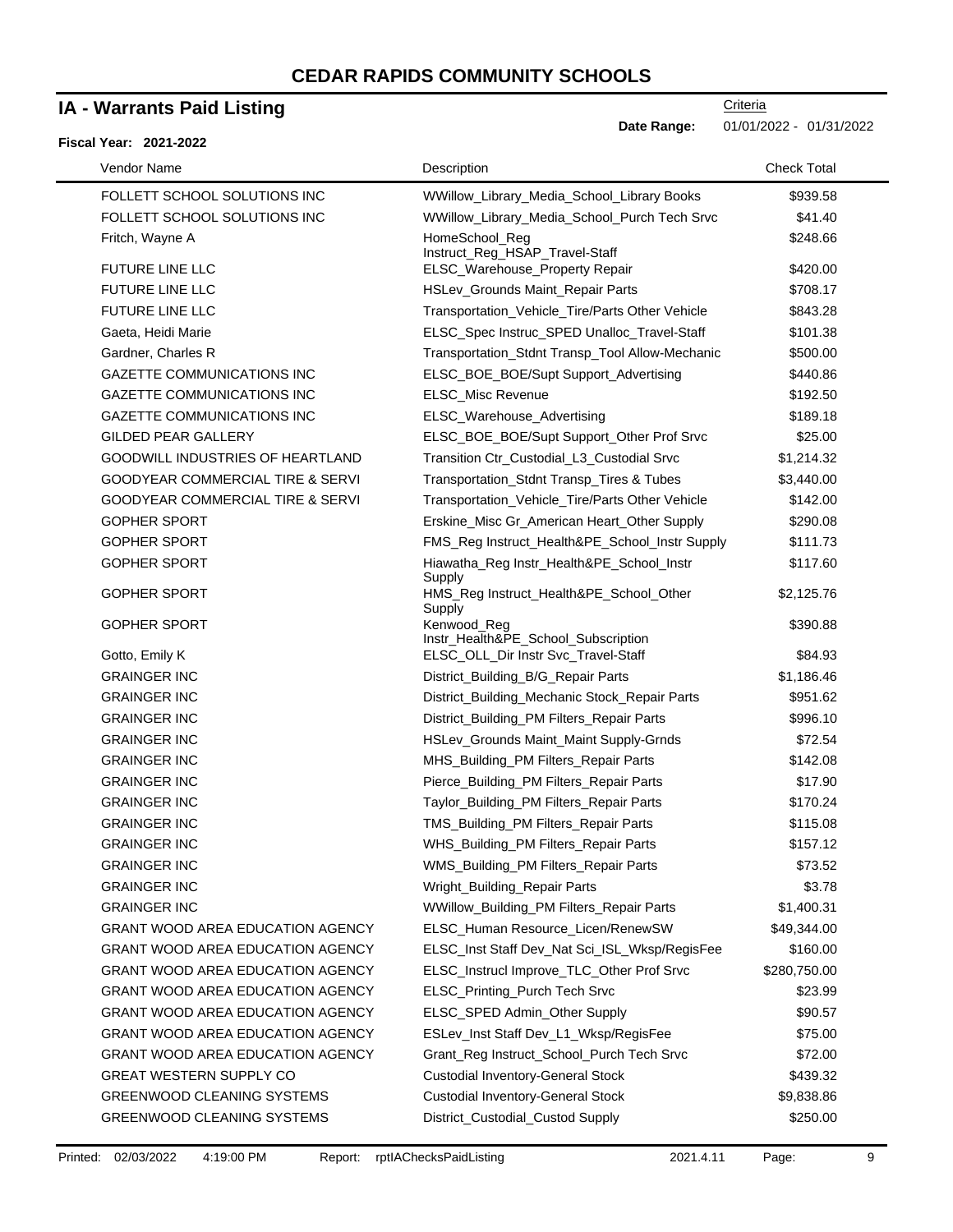### **IA - Warrants Paid Listing**

#### **Fiscal Year: 2021-2022**

| Vendor Name                          | Description                                        | <b>Check Total</b> |
|--------------------------------------|----------------------------------------------------|--------------------|
| <b>GREENWOOD CLEANING SYSTEMS</b>    | District_Custodial_Maintenance_Repair/Maint        | \$217.46           |
| <b>GRINNELL NEWBURG CSD</b>          | <b>Accounts Payable</b>                            | \$10,819.86        |
| Hamilton, Sarah                      | ELSC_Nursing_Health Srvcs_Travel-Staff             | \$11.20            |
| <b>HANDS UP COMMUNICATIONS</b>       | HSLev_Spec Instruc_1:1 L3_Inst Purch Srvc          | \$9,130.00         |
| HANDS UP COMMUNICATIONS              | MSLev_Spec Instruc_L3 1:1_Inst Purch Srvc          | \$6,963.00         |
| Happel, Benjamin Albert              | ELSC_Human Resource_Travel-Staff                   | \$159.34           |
| <b>HARDWARE ASSOCIATES</b>           | District_Building_B/G_Repair Parts                 | \$50.76            |
| HARDWARE ASSOCIATES                  | District_Building_Mechanic Stock_Repair Parts      | \$44.77            |
| <b>HARDWARE ASSOCIATES</b>           | District_Custodial_Custodial Stock_Repair Parts    | \$28.49            |
| Harger, Amy M                        | ELSC_StaDevNon-Ins_Dir Instr Svc_Travel-Staff      | \$29.24            |
| HARGERS ACOUSTICS INC                | District_Custodial_Repair Parts                    | \$183.00           |
| <b>HARMS OIL COMPANY</b>             | Transportation_Student Transp_Diesel               | \$18,511.42        |
| <b>HARMS OIL COMPANY</b>             | Transportation_Student Transp_Gasoline             | \$12,479.58        |
| HAWKEYE ENVIRONMENTAL                | District_Building_Repair/Maint                     | \$1,910.00         |
| HAWKEYE FIRE & SAFETY COMPANY        | District_Custodial_Repair Parts                    | \$29.00            |
| HAWKEYE FIRE & SAFETY COMPANY        | District_Grounds Maint_Custodial_Maint Supply      | \$151.60           |
| HAWKEYE FIRE & SAFETY COMPANY        | District_Grounds Maint_Inspect&License             | \$848.95           |
| HAWKEYE FIRE & SAFETY COMPANY        | JHS_Building_B/G_Inspect/License                   | \$298.00           |
| HAWKEYE FIRE & SAFETY COMPANY        | Taylor_Building_Inspect&License                    | \$340.25           |
| HAWKEYE FIRE & SAFETY COMPANY        | WHS_Custodial_Custod Supply                        | \$230.00           |
| Hayes, Paul R                        | District_Instruct Improve_ESSER III_Travel-Staff   | \$43.91            |
| Helmle, Belva G                      | ELSC_Spec Instruc_SPED Unalloc_Travel-Staff        | \$19.69            |
| <b>HIMS INC</b>                      | HMS_Spec Instruc_SPED Unalloc_Instr Supply         | \$170.00           |
| Hogan, Karla Kay                     | ELSC_Payroll/Benefit_Travel-Staff                  | \$157.04           |
| HORIZONS A FAMILY SERVICE ALLIAN     | ELSC_Stdnt Transp_L3_TransPrivCont                 | \$47,191.84        |
| HORIZONS A FAMILY SERVICE ALLIAN     | Transportation_Stdnt Transp_TransPrivCont          | \$12,937.16        |
| IA DEPT REVENUE-ADMIN WAGE ASSN      | Garnishment                                        | \$758.17           |
| <b>IDI LLC</b>                       | ELSC_Superintendent_Other Prof Srvc                | \$7,614.00         |
| <b>IDN-H HOFFMAN INC</b>             | District_Building_Carp Stock_Repair Parts          | \$640.43           |
| IMON COMMUNICATIONS                  | District_Technology_ISL_CompComm/Int               | \$6,755.47         |
| <b>IMPACT PHOTOGRAPHY</b>            | MHS_Reg Instruct_School_Other Supply               | \$700.00           |
| INDUSTRIAL SERVICE TECHNOLOGY IN     | District_Building_Repair/Maint                     | \$605.36           |
| INFOMAX OFFICE SYSTEMS INC           | ELSC_Printing_Other Supply                         | \$6,022.40         |
| <b>INFOMAX OFFICE SYSTEMS INC</b>    | ELSC_Printing_Property Repair                      | \$417.71           |
| <b>INQUIREHIRE</b>                   | ELSC_BackgrdCheck_Nat'lBackgrCk_Other Prof<br>Srvc | \$1,310.00         |
| INSECT CONTROL SPECIALISTS INC       | District_Custodial_Custod Supply                   | \$435.00           |
| INSPIRE TO CREATE ENTERPRISES LLC    | Erskine_Reg Instr_School_Other Supply              | \$626.89           |
| <b>INTERNAL REVENUE SERVICE</b>      | Federal Income Tax                                 | \$823,956.16       |
| INTERNAL REVENUE SERVICE             | <b>FICA Tax</b>                                    | \$1,543,403.00     |
| INTERNAL REVENUE SERVICE             | Health Insurance Payable                           | (\$1,944.00)       |
| INTERSTATE ALL BATTERY CENTER        | District_Building_Mechanic Stock_Repair Parts      | \$25.02            |
| <b>INTERSTATE ALL BATTERY CENTER</b> | District_Custodial_Repair Parts                    | \$625.30           |
| INTERSTATE POWER AND LIGHT COMPA     | Arthur_Utilities_Electricity                       | \$2,247.75         |
| INTERSTATE POWER AND LIGHT COMPA     | ELSC_Utilities_Electricity                         | \$17,122.15        |
| INTERSTATE POWER AND LIGHT COMPA     | Erskine_Utilities_Electricity                      | \$2,406.40         |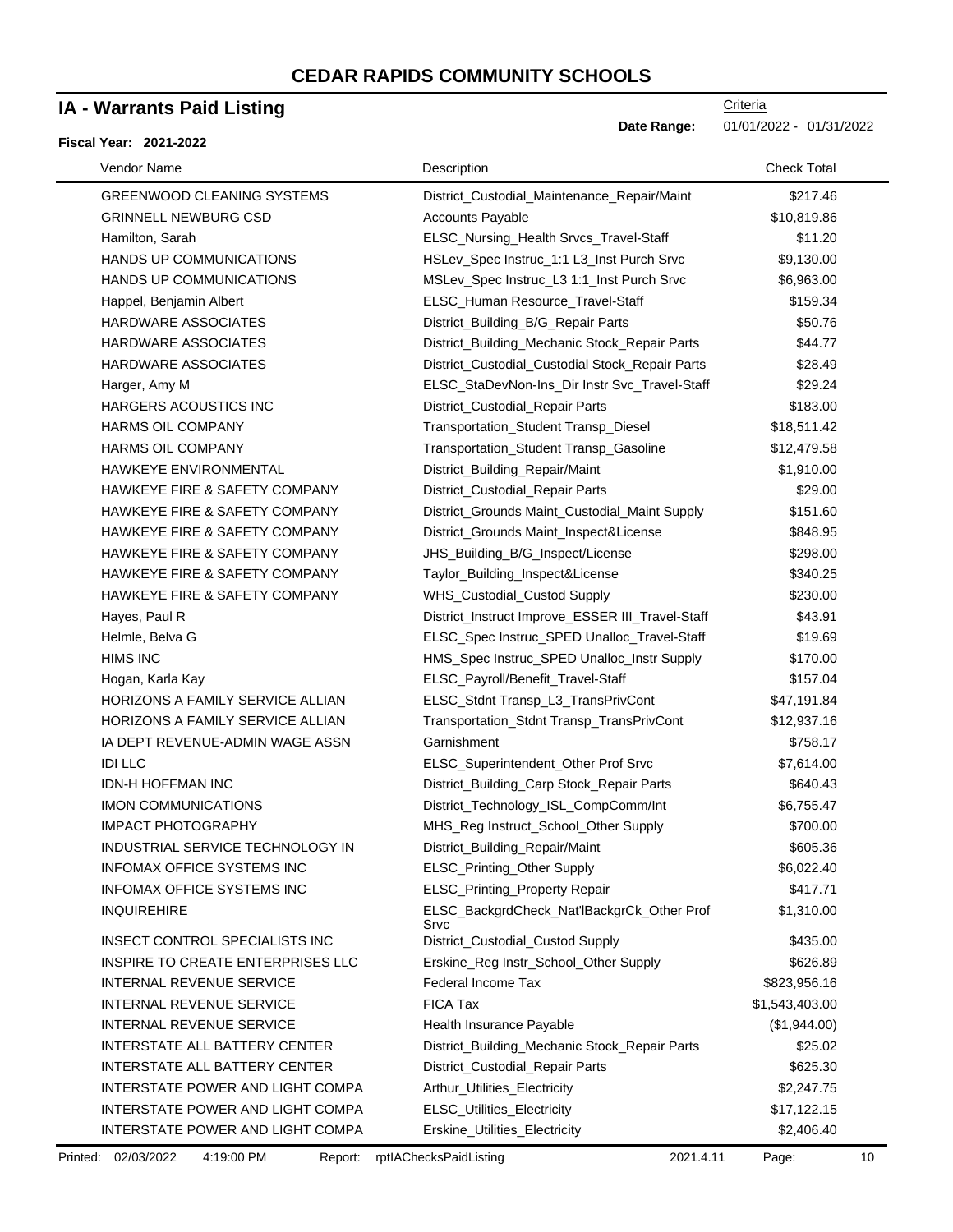### **IA - Warrants Paid Listing**

#### **Fiscal Year: 2021-2022**

| Vendor Name                      | Description                                                           | <b>Check Total</b> |
|----------------------------------|-----------------------------------------------------------------------|--------------------|
| INTERSTATE POWER AND LIGHT COMPA | FMS_Utilities_Electricity                                             | \$12,590.19        |
| INTERSTATE POWER AND LIGHT COMPA | Garfield_Utilities_Electricity                                        | \$1,700.73         |
| INTERSTATE POWER AND LIGHT COMPA | Grant_Utilities_Electricity                                           | \$7,936.86         |
| INTERSTATE POWER AND LIGHT COMPA | GrWood_Utilities_Electricity                                          | \$2,304.52         |
| INTERSTATE POWER AND LIGHT COMPA | Harrison_Utilities_Electricity                                        | \$2,519.14         |
| INTERSTATE POWER AND LIGHT COMPA | Hiawatha_Utilities_Electricity                                        | \$10,166.57        |
| INTERSTATE POWER AND LIGHT COMPA | HMS_Utilities_Electricity                                             | \$15,553.85        |
| INTERSTATE POWER AND LIGHT COMPA | Hoover_Categ/Grants_Food Pantry_Other Supply                          | \$750.00           |
| INTERSTATE POWER AND LIGHT COMPA | Hoover_Utilities_Electricity                                          | \$3,837.81         |
| INTERSTATE POWER AND LIGHT COMPA | HSLev_Utilities_lowa BIG_ISL_Electricity                              | \$198.46           |
| INTERSTATE POWER AND LIGHT COMPA | HSLev_Utilities_Kingston_Electricity                                  | \$2,341.10         |
| INTERSTATE POWER AND LIGHT COMPA | Jackson_Utilities_Electricity                                         | \$13,312.19        |
| INTERSTATE POWER AND LIGHT COMPA | JHS_Utilities_Electricity                                             | \$32,074.56        |
| INTERSTATE POWER AND LIGHT COMPA | Johnson_Utilities_Electricity                                         | \$2,950.85         |
| INTERSTATE POWER AND LIGHT COMPA | Kenwood_Utilities_Electricity                                         | \$2,400.38         |
| INTERSTATE POWER AND LIGHT COMPA | KHS_Utilities_Electricity                                             | \$27,908.34        |
| INTERSTATE POWER AND LIGHT COMPA | Madison_Utilities_Electricity                                         | \$1,538.21         |
| INTERSTATE POWER AND LIGHT COMPA | <b>MHS_Utilities_Electricity</b>                                      | \$2,248.49         |
| INTERSTATE POWER AND LIGHT COMPA | MMS_Utilities_Electricity                                             | \$17,224.73        |
| INTERSTATE POWER AND LIGHT COMPA | Nixon_Utilities_Electricity                                           | \$3,666.38         |
| INTERSTATE POWER AND LIGHT COMPA | Pierce_Utilities_Electricity                                          | \$3,645.88         |
| INTERSTATE POWER AND LIGHT COMPA | Polk AEC_Utilities_Electricity                                        | \$2,308.19         |
| INTERSTATE POWER AND LIGHT COMPA | RMS_Utilities_Electricity                                             | \$15,388.54        |
| INTERSTATE POWER AND LIGHT COMPA | Taylor_Utilities_Electricity                                          | \$5,536.28         |
| INTERSTATE POWER AND LIGHT COMPA | TMS_Utilities_Electricity                                             | \$13,318.13        |
| INTERSTATE POWER AND LIGHT COMPA | Transition Ctr_Utilities_Electricity                                  | \$338.75           |
| INTERSTATE POWER AND LIGHT COMPA | Truman_Utilities_Electricity                                          | \$7,734.62         |
| INTERSTATE POWER AND LIGHT COMPA | VanBuren_Utilities_Electricity                                        | \$4,509.91         |
| INTERSTATE POWER AND LIGHT COMPA | WHS_Utilities_Electricity                                             | \$24.63            |
| INTERSTATE POWER AND LIGHT COMPA | WMS_Utilities_Electricity                                             | \$11,564.24        |
| INTERSTATE POWER AND LIGHT COMPA | Wright_Utilities_Electricity                                          | \$1,790.83         |
| INTERSTATE POWER AND LIGHT COMPA | WWillow_Utilities_Electricity                                         | \$14,113.38        |
| INTERSTATE POWER SYSTEMS         | Transportation_Stdnt Transp_Transp Parts                              | \$49.60            |
| IOWA ART WORKS DBA: IOWA CERAMIC | Grant_Reg Instr_School_Other Supply                                   | \$192.80           |
| IOWA ART WORKS DBA: IOWA CERAMIC | Harrison_Reg Instr_Art_School_Instr Supply                            | \$135.20           |
| IOWA ASSOCIATION OF SCHOOL BOARD | ELSC_OLL_StaDevNon-Ins_Admin                                          | \$600.00           |
| IOWA ASSOCIATION OF SCHOOL BOARD | PD_Wksp/Regis<br>ELSC_StaDevNon-Ins_BOE/Supt<br>Support_Wksp/RegisFee | \$1,275.00         |
| IOWA ASSOCIATION OF SCHOOL BOARD | ELSC_StaDevNon-Ins_Superintendnt_Wksp/Regis<br>Fee                    | \$200.00           |
| <b>IOWA CHILDREN'S MUSEUM</b>    | ELSC_Reg Instruct_Soc Sci_ISL_StdtEntryFee                            | \$90.00            |
| IOWA CHORAL DIRECTORS ASSOCIATIO | Cleveland_Reg Instr_Voc Music_School_Instr<br>Supply                  | \$48.00            |
| IOWA CHORAL DIRECTORS ASSOCIATIO | Madison_Reg Instr_Voc<br>Music_School_Subscription                    | \$64.00            |
| IOWA DEPARTMENT OF HUMAN SERVICE | <b>Medicaid Reimbursement</b>                                         | \$65,106.58        |
| IOWA HIGH SCHOOL SPEECH ASSOCIAT | JHS_Cocurr Instruct_Speech_Dues/Membership                            | \$65.00            |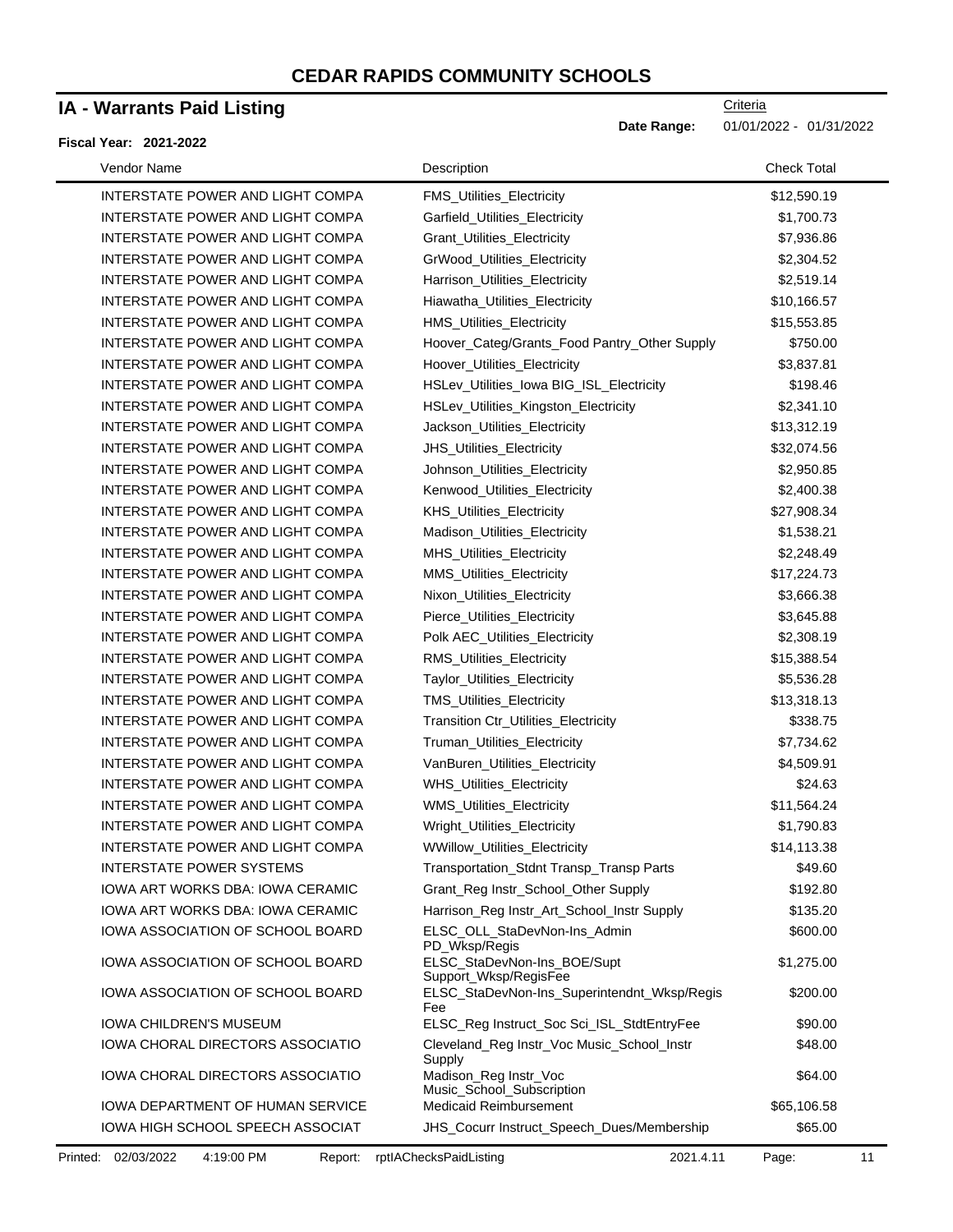### **IA - Warrants Paid Listing**

#### **Fiscal Year: 2021-2022**

**Date Range:** 01/01/2022 - 01/31/2022

| Vendor Name                             | Description                                           | <b>Check Total</b> |
|-----------------------------------------|-------------------------------------------------------|--------------------|
| <b>IOWA HIGH SCHOOL SPEECH ASSOCIAT</b> | JHS_Cocurr Instruct_Speech_StdtEntryFee               | \$35.00            |
| <b>IOWA HIGH SCHOOL SPEECH ASSOCIAT</b> | KHS_Cocurr Instruct_Speech_StdtEntryFee               | \$107.00           |
| <b>IOWA HIGH SCHOOL SPEECH ASSOCIAT</b> | WHS_Cocurr Instruct_Speech_StdtEntryFee               | \$910.00           |
| <b>IOWA NET ACADEMY</b>                 | ELSC_DropoutAtRisk_Dropout_Tuit-PrivAgcy-Reim         | \$4,133.84         |
| <b>IOWA PRISON INDUSTRIES</b>           | b<br>District_Building_B/G_Repair Parts               | \$377.10           |
| <b>IOWA PUBLIC EMPLOYEES RETIREMENT</b> | ELSC_Payroll/Benefit_Adjmt-Inv&Other                  | \$0.37             |
| <b>IOWA PUBLIC EMPLOYEES RETIREMENT</b> | <b>IPERS</b>                                          | \$1,674,559.72     |
| IOWA STATE EXTENSION AND OUTREAC        | ELSC_Categ/Grants_BASICS-Snack_Inst Purch<br>Srvc     | \$22,130.54        |
| <b>IOWA VOCATIONAL REHABILITATION S</b> | <b>Prepaid Expense</b>                                | \$20,990.31        |
| <b>IOWA-ILLINOIS TAYLOR INSULATION</b>  | District_Building_Repair/Maint                        | \$851.42           |
| <b>IXL LEARNING</b>                     | HSLev_Reg Instruct_Math_ISL_Licen/RenewSW             | \$247.50           |
| <b>IXL LEARNING</b>                     | MSLev_Reg Instruct_Math_ISL_Licen/RenewSW             | \$247.50           |
| J.P. GASWAY CO                          | <b>Custodial Inventory-General Stock</b>              | \$14,469.00        |
| J.P. GASWAY CO                          | ELSC_Printing_Other Supply                            | \$8,687.61         |
| J.W. PEPPER & SON, INC.                 | Cleveland_Reg Instr_School_Instr Supply               | \$66.24            |
| J.W. PEPPER & SON, INC.                 | HMS_Reg Instruct_Voc Music_School_Instr Supply        | \$30.00            |
| J.W. PEPPER & SON, INC.                 | JHS_Reg Instruct_Band_School_Instr Supply             | \$323.98           |
| J.W. PEPPER & SON, INC.                 | JHS_Reg Instruct_Voc Music_School_Instr Supply        | \$37.24            |
| J.W. PEPPER & SON, INC.                 | KHS_Reg Instruct_Band_MusicRepair_Instr Supply        | \$32.50            |
| J.W. PEPPER & SON, INC.                 | KHS_Reg Instruct_Voc Music_School_Instr Supply        | \$175.23           |
| J.W. PEPPER & SON, INC.                 | Madison_Reg Instr_Voc Music_School_Instr Supply       | \$81.74            |
| J.W. PEPPER & SON, INC.                 | RMS_Reg Instruct_Band_School_Instr Spuply             | \$251.00           |
| J.W. PEPPER & SON, INC.                 | RMS_Reg Instruct_Orchestra_School_Instr Supply        | \$58.99            |
| <b>JAMAAL PEEPLES</b>                   | WMS_Cocurr Instruct_Activity_Non-Emp Official         | \$70.00            |
| <b>JAMIE CUMMINS</b>                    | KHS_Cocurr Instruct_Yearbook_Other Activity           | \$73.55            |
| <b>JOHN DVORAK</b>                      | MMS_Cocurr Instruct_Activity_Non-Emp Official         | \$150.00           |
| JOHNSON CONTROLS INC                    | District_Building_B/G_Repair Parts                    | \$909.40           |
| JOHNSON CONTROLS INC                    | District_Building_Repair/Maint                        | \$691.80           |
| Johnson, Jeannie L                      | HomeSchool_Reg                                        | \$108.29           |
|                                         | Instruct_Reg_HSAP_Travel-Staff                        |                    |
| Johnson, Jennifer R                     | ELSC_Spec Instruc_SPED Unalloc_Travel-Staff           | \$79.97            |
| JOHNSTONE SUPPLY                        | District_Building_B/G_Repair Parts                    | \$1,711.07         |
| JOHNSTONE SUPPLY                        | District_Building_Mechanic Stock_Repair Parts         | (\$43.35)          |
| <b>JON MORROW</b>                       | RMS_Cocurr Instruct_BldgActivityS_Non-Emp<br>Official | \$60.00            |
| JON S JASCHEN                           | HMS_Cocurr Instruct_Activity_Non-Emp Official         | \$60.00            |
| JON S JASCHEN                           | MMS_Cocurr Instruct_Activity_Non-Emp Official         | \$75.00            |
| JON S JASCHEN                           | RMS_Cocurr Instruct_BldgActivityS_Non-Emp<br>Official | \$60.00            |
| <b>JON S JASCHEN</b>                    | WMS_Cocurr Instruct_Activity_Non-Emp Official         | \$90.00            |
| Jones, Jessica A                        | MSLev_Spec Instruc_SPED Unalloc_Travel-Staff          | \$46.20            |
| <b>JOSTENS</b>                          | KHS_Cocurr Instruct_Yearbook_Other Supply             | \$1,922.31         |
| <b>JVA MOBILITY</b>                     | ESLev_Spec Instruc_L1_Instr Supply                    | \$325.00           |
| <b>JVA MOBILITY</b>                     | ESLev_Spec Instruc_L2_Instr Supply                    | \$130.00           |
| <b>K&amp;E DISTRIBUTING INC</b>         | District_Building_Mechanic Stock_Repair Parts         | \$300.09           |
| Kain, Emma E                            | ELSC_Instrucl Improve_CCT_Travel-Staff                | \$6.39             |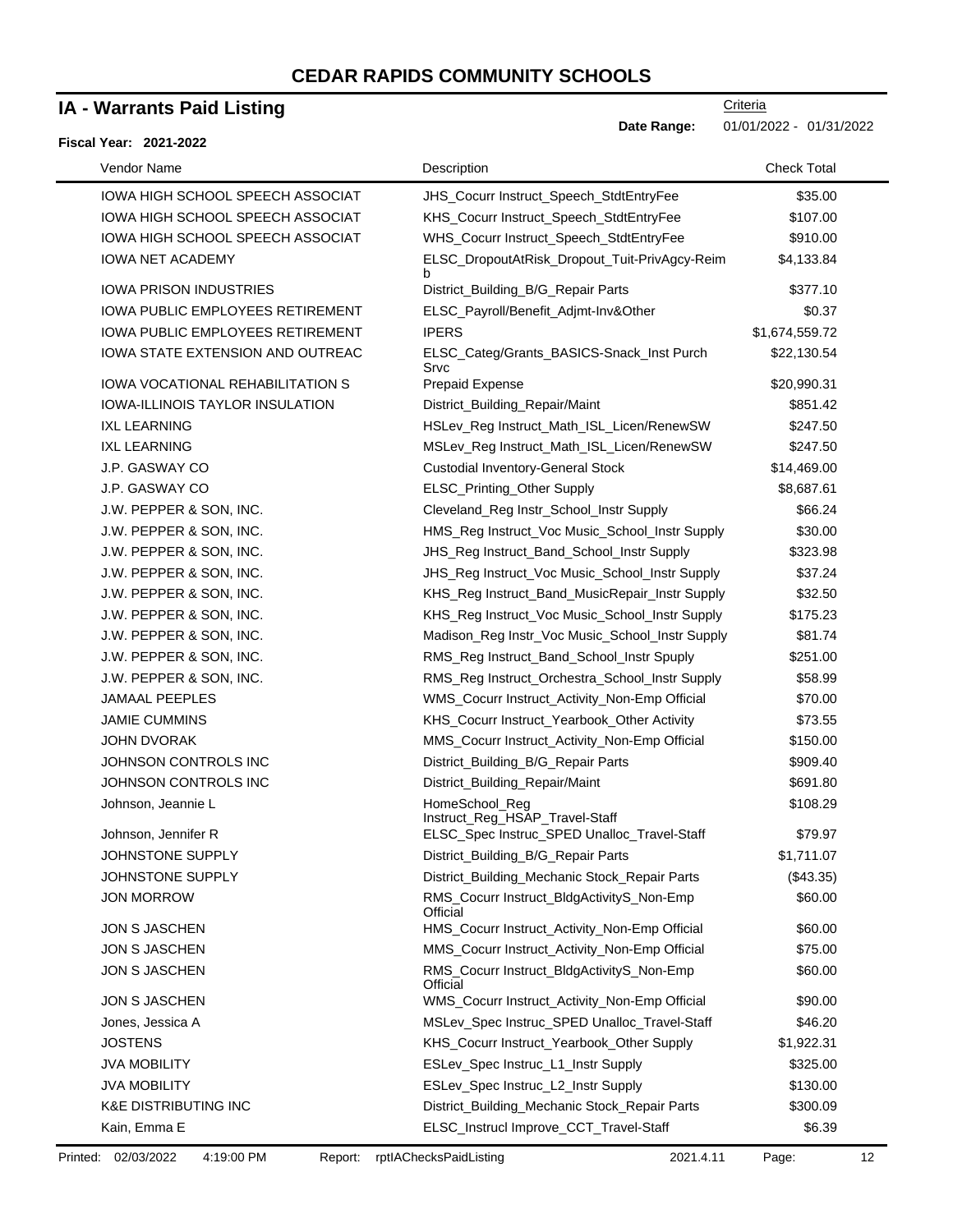### **IA - Warrants Paid Listing**

#### **Fiscal Year: 2021-2022**

| Vendor Name                            | Description                                            | <b>Check Total</b> |
|----------------------------------------|--------------------------------------------------------|--------------------|
| KARIBU MARKET LLC                      | Hoover_Categ/Grants_Food Pantry_Other Supply           | \$8,341.89         |
| Keeney, Jenny A                        | ELSC_MetroCareConn_Health Srvcs_Travel-Staff           | \$29.91            |
| Kelly, Bonnie L                        | ELSC_SPED Admin_Spec Srvc Admin_Travel-Staff           | \$9.18             |
| <b>KENNETH HEYING</b>                  | WMS_Cocurr Instruct_Activity_Non-Emp Official          | \$90.00            |
| <b>KENWOOD RECORDS MANAGEMENT</b>      | ELSC_Accounting_Purch Tech Srvc                        | \$1,425.00         |
| Kern, Jason S                          | Polk AEC_Spec Instruc_SPED Unalloc_Travel-Staff        | \$45.50            |
| <b>KEVIN F FLOOD</b>                   | MMS_Cocurr Instruct_Activity_Non-Emp Official          | \$75.00            |
| <b>KEVIN F FLOOD</b>                   | RMS_Cocurr Instruct_BldgActivityS_Non-Emp<br>Official  | \$60.00            |
| <b>KIM PATIK</b>                       | HMS_Cocurr Instruct_Activity_Non-Emp Official          | \$60.00            |
| <b>KIM PATIK</b>                       | RMS_Cocurr Instruct_BldgActivityS_Non-Emp<br>Official  | \$120.00           |
| KINDERCARE EDUCATION                   | Kindercare CP_SW Vol Presch_Inst Purch Srvc            | \$10,113.80        |
| KINDERCARE EDUCATION                   | Kindercare CP_SW Vol Presch_Instr Supply               | \$175.52           |
| KINDERCARE EDUCATION                   | Kindercare CP_SW Vol Presch_Subscription               | \$86.00            |
| KIRKWOOD COMMUNITY COLLEGE             | ELSC_Building_CCT_Rent-Land/Bldg                       | \$245.00           |
| KIRKWOOD COMMUNITY COLLEGE             | Transportation_StaDevNon-Ins_Wksp/RegisFee             | \$300.00           |
| Kuba, Tammi R                          | Truman_Principal Office_Admin PD_Travel-Staff          | \$90.00            |
| Lacy, Sarah J                          | ESLev_Spec Instruc_SPED Unalloc_Travel-Staff           | \$62.16            |
| LAKESHORE LEARNING MATERIALS           | Wright_Reg Instruct_ESSER 20%_Instr Supply             | \$37.99            |
| LAKESHORE LEARNING MATERIALS           | WWillow_Categ/Grants_CRCSD Fnd_Other Supply            | \$474.05           |
| <b>LANCER LANES</b>                    | FMS_Categ/Grants_CRCSD Fnd_StdtEntryFee                | \$534.00           |
| Landrum-Colbert, Eriece M              | District_Instruct Improve_ESSER III_Travel-Staff       | \$37.41            |
| <b>LAWSON PRODUCTS</b>                 | District_Building_Mechanic Stock_Repair Parts          | \$569.60           |
| Lehman, Jennifer A                     | ELSC_DropoutAtRisk_Dropout_Travel-Staff                | \$411.02           |
| LeMaster, Ian M                        | WHS_Principal Office_Admin PD_Travel-Staff             | \$134.40           |
| LIGHTSPEED TECHNOLOGIES                | RMS_Reg Instruct_School_Other Supply                   | \$269.00           |
| LINN COUNTY EXTENSION                  | HSLev_Grounds Maint_Other Supply                       | \$85.00            |
| LINN COUNTY HEALTH                     | District_Building_Repair/Maint                         | \$90.00            |
| LINN COUNTY REC                        | Hoover_Categ/Grants_Food Pantry_Other Supply           | \$150.00           |
| LINN COUNTY REC                        | ViolaG_Utilities_Electricity                           | \$4,693.28         |
| LITTLE LAMBS CHRISTIAN PRESCHOOL       | LittleLambsPresch CP_SW Vol Presch_Inst Purch<br>Srvc  | \$8,242.65         |
| LITTLE LAMBS CHRISTIAN PRESCHOOL       | LittleLambsPresch CP_SW Vol Presch_Instr Supply        | \$653.60           |
| LJ'S MOBILE CATERING DBA: CATER        | District StaDevNon-Ins B/G Other Supply                | \$395.90           |
| Lorig, Bernita N                       | Transportation_StdntTrans_DriversTrip_Travel-Staf      | \$20.00            |
| LOS PRIMOS GONZALEZ INC                | Hoover_Categ/Grants_Food Pantry_Other Supply           | \$500.00           |
| LYNCH DALLAS PC                        | ELSC_Legal_BOE/Supt Support_Legal Service              | \$3,857.50         |
| Lytle, Katie M                         | ELSC_Spec Instruc_SPED Unalloc_Travel-Staff            | \$120.89           |
| M.J. CARE INC                          | ELSC_Business_L3_DataProc/Coding                       | \$4,920.11         |
| M.J. CARE INC                          | ELSC_Business_MetroCareConn_Health_DataPro<br>c/Codina | \$1.07             |
| <b>MADISON NATIONAL LIFE INSURANCE</b> | Disability Insurance Payable                           | \$24,431.46        |
| Manka, Krystal K                       | ELSC_Spec Instruc_SPED Unalloc_Travel-Staff            | \$18.40            |
| <b>MARCO INC</b>                       | Arthur_Reg Instruct_School_Copier Usage                | \$328.95           |
| <b>MARCO INC</b>                       | Cleveland_Reg Instruct_School_Copier Usage             | \$254.31           |
| MARCO INC                              | District_Building_Copier Usage                         | \$89.56            |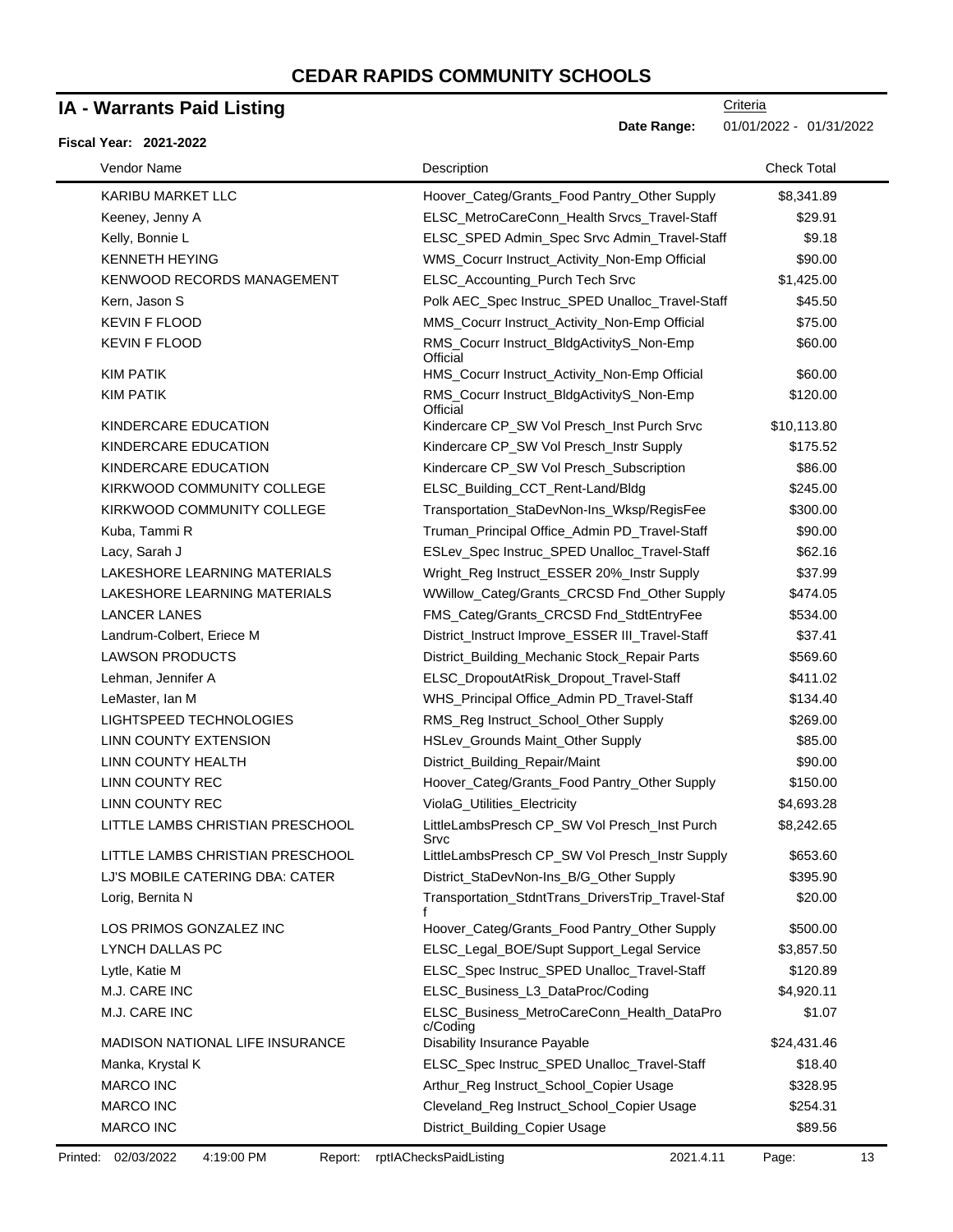### **IA - Warrants Paid Listing**

#### **Fiscal Year: 2021-2022**

**Date Range:** 01/01/2022 - 01/31/2022

| Vendor Name      | Description                                 | <b>Check Total</b> |  |
|------------------|---------------------------------------------|--------------------|--|
| MARCO INC        | District_Purchasing_Copier Usage            | \$10,326.74        |  |
| <b>MARCO INC</b> | ELSC_Accounting_Copier Usage                | \$126.98           |  |
| MARCO INC        | ELSC_Business_Copier Usage                  | \$268.55           |  |
| MARCO INC        | ELSC_Comm Relation_Copier Usage             | \$0.59             |  |
| MARCO INC        | ELSC_Human Resource_Copier Usage            | \$131.59           |  |
| MARCO INC        | ELSC_Instrucl Improve_CCT_Copier Usage      | \$144.71           |  |
| MARCO INC        | ELSC_OLL_Deputy_Copier Usage                | \$59.21            |  |
| MARCO INC        | ELSC_OLL_Dir Instr Srvc_Copier Usage        | \$233.03           |  |
| MARCO INC        | ELSC_Payroll/Benefit_Copier Usage           | \$133.50           |  |
| <b>MARCO INC</b> | ELSC_Printing_Copier Usage                  | \$12,343.67        |  |
| MARCO INC        | ELSC_Printing_Other Supply                  | \$3,262.39         |  |
| MARCO INC        | ELSC_Purchasing_Copier Usage                | \$67.03            |  |
| MARCO INC        | ELSC_SPED Admin_Copier Usage                | \$112.51           |  |
| MARCO INC        | ELSC_Superintendent_Copier Usage            | \$168.46           |  |
| <b>MARCO INC</b> | ELSC_SW Vol Presch_Copier Usage             | \$7.79             |  |
| MARCO INC        | ELSC_Technology_Copier Usage                | \$2,488.01         |  |
| MARCO INC        | Erskine_Reg Instruct_School_Copier Usage    | \$344.71           |  |
| <b>MARCO INC</b> | FMS_Reg Instruct_School_Copier Usage        | \$1,117.50         |  |
| MARCO INC        | Four Oaks_Spec Instruc_L3_Copier Usage      | \$428.24           |  |
| MARCO INC        | Garfield_Reg Instruct_School_Copier Usage   | \$371.82           |  |
| MARCO INC        | Grant_Principal Office_School_Other Supply  | \$295.00           |  |
| MARCO INC        | Grant_Reg Instruct_School_Copier Usage      | \$308.31           |  |
| MARCO INC        | GrWood_Reg Instruct_School_Copier Usage     | \$677.08           |  |
| MARCO INC        | Harrison_Reg Instr_School_Other Supply      | \$97.52            |  |
| MARCO INC        | Harrison_Reg Instruct_School_Copier Usage   | \$483.40           |  |
| <b>MARCO INC</b> | Hiawatha_Reg Instruct_School_Copier Usage   | \$470.41           |  |
| MARCO INC        | HMS_Reg Instruct_School_Copier Usage        | \$799.98           |  |
| <b>MARCO INC</b> | HomeSchool_Reg Instruct_HSAP_Copier Usage   | \$23.58            |  |
| MARCO INC        | Hoover_Reg Instruct_School_Copier Usage     | \$504.60           |  |
| MARCO INC        | Jackson_Reg Instruct_School_Copier Usage    | \$403.01           |  |
| MARCO INC        | JHS_Reg Instruct_School_Copier Usage        | \$1,295.63         |  |
| <b>MARCO INC</b> | Johnson_Reg Instruct_School_Copier Usage    | \$494.15           |  |
| <b>MARCO INC</b> | Kenwood_Reg Instruct_School_Copier Usage    | \$588.11           |  |
| <b>MARCO INC</b> | KHS_Reg Instruct_School_Copier Usage        | \$3,000.69         |  |
| <b>MARCO INC</b> | KHS_Reg Instruct_School_Other Supply        | \$292.56           |  |
| MARCO INC        | Madison_Reg Instruct_School_Copier Usage    | \$286.69           |  |
| <b>MARCO INC</b> | MHS_Reg Instruct_School_Copier Usage        | \$427.54           |  |
| MARCO INC        | MMS_Reg Instruct_School_Copier Usage        | \$655.24           |  |
| MARCO INC        | Nixon_Reg Instruct_School_Copier Usage      | \$241.48           |  |
| MARCO INC        | Pierce_Reg Instruct_School_Copier Usage     | \$428.11           |  |
| MARCO INC        | Polk AEC_SPED Admin_School_Copier Usage     | \$255.04           |  |
| MARCO INC        | RMS_Reg Instruct_School_Copier Usage        | \$468.96           |  |
| MARCO INC        | Taylor_Reg Instruct_School_Copier Usage     | \$712.56           |  |
| MARCO INC        | TMS_Reg Instruct_School_Copier Usage        | \$1,065.98         |  |
| MARCO INC        | Transition Ctr_Spec Instruc_L3_Copier Usage | \$9.89             |  |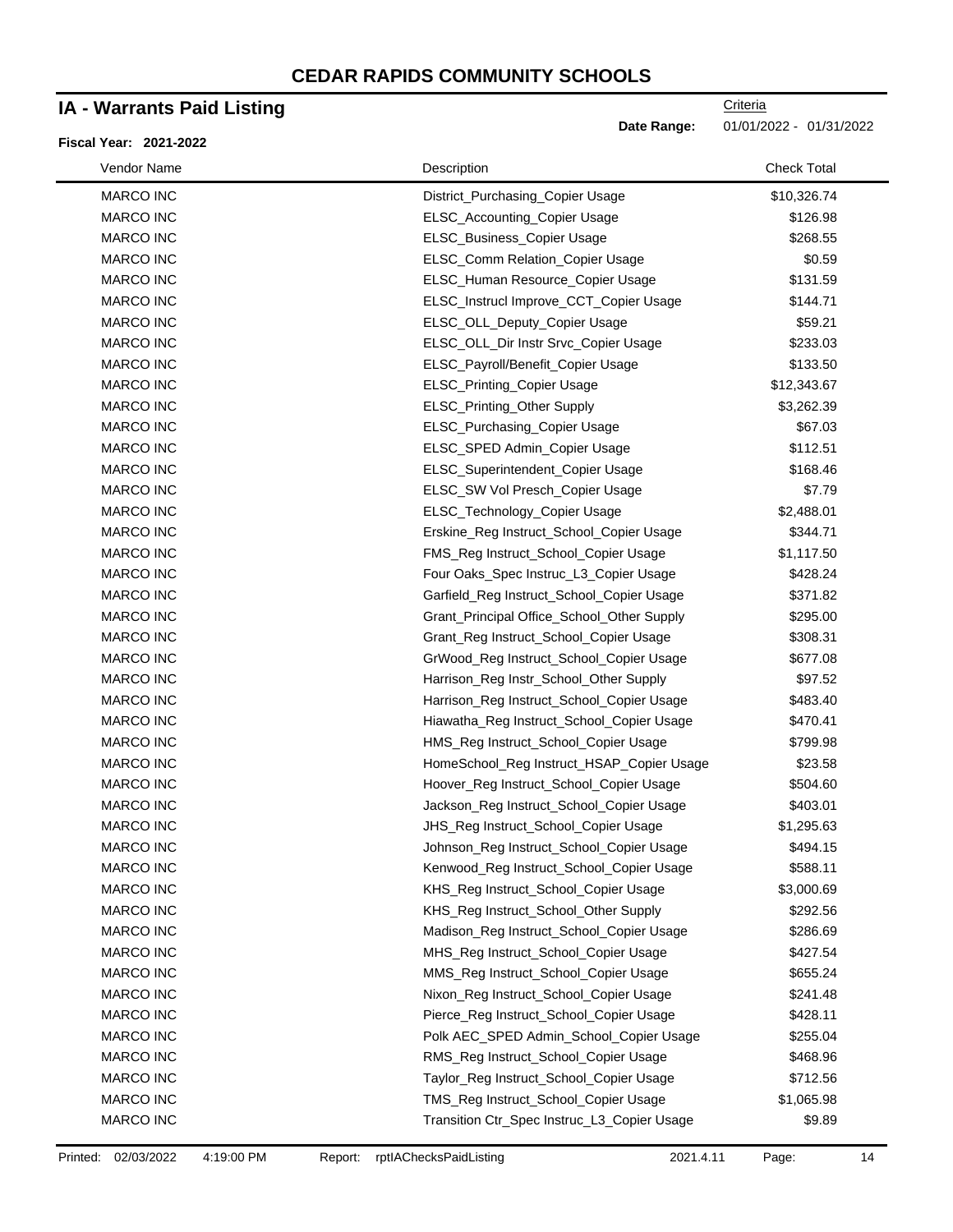### **IA - Warrants Paid Listing**

#### **Fiscal Year: 2021-2022**

| Vendor Name                         | Description                                           | <b>Check Total</b> |
|-------------------------------------|-------------------------------------------------------|--------------------|
| <b>MARCO INC</b>                    | Transportation_Stdnt Transp_Copier Usage              | \$98.84            |
| <b>MARCO INC</b>                    | Truman_Reg Instruct_School_Copier Usage               | \$196.03           |
| <b>MARCO INC</b>                    | VanBuren_Reg Instruct_School_Copier Usage             | \$544.68           |
| <b>MARCO INC</b>                    | ViolaG_Reg Instruct_School_Copier Usage               | \$361.84           |
| <b>MARCO INC</b>                    | WHS_Reg Instruct_School_Copier Usage                  | \$1,867.97         |
| <b>MARCO INC</b>                    | WMS_Reg Instruct_School_Copier Usage                  | \$729.41           |
| <b>MARCO INC</b>                    | Wright_Reg Instruct_School_Copier Usage               | \$302.06           |
| <b>MARCO INC</b>                    | WWillow_Reg Instruct_School_Copier Usage              | \$200.57           |
| MARION JANITORIAL SUPPLY CO         | <b>Custodial Inventory-General Stock</b>              | \$145.71           |
| <b>MARK MURPHY</b>                  | RMS_Cocurr Instruct_BldgActivityS_Non-Emp<br>Official | \$60.00            |
| Marner, Heather M                   | ELSC_Office Supt_Admin PD_Travel-Staff                | \$5.60             |
| Martens, Stacy Lea                  | ELSC_Spec Instruc_SPED Unalloc_Travel-Staff           | \$30.19            |
| <b>MARTIN MARIETTA</b>              | District_Grounds Maint_Custodial_Maint Supply         | \$937.85           |
| <b>MATHESON TRI-GAS</b>             | District_Building_Mechanic Stock_Repair Parts         | \$93.55            |
| <b>MATTHEW JACOB MILLER</b>         | RMS_Cocurr Instruct_BldgActivityS_Non-Emp<br>Official | \$60.00            |
| MECHANICAL SALES IOWA INC           | District_Building_Repair/Maint                        | \$1,187.00         |
| <b>MEDIACOM COMMUNICATIONS CORP</b> | Four Oaks_Technology_CompComm/Int                     | \$1,100.00         |
| MEDIACOM COMMUNICATIONS CORP        | Hoover_Categ/Grants_Food Pantry_Other Supply          | \$150.00           |
| <b>MEDIACOM COMMUNICATIONS CORP</b> | HSLev_Technology_Kingston_ISL_CompComm/Int            | \$241.53           |
| MEDIACOM COMMUNICATIONS CORP        | JHS_Principal Office_School_Purch Tech Srvc           | \$7.31             |
| <b>MENARDS WEST</b>                 | District_Building_B/G_Repair Parts                    | \$910.63           |
| <b>MENARDS WEST</b>                 | District_Building_Paint Stock_Repair Parts            | \$263.78           |
| <b>MENARDS WEST</b>                 | District_Custodial_Custodial Stock_Repair Parts       | \$213.94           |
| <b>MENARDS WEST</b>                 | District_Custodial_Repair Parts                       | \$19.07            |
| <b>MENARDS WEST</b>                 | District_Reg Instruct_Derecho_Other Supply            | \$68.00            |
| <b>MENARDS WEST</b>                 | HSLev_Grounds Maint_Maint Supply-Grnds                | \$145.80           |
| <b>MENARDS WEST</b>                 | JHS_Reg Instruct_Drama_School_Instr Supply            | \$276.10           |
| <b>MERCY MEDICAL CENTER</b>         | Transportation_Health_Driver_Employee Physical        | \$1,339.00         |
| METRO INTERAGENCY INSURANCE PROG    | Health Insurance Payable                              | \$1,209,930.07     |
| MICHAEL J FEDERER                   | HMS_Cocurr Instruct_Activity_Non-Emp Official         | \$120.00           |
| MICHAEL J FEDERER                   | TMS_Cocurr Instruct_Activity_Non-Emp Official         | \$70.00            |
| MIDAMERICA ADMIN AND RETIREE        | <b>PEHP</b>                                           | \$220,665.19       |
| MIDAMERICAN ENERGY COMPANY          | Arthur Utilities Natural Gas                          | \$1,071.42         |
| MIDAMERICAN ENERGY COMPANY          | <b>ELSC_Utilities_Natural Gas</b>                     | \$1,980.23         |
| MIDAMERICAN ENERGY COMPANY          | <b>FMS_Utilities_Natural Gas</b>                      | \$421.51           |
| MIDAMERICAN ENERGY COMPANY          | Grant_Utilities_Natural Gas                           | \$674.18           |
| MIDAMERICAN ENERGY COMPANY          | Hiawatha_Utilities_Natural Gas                        | \$399.70           |
| MIDAMERICAN ENERGY COMPANY          | HMS_Utilities_Natural Gas                             | \$307.64           |
| MIDAMERICAN ENERGY COMPANY          | HSLev_Utilities_lowa BIG_ISL_Natural Gas              | \$1,076.49         |
| MIDAMERICAN ENERGY COMPANY          | <b>MMS_Utilities_Natural Gas</b>                      | \$292.15           |
| MIDAMERICAN ENERGY COMPANY          | RMS_Utilities_Natural Gas                             | \$410.74           |
| MIDAMERICAN ENERGY COMPANY          | <b>TMS_Utilities_Natural Gas</b>                      | \$237.59           |
| MIDAMERICAN ENERGY COMPANY          | Truman_Utilities_Natural Gas                          | \$96.75            |
| MIDAMERICAN ENERGY COMPANY          | WMS_Utilities_Natural Gas                             | \$196.10           |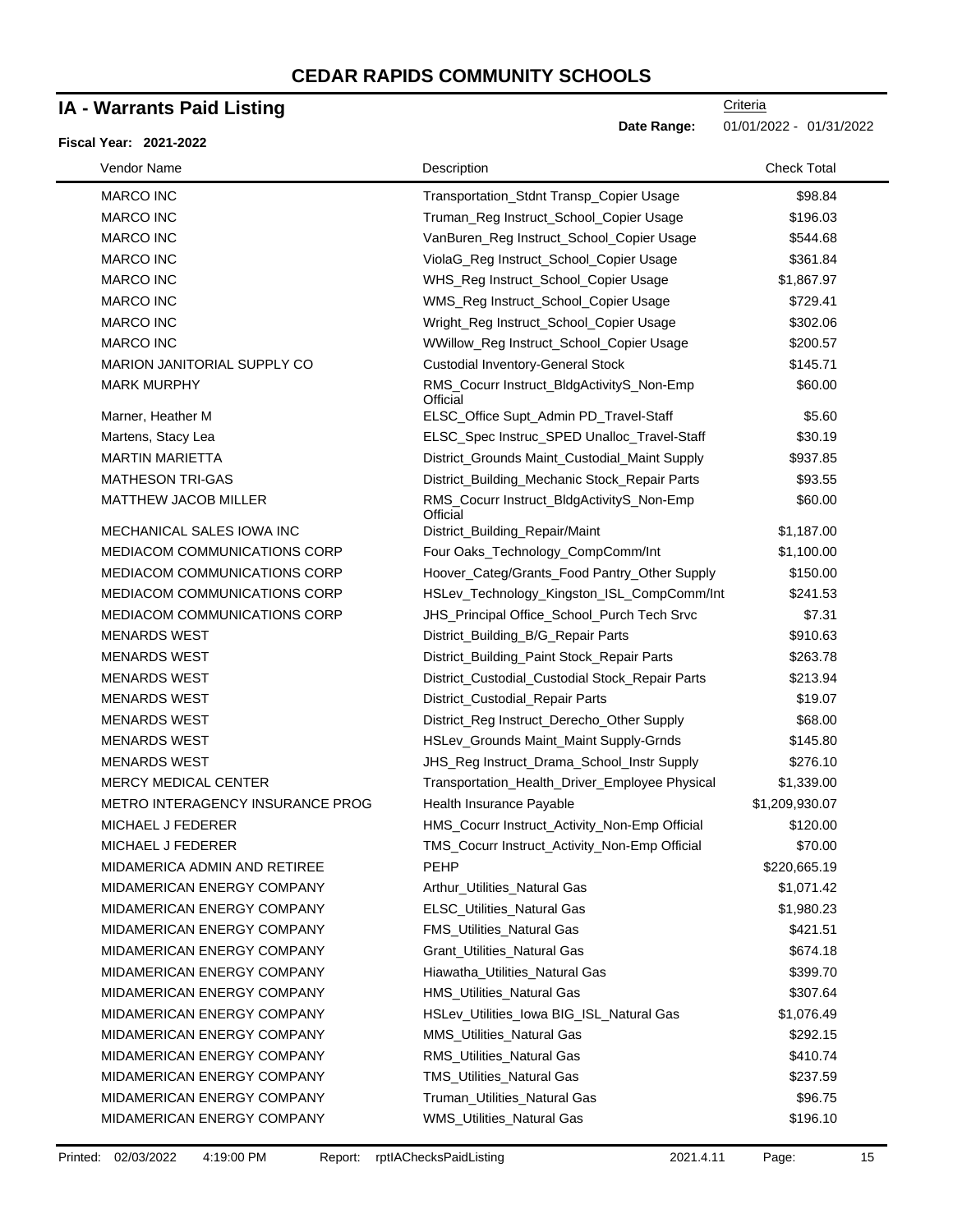### **IA - Warrants Paid Listing**

#### **Fiscal Year: 2021-2022**

| Vendor Name                                      | Description                                                 | <b>Check Total</b> |
|--------------------------------------------------|-------------------------------------------------------------|--------------------|
| MIDAMERICAN ENERGY COMPANY                       | WWillow_Utilities_Natural Gas                               | \$202.40           |
| MIDWEST ALARM SERVICES                           | Hiawatha_Building_Elev Repairs_Repair/Maint                 | \$380.00           |
| MIDWEST WHEEL COMPANIES                          | Transportation_Stdnt Transp_Transp Maint Supply             | \$473.28           |
| MIDWEST WHEEL COMPANIES                          | Transportation_Stdnt Transp_Transp Parts                    | \$2,567.14         |
| Miller, Chad J                                   | HSLev_Instrucl Improve_TAP<br>TransComp_Travel-Staff        | \$135.97           |
| MINNESOTA MEMORY INC DBA: CHROME                 | <b>Technology Inventory-General Stock</b>                   | \$7,177.55         |
| Mittan, Krystin M                                | HSLev_Instrucl Improve_TAP<br>TransComp_Travel-Staff        | \$54.39            |
| Mooberry, Jessica L                              | ELSC_OLL_Dir Instr Svc_Travel-Staff                         | \$341.95           |
| Moore, Sarah B                                   | ELSC_Spec Instruc_SPED Unalloc_Travel-Staff                 | \$283.32           |
| <b>MOTION INDUSTRIES INC</b>                     | District_Building_B/G_Repair Parts                          | \$365.71           |
| MOTIVATING SYSTEMS LLC DBA PBIS                  | Cleveland_Reg Instruct_PBIS_Other Supply                    | \$1,085.00         |
| MOTIVATING SYSTEMS LLC DBA PBIS                  | Four Oaks_SPED Admin_Other Supply                           | \$570.20           |
| MOTIVATING SYSTEMS LLC DBA PBIS                  | RMS_Reg Instruct_PBIS_Other Supply                          | \$1,362.19         |
| <b>MTI DISTRIBUTING</b>                          | District_Building_B/G_Repair Parts                          | \$411.59           |
| <b>MTI DISTRIBUTING</b>                          | HSLev_Grounds Maint_Property Repair                         | \$807.08           |
| <b>MTI DISTRIBUTING</b>                          | HSLev_Grounds Maint_Repair Parts                            | \$313.56           |
| Murray, Sharon L                                 | Transportation_StdntTrans_DriversTrip_Travel-Staf           | \$15.50            |
| <b>MUSIC &amp; ARTS CENTERS</b>                  | ELSC_Reg Instruct_Sec Music_ISL_Instr Supply                | \$468.64           |
| <b>MUTUAL WHEEL CO</b>                           | Transportation_Stdnt Transp_Transp Parts                    | \$1,418.79         |
| NATIONAL ART EDUCATION ASSOCIATION               | ELSC_Inst Staff Dev_Art_ISL_Wksp/RegisFee                   | \$195.00           |
| NEWBO CITY MARKET                                | HSLev_Reg Instruct_Iowa BIG_ISL_Instr Supply                | \$746.10           |
| NORTHEAST IOWA BANDMASTERS<br><b>ASSOCIATION</b> | <b>FMS Cocurr</b><br>Instruct_BldgActivitySupp_StdtEntryFee | \$150.00           |
| NOVAK AUTOMOTIVE INC                             | Transportation_Student Vehicle_Repair/Maint                 | \$473.39           |
| NOVUS INSIGHT INC                                | ELSC_School Innov_Magnet_Other Prof Srvc                    | \$6,900.00         |
| O'DONNELL ACE HARDWARE                           | District_Custodial_Repair Parts                             | \$160.54           |
| OFFICE DEPOT INC                                 | CRVA_Reg Instruct_School_Other Supply                       | \$208.86           |
| OFFICE DEPOT INC                                 | ELSC_Building_Office Supply                                 | \$384.31           |
| OFFICE DEPOT INC                                 | ELSC_Payroll/Benefit_Other Supply                           | \$77.36            |
| OFFICE DEPOT INC                                 | HMS_Principal Office_School_Office Supply                   | \$69.79            |
| <b>OFFICE EXPRESS</b>                            | <b>Custodial Inventory-General Stock</b>                    | \$2,216.00         |
| <b>OFFICE EXPRESS</b>                            | ELSC_Gift & Talent_PACT_Office Supply                       | \$107.88           |
| <b>OFFICE EXPRESS</b>                            | ELSC_OLL_Dir Instr Srvc_Other Supply                        | \$65.84            |
| <b>OFFICE EXPRESS</b>                            | ELSC_SPED Admin_Office Supply                               | \$39.11            |
| <b>OFFICE EXPRESS</b>                            | Four Oaks_Spec Instruc_SPED Unalloc_Instr<br>Supply         | \$62.84            |
| <b>OFFICE EXPRESS</b>                            | KHS_Principal Office_School_Office Supply                   | \$30.21            |
| <b>OFFICE EXPRESS</b>                            | KHS_Reg Instruct_ELL_School_Other Supply                    | \$6.22             |
| OTTSEN OIL INC                                   | Transportation_Stdnt Transp_Grease/Oil/Lub                  | \$1,080.30         |
| P & K MIDWEST                                    | HSLev_Grounds Maint_Repair Parts                            | \$106.21           |
| P & K MIDWEST                                    | HSLev_Grounds Maint_Repair/Maint                            | \$1,903.26         |
| PAUL HAGEMAN                                     | WMS_Cocurr Instruct_Activity_Non-Emp Official               | \$70.00            |
| Pauly, John D                                    | ELSC_Inst Staff Dev_Natl Brd<br>Cert_Wksp/RegisFee          | \$1,250.00         |
| Payroll Vendor                                   | Direct Deposit Payable                                      | \$7,264,183.62     |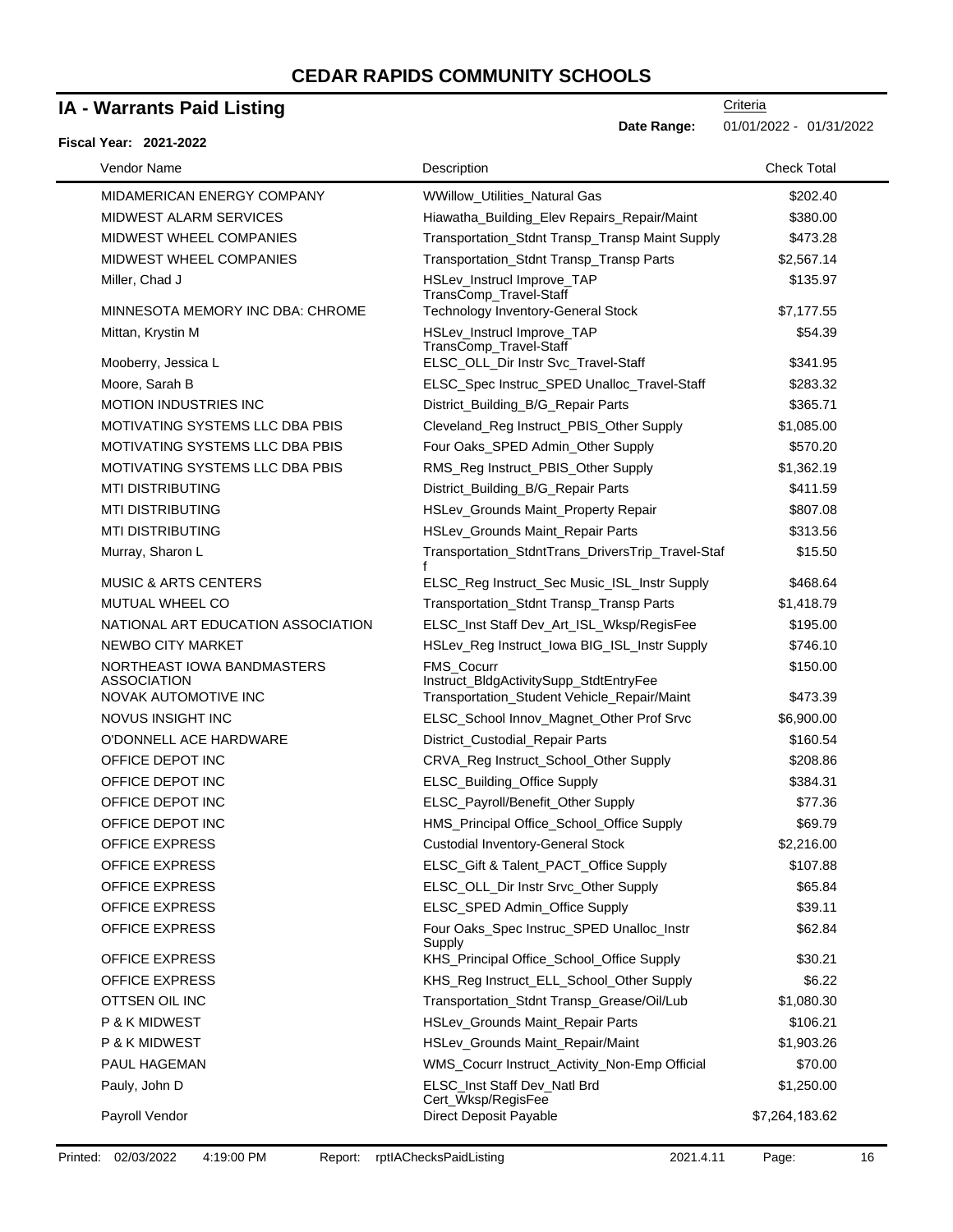### **IA - Warrants Paid Listing**

#### **Fiscal Year: 2021-2022**

| Vendor Name                      | Description                                             | <b>Check Total</b> |
|----------------------------------|---------------------------------------------------------|--------------------|
| Phelan, Jenifer J                | MMS_School Innov_Magnet_Travel-Staff                    | \$257.60           |
| PHIL COTTRELL                    | WMS_Cocurr Instruct_Activity_Non-Emp Official           | \$70.00            |
| PIPE PRO INC                     | District_Building_Repair/Maint                          | \$5,461.02         |
| PLUMB SUPPLY                     | District_Building_Mechanic Stock_Repair Parts           | \$142.84           |
| POLK COUNTY SHERIFF              | Garnishment                                             | \$2,083.80         |
| PPG ARCHITECTURAL FINISHES INC   | District_Building_B/G_Repair Parts                      | \$235.25           |
| PPG ARCHITECTURAL FINISHES INC   | District_Building_Paint Stock_Repair Parts              | \$237.07           |
| PPG ARCHITECTURAL FINISHES INC   | District_Building_PM Filters_Repair Parts               | \$23.98            |
| PROJECT LEAD THE WAY             | HSLev_Voc Instruct_CarlPerkinsGr_Instr Supply           | \$15,585.00        |
| PT CLEANERS LLC DBA: DRY CLEANIN | District_Custodial_Clean/LaunSvc                        | \$346.50           |
| Putnam, Annette K                | ELSC_OLL_Dir Instr Svc_Travel-Staff                     | \$83.81            |
| <b>QUADIENT FINANCE USA INC</b>  | Prepaid Metered Postage - Neopost                       | \$5,049.00         |
| <b>QUADIENT INC</b>              | ELSC_Mail Services_Rent-Equip/Veh                       | \$1,892.88         |
| <b>QUALITY CARE</b>              | ELSC_Grounds Maint_Custodial_Repair/Maint               | \$720.00           |
| <b>QUALITY CARE</b>              | Grant_Grounds Maint_Custodial_Repair/Maint              | \$102.60           |
| <b>QUALTRICS LLC</b>             | ELSC_Technology_ESSER II_Licen/RenewSW                  | \$27,750.00        |
| QUILL CORPORATION                | ELSC_OLL_Deputy_Office Supply                           | \$79.75            |
| QUILL CORPORATION                | ELSC_Superintendent_Other Supply                        | \$34.41            |
| RADIO COMMUNICATIONS COMPANY     | District_Building_Repair/Maint                          | \$340.00           |
| RADIO COMMUNICATIONS COMPANY     | ELSC_Equipment_Property Repair                          | \$85.00            |
| RADIO COMMUNICATIONS COMPANY     | Transportation_Stdnt Transp_Other Supply                | \$370.00           |
| READ PHOTOGRAPHY                 | ELSC_BOE_BOE/Supt Support_Other Supply                  | \$175.00           |
| READ PHOTOGRAPHY                 | JHS_Principal Office_School_Other Supply                | \$24.00            |
| <b>RELIANCE STANDARD</b>         | Life Insurance Payable                                  | \$12,303.35        |
| <b>RELIANCE STANDARD</b>         | Voluntary Life Insurance Payable                        | \$7,407.59         |
| RETRAC INC DBA: THINK SAFE INC   | ELSC_Superintendent_Other Supply                        | \$69.00            |
| RETRAC INC DBA: THINK SAFE INC   | Garfield_Reg Instruct_Furn/Eq_Other Supply              | \$193.00           |
| RETRAC INC DBA: THINK SAFE INC   | HMS_Principal Office_School_Other Supply                | \$190.00           |
| RETRAC INC DBA: THINK SAFE INC   | Johnson_Principal Office_School_Other Supply            | \$19.00            |
| RETRAC INC DBA: THINK SAFE INC   | WWillow_Reg Instruct_Furn/Eq_Other Supply               | \$69.00            |
| <b>RIFTON EQUIPMENT</b>          | ESLev_Spec Instruc_1:1 L3_Instr Supply                  | \$322.50           |
| <b>RIFTON EQUIPMENT</b>          | GrWood Spec Instruct PK L2 Instr Supply                 | \$337.50           |
| <b>RIVERSIDE INSIGHTS</b>        | ELSC_Gift & Talent_PACT_Test/Assesmnt                   | \$5,613.30         |
| <b>RIVERSIDE INSIGHTS</b>        | ELSC_Reg Instruct_Curric<br>Srvc ISL Test/Assesmnt      | \$21,035.70        |
| ROBERT HALF INTERNATIONAL INC DB | ESLev_Principal Office_ExDir K-5_Other Prof Srvc        | \$1,287.10         |
| <b>ROBOSOURCE LLC</b>            | HSLev_Voc Instruct_CarlPerkinsGr_Instr Supply           | \$25.98            |
| ROCHESTER ARMORED CAR CO INC     | ELSC_Business_BankSrvcChrg                              | \$608.44           |
| RONALD B HARTWIG                 | WMS_Cocurr Instruct_Activity_Non-Emp Official           | \$90.00            |
| <b>ROSE BRAND</b>                | District_Reg Instruct_Derecho_Equip<br>\$500-\$4999/uni | \$1,710.00         |
| ROSE BRAND                       | District_Reg Instruct_Derecho_Other Supply              | \$45.02            |
| RSCHOOLTODAY (DISTRIBUTED WEBSIT | RMS_Cocurr Instruct_BldgActivitySu_Purch Tech<br>Srvc   | \$472.50           |
| Rydstrom, Madison J              | District_Instruct Improve_ESSER III_Travel-Staff        | \$110.80           |
| SADLER MACHINE CO INC            | District_Building_B/G_Repair Parts                      | \$160.00           |
| Sanford-Ryan, Halli S            | MMS_Inst Staff Dev_School_Travel-Staff                  | \$198.80           |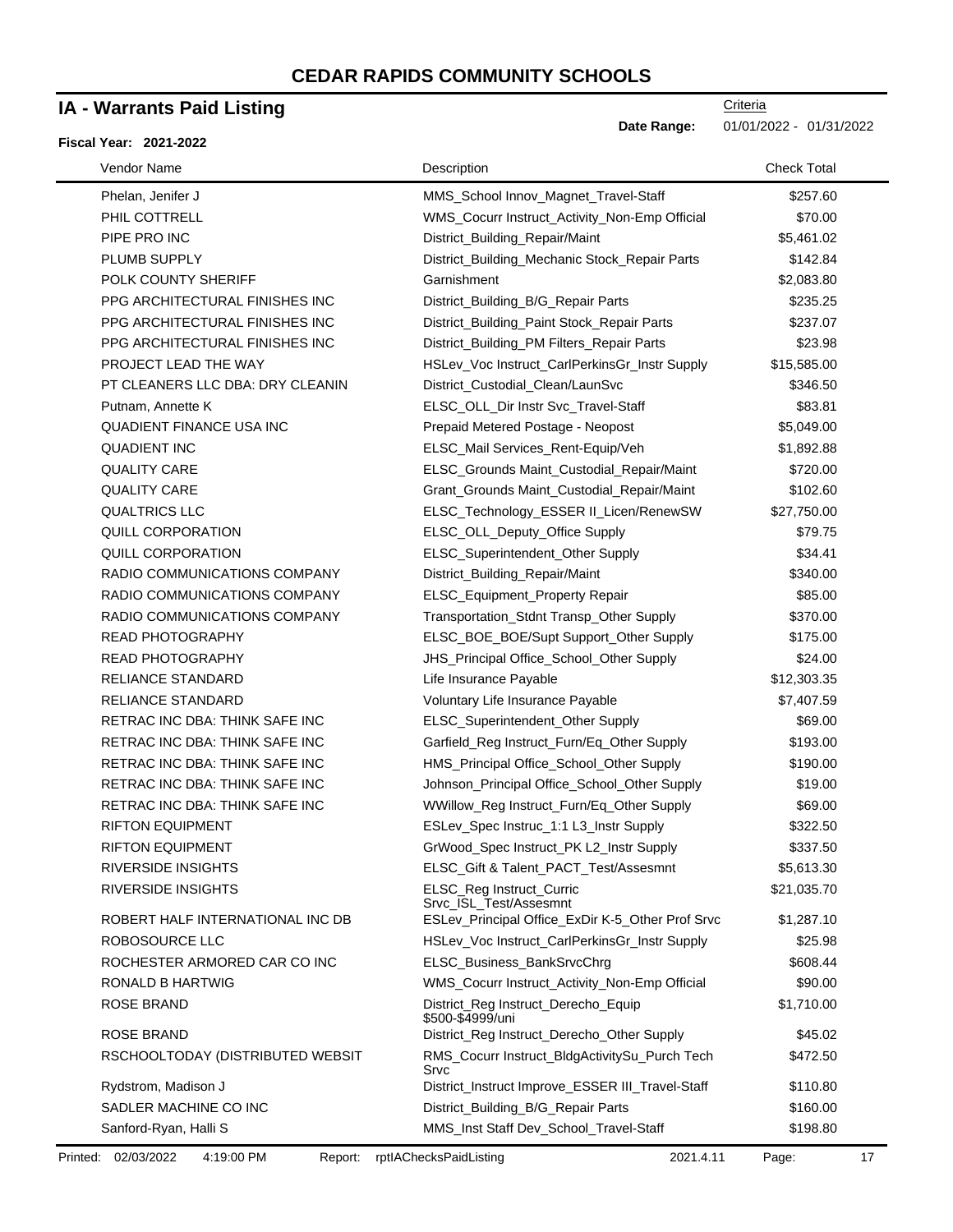### **IA - Warrants Paid Listing**

#### **Fiscal Year: 2021-2022**

-

**Date Range:** 01/01/2022 - 01/31/2022

| Vendor Name           |                               | Description                                                                         | <b>Check Total</b> |
|-----------------------|-------------------------------|-------------------------------------------------------------------------------------|--------------------|
| <b>SCHIMBERG</b>      |                               | District_Building_B/G_Repair Parts                                                  | \$25.84            |
| <b>SCHIMBERG</b>      |                               | District_Building_Mechanic Stock_Repair Parts                                       | \$1,006.75         |
| Schmaltz, Kristin A   |                               | HomeSchool_Reg                                                                      | \$293.32           |
| Schmitz, Dennis R     |                               | Instruct_Reg_HSAP_Travel-Staff<br>Transportation_StdntTrans_DriversTrip_Travel-Staf | \$34.66            |
| <b>SCHOLASTIC</b>     |                               | RMS_Reg Instruct_Soc Sci_School_Subscription                                        | \$167.97           |
| <b>SCHOLASTIC INC</b> |                               | RMS_Reg Instruct_Nat Sci_School_Subscription                                        | \$187.77           |
| <b>SCHOLASTIC INC</b> |                               | RMS_Spec Instruc_SPED Unalloc_Instr Supply                                          | \$104.39           |
|                       | SCHOOL ADMINISTRATORS OF IOWA | ELSC_OLL_StaDevNon-Ins_Admin<br>PD_Wksp/Regis                                       | \$110.00           |
|                       | SCHOOL ADMINISTRATORS OF IOWA | ELSC_StaDevNon-Ins_L3_Wksp/RegisFee                                                 | \$110.00           |
|                       | <b>SCHOOL BUS SALES</b>       | Transportation_Stdnt Transp_Licen/RenewSW                                           | \$900.00           |
|                       | <b>SCHOOL BUS SALES</b>       | Transportation_Stdnt Transp_Transp Parts                                            | \$30,721.62        |
|                       | SCHOOL HEALTH CORPORATION     | Arthur_Nursing_School_Medical Supply                                                | \$126.87           |
|                       | SCHOOL HEALTH CORPORATION     | Cleveland_Nursing_School_Medical Supply                                             | \$104.24           |
|                       | SCHOOL HEALTH CORPORATION     | GrWood_Reg Instr_School_Other Supply                                                | \$62.51            |
|                       | SCHOOL HEALTH CORPORATION     | Hiawatha_Nursing_School_Medical Supply                                              | \$45.68            |
|                       | SCHOOL HEALTH CORPORATION     | Johnson_Nursing_School_Medical Supply                                               | \$62.21            |
|                       | SCHOOL HEALTH CORPORATION     | Kenwood_Reg Instr_Health&PE_School_Instr<br>Supply                                  | \$151.82           |
|                       | SCHOOL HEALTH CORPORATION     | Polk AEC_SPED Admin_School_Other Supply                                             | \$67.08            |
|                       | SCHOOL HEALTH CORPORATION     | TMS_Nursing_School_Medical Supply                                                   | \$152.73           |
|                       | SCHOOL HEALTH CORPORATION     | ViolaG_Nursing_School_Medical Supply                                                | \$87.17            |
|                       | <b>SCHOOL OUTFITTERS</b>      | ESLev_Reg Instruct_504 Support_Other Supply                                         | \$420.00           |
|                       | SCHOOL SPECIALTY INC          | CRVA_Reg Instruct_School_Other Supply                                               | \$375.00           |
|                       | SCHOOL SPECIALTY INC          | FMS_Principal Office_School_Office Supply                                           | \$14.88            |
|                       | SCHOOL SPECIALTY INC          | FMS_Reg Instruct_School_Instr Supply                                                | \$53.22            |
|                       | SCHOOL SPECIALTY INC          | Grant_Reg Instr_School_Other Supply                                                 | \$13.84            |
|                       | SCHOOL SPECIALTY INC          | Harrison_Reg Instr_Art_School_Instr Supply                                          | \$29.05            |
|                       | <b>SCHOOL SPECIALTY INC</b>   | Hoover_Categ/Grants_InnovatAtRisk_Instr Supply                                      | \$1,068.66         |
|                       | <b>SCHOOL SPECIALTY INC</b>   | Jackson_Reg Instr_School_Instr Supply                                               | \$313.77           |
|                       | <b>SCHOOL SPECIALTY INC</b>   | JHS_Building_School_Repair Parts                                                    | \$5,501.16         |
|                       | SCHOOL SPECIALTY INC          | JHS_Reg Instruct_School_Other Supply                                                | \$152.50           |
|                       | SCHOOL SPECIALTY INC          | KHS_Building_School_Repair Parts                                                    | \$317.16           |
|                       | SCHOOL SPECIALTY INC          | Madison_PrincOff_Furn/Eq_Equip \$500-\$4999/unit                                    | \$1,515.51         |
|                       | SCHOOL SPECIALTY INC          | MMS_Reg Instruct_School_Instruct Supply                                             | \$18.19            |
|                       | <b>SCHOOL SPECIALTY INC</b>   | Pierce_Reg Instr_School_Instr Supply                                                | \$346.74           |
| <b>SCHOOLSIN</b>      |                               | MMS_Reg Instruct_Furn/Eq_Other Supply                                               | \$3,198.00         |
|                       | <b>SCHOOLSYSTEMS LLC</b>      | MMS_Reg Instruct_School_Instruct Supply                                             | \$100.00           |
| Schulte, Jillian S    |                               | ELSC_OLL_Dir Instr Svc_Travel-Staff                                                 | \$250.47           |
|                       | <b>SCHULTZ STRINGS INC</b>    | ELSC_Reg Inst_Sec Music_ISL_Equip<br>\$500-\$4999/unit                              | \$4,020.00         |
|                       | SCHULTZ STRINGS INC           | ELSC_Reg Instruct_Sec Music_ISL_Instr Supply                                        | \$11,340.00        |
|                       | <b>SCHULTZ STRINGS INC</b>    | HMS_Reg Instruct_MuInstrRp-OLL_Property<br>Repair                                   | \$294.20           |
|                       | SCHULTZ STRINGS INC           | RMS_Reg Instruct_MuInstrRp-OLL_Property<br>Repair                                   | \$673.50           |
|                       | <b>SCHULTZ STRINGS INC</b>    | WMS_Equipment_Music Instrmt_Property Repair                                         | \$325.55           |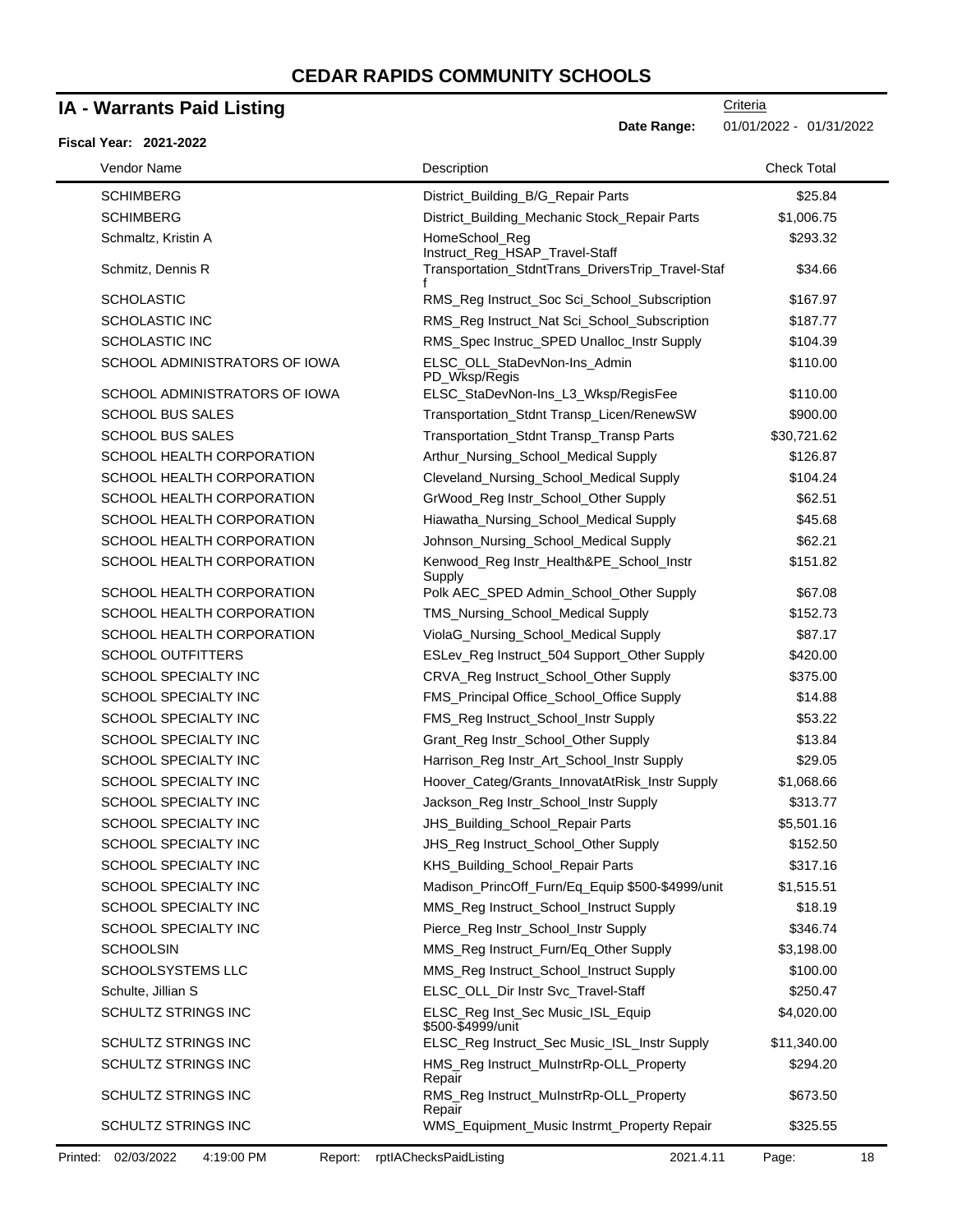### **IA - Warrants Paid Listing**

#### **Fiscal Year: 2021-2022**

| Vendor Name                      | Description                                                  | <b>Check Total</b> |
|----------------------------------|--------------------------------------------------------------|--------------------|
| Schultz, Grant W                 | <b>HSLev Cocurr</b><br>Instruct_CompetitionCost_Travel-Staff | \$140.00           |
| Schultz, Grant W                 | WHS_Principal Office_Admin PD_Travel-Staff                   | \$225.00           |
| Schutterle, Tricia L             | ELSC_Spec Instruc_SPED Unalloc_Travel-Staff                  | \$243.43           |
| <b>SCOT'S SUPPLY COMPANY</b>     | District_Building_Carp Stock_Repair Parts                    | \$255.00           |
| Scott, Sue A                     | ELSC_Gift & Talent_PACT_Travel-Staff                         | \$45.52            |
| Shaw, Nicole M                   | ELSC_Spec Instruc_SPED Unalloc_Travel-Staff                  | \$51.65            |
| SHERWIN WILLIAMS CO              | District_Building_B/G_Repair Parts                           | \$56.93            |
| SHERWIN WILLIAMS CO              | District_Building_B/G_Repair Parts                           | \$1,109.67         |
| SHERWIN WILLIAMS CO              | District_Building_Paint Stock_Repair Parts                   | \$52.99            |
| SHERWIN WILLIAMS CO              | Transportation_Stdnt Transp_Transp Maint Supply              | \$48.35            |
| <b>SICO AMERICA INC</b>          | MMS_Reg Instruct_Furn/Eq_Other Supply                        | \$511.76           |
| SJSMITH CO INC                   | KHS_Voc Instruct_Indust Arts_School_Instr Supply             | \$100.44           |
| SJSMITH CO INC                   | Transportation_Student Transp_Propane/WeldGas                | \$25.11            |
| <b>SKY AUTO MALL</b>             | Transportation_Stdnt Transp_Transp Parts                     | \$71.08            |
| Slaymaker, Joyce L               | Transportation_Health_Driver_Employee Physical               | \$80.00            |
| <b>SLED SHED</b>                 | District_Custodial_Stadium Stock_Repair Parts                | \$1,114.40         |
| <b>SLED SHED</b>                 | HSLev_Grounds Maint_Repair Parts                             | \$885.17           |
| SOLBERG'S                        | ELSC_BOE_BOE/Supt Support_Other Supply                       | \$111.42           |
| SOUND CONCEPTS INC/IMAGES        | Harrison_Reg Instr_Misc Donate/Project_Other<br>Suppl        | \$1,674.53         |
| SOUTHWEST BINDING AND LAMINATING | ELSC_Printing_Other Supply                                   | \$1,805.00         |
| SPIRE PROPERTY MANAGEMENT        | Hoover_Categ/Grants_Food Pantry_Other Supply                 | \$500.00           |
| ST. LUKE'S WORK WELL SOLUTION    | MHS_Metro Daycare_School_Other Prof Srvc                     | \$50.00            |
| STAGERIGHT CORPORATION           | District_Reg Instruct_Derecho_Equip<br>\$500-\$4999/uni      | \$3,995.42         |
| STAPLES BUSINESS ADVANTAGE       | ELSC_Building_Office Supply                                  | \$22.38            |
| STAPLES BUSINESS ADVANTAGE       | ELSC_OLL_Digital Literacy_Office Supply                      | \$215.58           |
| STAPLES BUSINESS ADVANTAGE       | Hoover_Reg Instr_School_Instr Supply                         | \$39.62            |
| STAPLES BUSINESS ADVANTAGE       | ViolaG_Reg Instruct_School_Other Supply                      | \$318.45           |
| Starr, Constance R               | ELSC_OLL_Dir Instr Svc_Travel-Staff                          | \$91.38            |
| Stecker, Aaron J                 | <b>HSLev Cocurr</b><br>Instruct_CompetitionCost_Travel-Staff | \$248.64           |
| STEPHEN J JANSSEN                | WMS_Cocurr Instruct_Activity_Non-Emp Official                | \$90.00            |
| STERLING COMPUTERS CORPORATION   | ELSC_Technology_Purch Tech Srvc                              | \$3,338.89         |
| <b>STEVE COOPER</b>              | HMS_Cocurr Instruct_Activity_Non-Emp Official                | \$65.00            |
| <b>STEVE SANDSTROM</b>           | FMS_Equipment_Music Instrmt_Property Repair                  | \$315.00           |
| STEVE SANDSTROM                  | JHS_Equipment_Music Instrmt_Property Repair                  | \$225.00           |
| <b>STEVE SANDSTROM</b>           | MMS_Equipment_Music Instrmt_Property Repair                  | \$450.00           |
| <b>STEVE SANDSTROM</b>           | TMS_Equipment_Music Instrmt_Property Repair                  | \$300.00           |
| <b>STEVE WEISS MUSIC</b>         | ELSC_Reg Instruct_Sec Music_ISL_Instr Supply                 | \$588.00           |
| Stobb, Jane A                    | ELSC_Spec Instruc_SPED Unalloc_Travel-Staff                  | \$61.76            |
| STOKES ENERGY CONSULTING LLC     | District_Utilities_Other Prof Srvc                           | \$1,150.00         |
| STOREY KENWORTHY                 | MMS_Reg Instruct_Furn/Eq_Other Supply                        | \$443.44           |
| <b>STORM STEEL</b>               | District_Building_B/G_Repair Parts                           | \$56.41            |
| <b>STORM STEEL</b>               | District_Custodial_Stadium Stock_Repair Parts                | \$321.40           |
| STREFF ELECTRICAL CONTRACTORS    | District_Building_Repair/Maint                               | \$1,535.98         |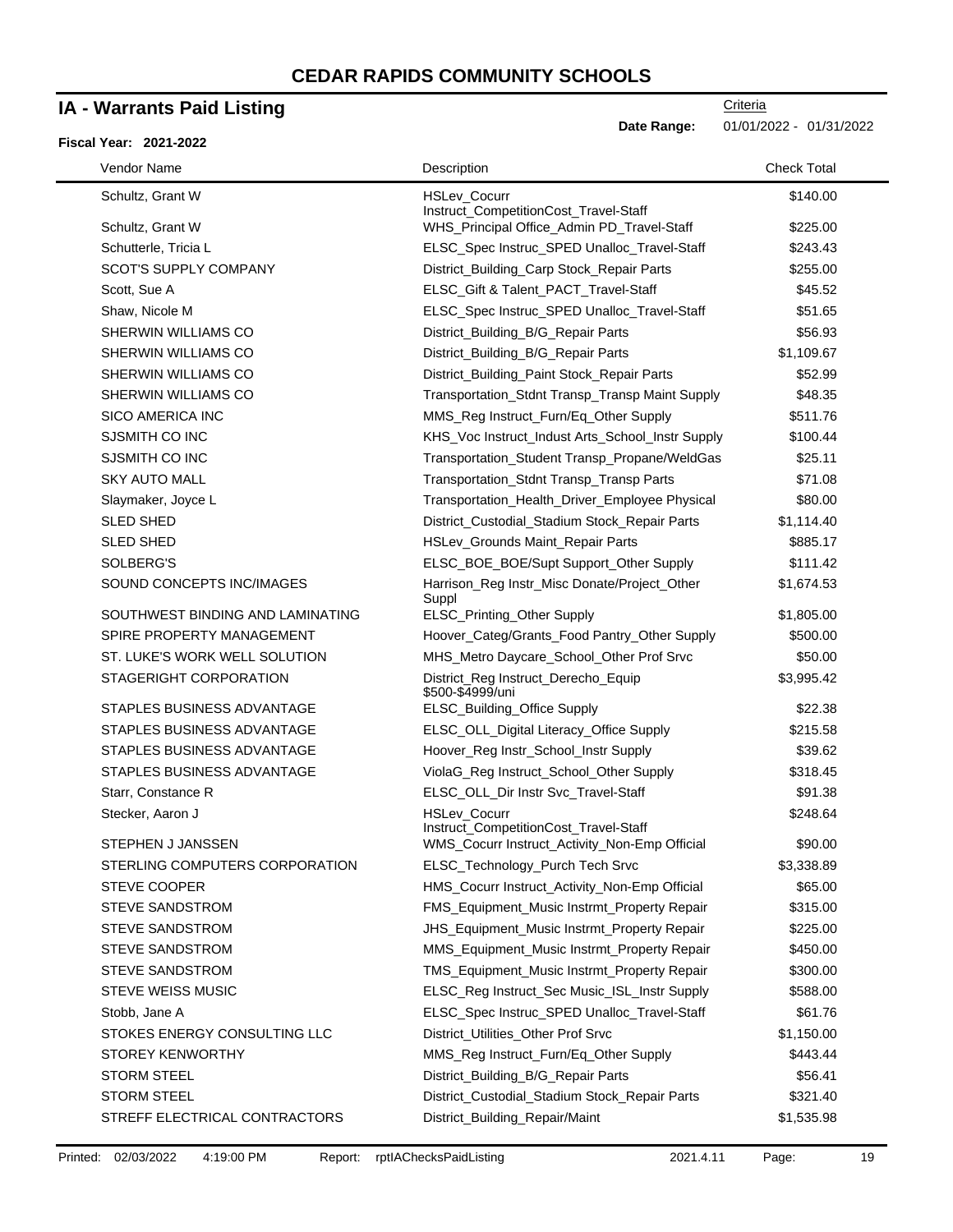### **IA - Warrants Paid Listing**

#### **Fiscal Year: 2021-2022**

 $\blacksquare$ 

| Vendor Name             |                               | Description                                         | <b>Check Total</b> |
|-------------------------|-------------------------------|-----------------------------------------------------|--------------------|
|                         | SYMMETRY ENERGY SOLUTIONS LLC | Arthur_Utilities_Natural Gas                        | \$5,014.08         |
|                         | SYMMETRY ENERGY SOLUTIONS LLC | Cleveland Utilities Natural Gas                     | \$5,935.12         |
|                         | SYMMETRY ENERGY SOLUTIONS LLC | Erskine_Utilities_Natural Gas                       | \$3,053.55         |
|                         | SYMMETRY ENERGY SOLUTIONS LLC | Garfield_Utilities_Natural Gas                      | \$4,135.03         |
|                         | SYMMETRY ENERGY SOLUTIONS LLC | GrWood_Utilities_Natural Gas                        | \$3,079.29         |
|                         | SYMMETRY ENERGY SOLUTIONS LLC | Harrison_Utilities_Natural Gas                      | \$7,220.01         |
|                         | SYMMETRY ENERGY SOLUTIONS LLC | Hoover_Utilities_Natural Gas                        | \$4,400.62         |
|                         | SYMMETRY ENERGY SOLUTIONS LLC | HSLev_Utilities_Kingston_Natural Gas                | \$3,210.64         |
|                         | SYMMETRY ENERGY SOLUTIONS LLC | Jackson_Utilities_Natural Gas                       | \$2,475.39         |
|                         | SYMMETRY ENERGY SOLUTIONS LLC | <b>JHS_Utilities_Natural Gas</b>                    | \$5,367.85         |
|                         | SYMMETRY ENERGY SOLUTIONS LLC | Johnson_Utilities_Natural Gas                       | \$1,783.51         |
|                         | SYMMETRY ENERGY SOLUTIONS LLC | Kenwood_Utilities_Natural Gas                       | \$4,467.76         |
|                         | SYMMETRY ENERGY SOLUTIONS LLC | <b>KHS_Utilities_Natural Gas</b>                    | \$3,842.35         |
|                         | SYMMETRY ENERGY SOLUTIONS LLC | Madison_Utilities_Natural Gas                       | \$4,330.52         |
|                         | SYMMETRY ENERGY SOLUTIONS LLC | MHS_Utilities_Natural Gas                           | \$1,364.56         |
|                         | SYMMETRY ENERGY SOLUTIONS LLC | Nixon Utilities Natural Gas                         | \$2,160.13         |
|                         | SYMMETRY ENERGY SOLUTIONS LLC | Pierce_Utilities_Natural Gas                        | \$5,153.32         |
|                         | SYMMETRY ENERGY SOLUTIONS LLC | Polk AEC_Utilities_Natural Gas                      | \$1,749.01         |
|                         | SYMMETRY ENERGY SOLUTIONS LLC | Taylor_Utilities_Natural Gas                        | \$10,673.14        |
|                         | SYMMETRY ENERGY SOLUTIONS LLC | VanBuren_Utilities_Natural Gas                      | \$3,544.93         |
|                         | SYMMETRY ENERGY SOLUTIONS LLC | ViolaG_Utilities_Natural Gas                        | \$1,398.78         |
|                         | SYMMETRY ENERGY SOLUTIONS LLC | WHS_Utilities_Natural Gas                           | \$4,431.97         |
|                         | SYMMETRY ENERGY SOLUTIONS LLC | Wright_Utilities_Natural Gas                        | \$4,878.19         |
|                         | SYMMETRY ENERGY SOLUTIONS LLC | <b>WWillow_Utilities_Natural Gas</b>                | \$0.61             |
| T-MOBILE USA INC        |                               | Arthur_Principal Office_School_Phone/Data Srvc      | \$79.95            |
| T-MOBILE USA INC        |                               | District_Business_B/G_Phone/Data Srvc               | \$1,258.68         |
| <b>T-MOBILE USA INC</b> |                               | ELSC_Business_F/N Indirect_Phone/Data Srvc          | \$21.35            |
| <b>T-MOBILE USA INC</b> |                               | ELSC_Business_Purch/Warehse_Phon/Data Srvc          | \$52.44            |
| T-MOBILE USA INC        |                               | ELSC_Office Supt_Technology_Phone/Data Srvc         | \$284.25           |
| <b>T-MOBILE USA INC</b> |                               | ELSC_OLL_CCT_Phone/Data Srvc                        | \$229.95           |
| <b>T-MOBILE USA INC</b> |                               | ELSC_OLL_Health_Phone/Data Srvc                     | \$1,122.80         |
| T-MOBILE USA INC        |                               | ELSC_SPED Admin_L3_Phone/Data Srvc                  | \$123.22           |
| T-MOBILE USA INC        |                               | ELSC_Superintendent_Phone/Data Srvc                 | \$178.67           |
| T-MOBILE USA INC        |                               | FMS_Principal Office_School_Phone/Data Srvc         | \$52.44            |
| T-MOBILE USA INC        |                               | Garfield_Principal Office_School_Phone/Data Srvc    | \$21.36            |
| T-MOBILE USA INC        |                               | Grant_Principal Office_School_Phone/Data Srvc       | \$52.44            |
| T-MOBILE USA INC        |                               | Hiawatha_Principal Office_School_Phone/Data         | \$83.26            |
| <b>T-MOBILE USA INC</b> |                               | Srvc<br>HMS_Principal Office_School_Phone/Data Srvc | \$123.24           |
| T-MOBILE USA INC        |                               | HSLev_SPED Admin_TAP_Phone/Data Srvc                | \$115.49           |
| T-MOBILE USA INC        |                               | JHS_Principal Office_School_Phone/Data Srvc         | \$295.68           |
| T-MOBILE USA INC        |                               | Kenwood_Principal Office_School_Phone/Data<br>Srvc  | \$21.36            |
| T-MOBILE USA INC        |                               | KHS_Principal Office_School_Phone/Data Srvc         | \$345.49           |
| <b>T-MOBILE USA INC</b> |                               | Madison_Principal Office_School_Phone/Data Srvc     | \$52.45            |
| T-MOBILE USA INC        |                               | MMS_Principal Office_School_Phone/Data Srvc         | \$209.76           |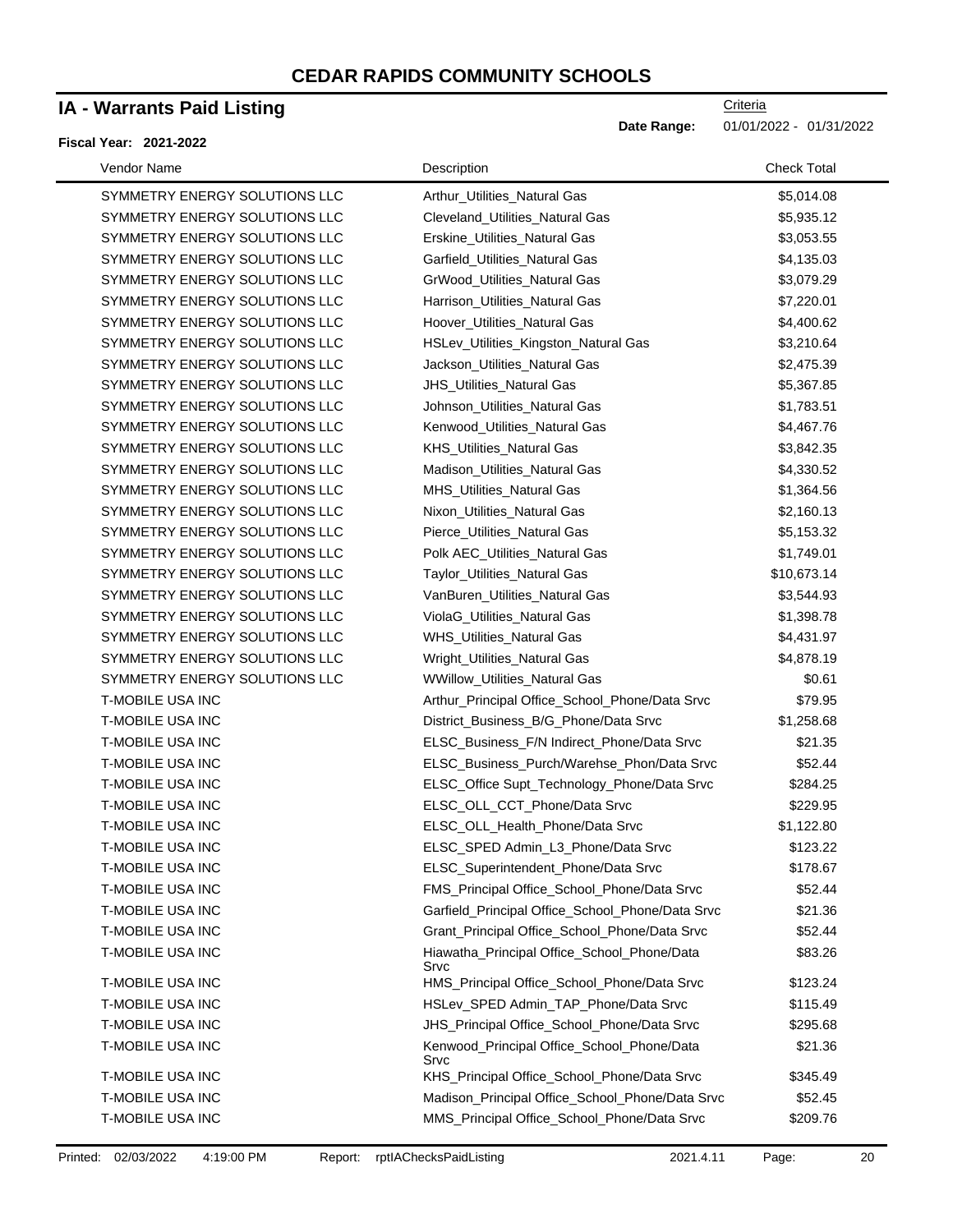### **IA - Warrants Paid Listing**

#### **Fiscal Year: 2021-2022**

| Vendor Name                       | Description                                           | <b>Check Total</b> |
|-----------------------------------|-------------------------------------------------------|--------------------|
| <b>T-MOBILE USA INC</b>           | Pierce_Principal Office_School_Phone/Data Srvc        | \$21.36            |
| <b>T-MOBILE USA INC</b>           | Polk AEC_SPED Admin_School_Phone/Data Srvc            | \$104.88           |
| <b>T-MOBILE USA INC</b>           | RMS_Principal Office_School_Phone/Data Srvc           | \$262.23           |
| <b>T-MOBILE USA INC</b>           | TMS_Principal Office_School_Phone/Data Srvc           | \$95.16            |
| <b>T-MOBILE USA INC</b>           | Transportation_Business_Phone/Data Srvc               | \$52.44            |
| <b>T-MOBILE USA INC</b>           | VanBuren_Principal Office_School_Phone/Data<br>Srvc   | \$52.44            |
| <b>T-MOBILE USA INC</b>           | ViolaG_Principal Office_School_Phone/Data Srvc        | \$28.15            |
| <b>T-MOBILE USA INC</b>           | WHS_Principal Office_School_Phone/Data Srvc           | \$157.34           |
| <b>T-MOBILE USA INC</b>           | WWillow_Principal Office_School_Phone/Data Srvc       | \$21.36            |
| TALLGRASS BUSINESS RESOURCES      | ELSC_Payroll/Benefit_Other Supply                     | \$6,006.35         |
| <b>TEACHERS PAY TEACHERS</b>      | JHS_Reg Instruct_School_Other Supply                  | \$178.98           |
| Teeter, Kelsey A                  | HSLev_Instrucl Improve_TAP<br>TransComp_Travel-Staff  | \$97.14            |
| <b>TEKK INTERNATIONAL INC</b>     | ESLev_Spec Instruc_SPED Unalloc_Instr Supply          | \$345.00           |
| TEKK INTERNATIONAL INC            | WMS_Reg Instruct_Furn/Eq_Tech < \$5000/unit           | \$143.00           |
| <b>TELELANGUAGE INC</b>           | ELSC_Instrucl Improve_CCT_Other Prof Srvc             | \$292.70           |
| Terrell, Kathrynne E              | ELSC_Spec Instruc_SPED Unalloc_Travel-Staff           | \$22.34            |
| THE DEVEREUX FOUNDATION           | ELSC_Spec Instruc_L3_Inst Purch Srvc                  | \$4,743.00         |
| THE NEW YORK TIMES                | KHS_Library_Media_School_Subscription                 | \$1,029.60         |
| THE NEW YORK TIMES                | WHS_Library_Media_School_Subscription                 | \$1,029.60         |
| THOMAS BUS SALES OF IOWA INC      | Transportation_Stdnt Transp_Transp Parts              | \$3,492.09         |
| THOMPSON TRUCK AND TRAILER INC    | Transportation_Stdnt Transp_Transp Parts              | \$727.86           |
| THYSSENKRUPP ELEVATOR CORPORATION | JHS_Building_Elev Repairs_Repair/Maint                | \$600.00           |
| THYSSENKRUPP ELEVATOR CORPORATION | MMS_Building_Elev Repairs_Repair/Maint                | \$350.00           |
| THYSSENKRUPP ELEVATOR CORPORATION | WHS_Building_Elev Repairs_Repair/Maint                | \$480.30           |
| <b>TIERNEY BROTHERS</b>           | ELSC_Technology_ESSER III_Tech < \$5000/unit          | \$51,914.01        |
| TO THE RESCUE                     | HGLev_Student Transp_L1_TransPrivCont                 | \$1,150.00         |
| TO THE RESCUE                     | HSLev_Student Transp_1:1 L3_TransPrivCont             | \$1,725.00         |
| TO THE RESCUE                     | HSLev_Studnet Transp_1:1 L2_TransPrivCont             | \$425.00           |
| <b>TODD RABEY</b>                 | MMS_Cocurr Instruct_Activity_Non-Emp Official         | \$80.00            |
| <b>TOOLS 4 READING LLC</b>        | Erskine_Reg Instr_School_Instr Supply                 | \$375.00           |
| TOP 20 TRAINING                   | LaSalle ES_MiscGrant_Title IV_Instr Supply            | \$855.35           |
| <b>TRACY STONE</b>                | RMS_Cocurr Instruct_BldgActivityS_Non-Emp<br>Official | \$60.00            |
| TRACY STONE                       | WMS_Cocurr Instruct_Activity_Non-Emp Official         | \$90.00            |
| TREASURER-STATE OF IOWA           | State Income Tax                                      | \$513,821.02       |
| TRI-DIM FILTER CORPORATION        | District_Building_B/G_Repair Parts                    | \$2,326.12         |
| TRINITY LUTHERAN SCHOOL           | TrinityLutheran CP_SW Vol Presch_Inst Purch Srvc      | \$9,600.33         |
| Tritle, Kathryn E                 | ELSC_Spec Instruc_SPED Unalloc_Travel-Staff           | \$113.68           |
| Troester, Tara N                  | ELSC_Reg Instruct_ISL_Travel-Staff                    | \$102.32           |
| TRUCK COUNTRY OF CEDAR RAPIDS     | Transportation_Non-Student Vehicle_Repair/Maint       | \$621.00           |
| TRUCK COUNTRY OF CEDAR RAPIDS     | Transportation_Stdnt Transp_Purch Tech Srvc           | \$782.00           |
| TRUCK COUNTRY OF CEDAR RAPIDS     | Transportation_Stdnt Transp_Transp Parts              | \$850.84           |
| TYLER TECHNOLOGIES INC            | ELSC_Data Process_Business_Licen/RenewSW              | \$3,695.00         |
| <b>ULINE</b>                      | ELSC_Printing_Other Supply                            | \$1,395.04         |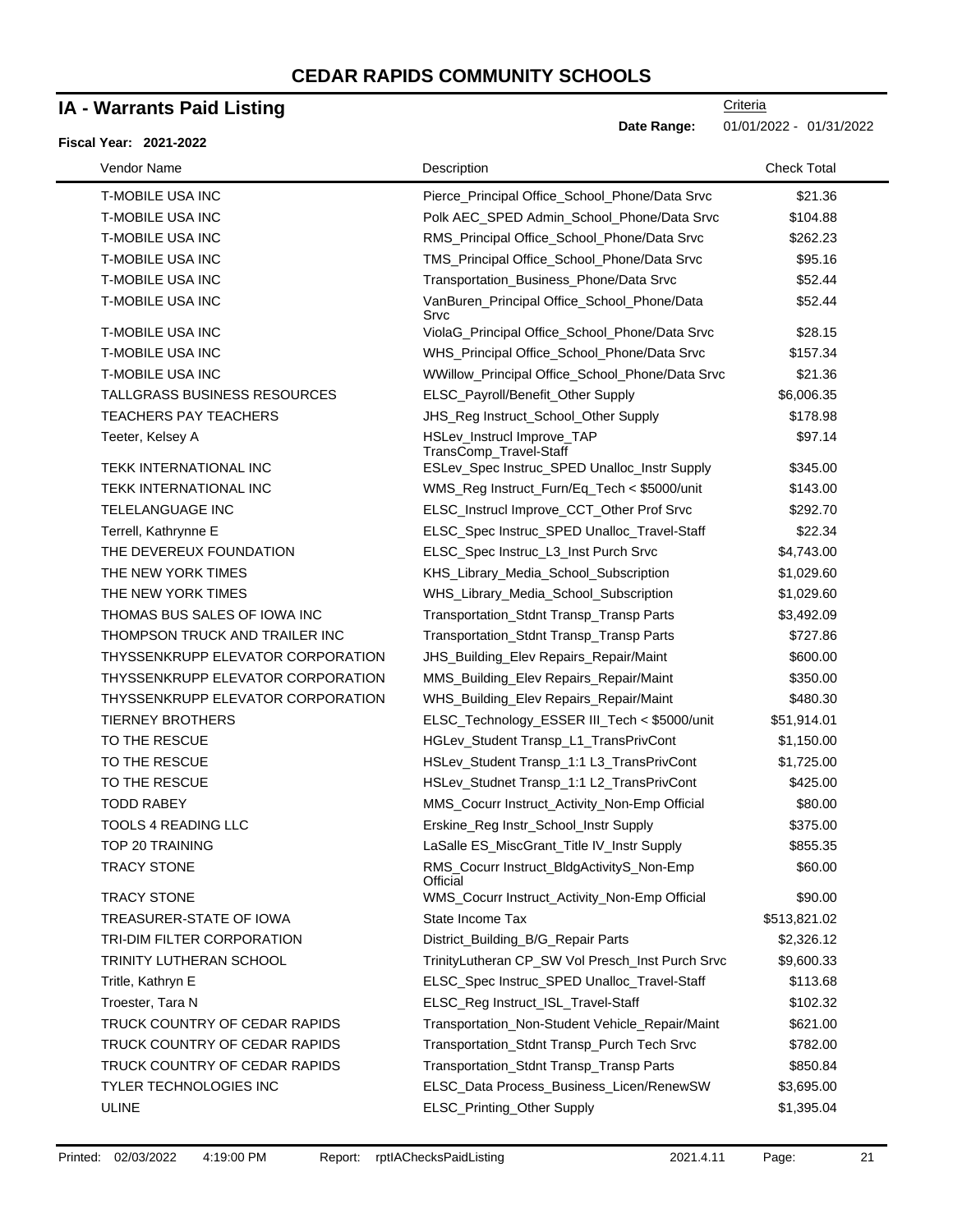### **IA - Warrants Paid Listing**

### **Fiscal Ye**

**Date Range:** 01/01/2022 - 01/31/2022

| Vendor Name                     | Description                                         | <b>Check Total</b> |
|---------------------------------|-----------------------------------------------------|--------------------|
| <b>ULINE</b>                    | ELSC_Warehouse_Purch/Warehouse_Other<br>Supply      | \$182.89           |
| UNITED PARCEL SERVICE           | ELSC_Business_Purch/Warehouse_Postage/UPS           | \$124.90           |
| UNITED WAY OF EAST CENTRAL IOWA | District_Inst Staff Dev_ESSER<br>20%_Wksp/RegisFee  | \$250.00           |
| UNITED WAY OF EAST CENTRAL IOWA | United Way                                          | \$2,547.94         |
| US BANK NATIONAL ASSOCIATION    | Arthur_Reg Instr_School_Other Supply                | \$177.28           |
| US BANK NATIONAL ASSOCIATION    | Cleveland_Library_Media_School_Office Supply        | \$68.95            |
| US BANK NATIONAL ASSOCIATION    | Cleveland_Nursing_School_Medical Supply             | \$19.89            |
| US BANK NATIONAL ASSOCIATION    | Cleveland_Reg Instr_School_Other Supply             | \$848.37           |
| US BANK NATIONAL ASSOCIATION    | Cleveland_Reg Instr_School_Subscription             | (\$7.00)           |
| US BANK NATIONAL ASSOCIATION    | CRVA_Reg Instruct_PBIS_Other Supply                 | \$177.27           |
| US BANK NATIONAL ASSOCIATION    | CRVA_Reg Instruct_School_Instr Supply               | \$15.00            |
| US BANK NATIONAL ASSOCIATION    | CRVA_Reg Instruct_School_Other Supply               | \$26.96            |
| US BANK NATIONAL ASSOCIATION    | District_Building_B&G F&N Parts_Repair Parts        | \$36.75            |
| US BANK NATIONAL ASSOCIATION    | District_Building_B/G_Repair Parts                  | \$666.39           |
| US BANK NATIONAL ASSOCIATION    | District_Building_F/N-Indirect_Repair Parts         | \$348.53           |
| US BANK NATIONAL ASSOCIATION    | District_Building_Mechanic Stock_Repair Parts       | \$1,695.59         |
| US BANK NATIONAL ASSOCIATION    | District_Cocurr Inst_Derecho_Other Supply           | \$247.97           |
| US BANK NATIONAL ASSOCIATION    | District_Custodial_Custod Supply                    | \$16.56            |
| US BANK NATIONAL ASSOCIATION    | District_Custodial_Custodial Stock_Repair Parts     | \$1,647.02         |
| US BANK NATIONAL ASSOCIATION    | District_Instrucl Improve_ESSER 20%_Other<br>Supply | \$175.61           |
| US BANK NATIONAL ASSOCIATION    | District_Reg Instruct_Derecho_Other Supply          | \$856.00           |
| US BANK NATIONAL ASSOCIATION    | District_StaDevNon-Ins_Custodial_Other Supply       | \$40.24            |
| US BANK NATIONAL ASSOCIATION    | District_Utilities_Disposal/Haul                    | \$11,604.08        |
| US BANK NATIONAL ASSOCIATION    | Due To Five Seasons Day Care                        | \$12,043.53        |
| US BANK NATIONAL ASSOCIATION    | Due to Nutrition                                    | \$1,219.94         |
| US BANK NATIONAL ASSOCIATION    | ELSC_Accounting_Office Supply                       | \$306.96           |
| US BANK NATIONAL ASSOCIATION    | ELSC_Accounting_Other Supply                        | \$68.60            |
| US BANK NATIONAL ASSOCIATION    | ELSC_BackgrdCheck_Nat'lBackgrCk_Other Prof<br>Srvc  | \$60.00            |
| US BANK NATIONAL ASSOCIATION    | ELSC_BOE_BOE/Supt Support_Other Supply              | \$83.20            |
| US BANK NATIONAL ASSOCIATION    | ELSC_Building_B/G_Other Supply                      | \$68.60            |
| US BANK NATIONAL ASSOCIATION    | ELSC_Business_Other Supply                          | \$68.60            |
| US BANK NATIONAL ASSOCIATION    | ELSC_Comm Relation_Other Supply                     | \$68.60            |
| US BANK NATIONAL ASSOCIATION    | ELSC_Custodial_Other Supply                         | \$24.28            |
| US BANK NATIONAL ASSOCIATION    | ELSC_Gift & Talent_PACT_Instr Supply                | \$581.00           |
| US BANK NATIONAL ASSOCIATION    | ELSC_Gift & Talent_PACT_Other Supply                | \$68.60            |
| US BANK NATIONAL ASSOCIATION    | ELSC_Gift & Talent_PACT_Subscription                | \$54.00            |
| US BANK NATIONAL ASSOCIATION    | ELSC_Human Resource_Other Prof Srvc                 | \$104.00           |
| US BANK NATIONAL ASSOCIATION    | ELSC_Human Resource_Other Supply                    | \$137.20           |
| US BANK NATIONAL ASSOCIATION    | ELSC_Inst Staff Dev_PD_Other Supply                 | \$68.60            |
| US BANK NATIONAL ASSOCIATION    | ELSC_OLL_Deputy Supt_Other Supply                   | \$68.60            |
| US BANK NATIONAL ASSOCIATION    | ELSC_OLL_Deputy Supt_Travel-Staff                   | \$423.36           |
| US BANK NATIONAL ASSOCIATION    | ELSC_OLL_Digital Literacy_Other Supply              | \$90.43            |
| US BANK NATIONAL ASSOCIATION    | ELSC_OLL_Dir Instr Srvc_Other Supply                | \$137.20           |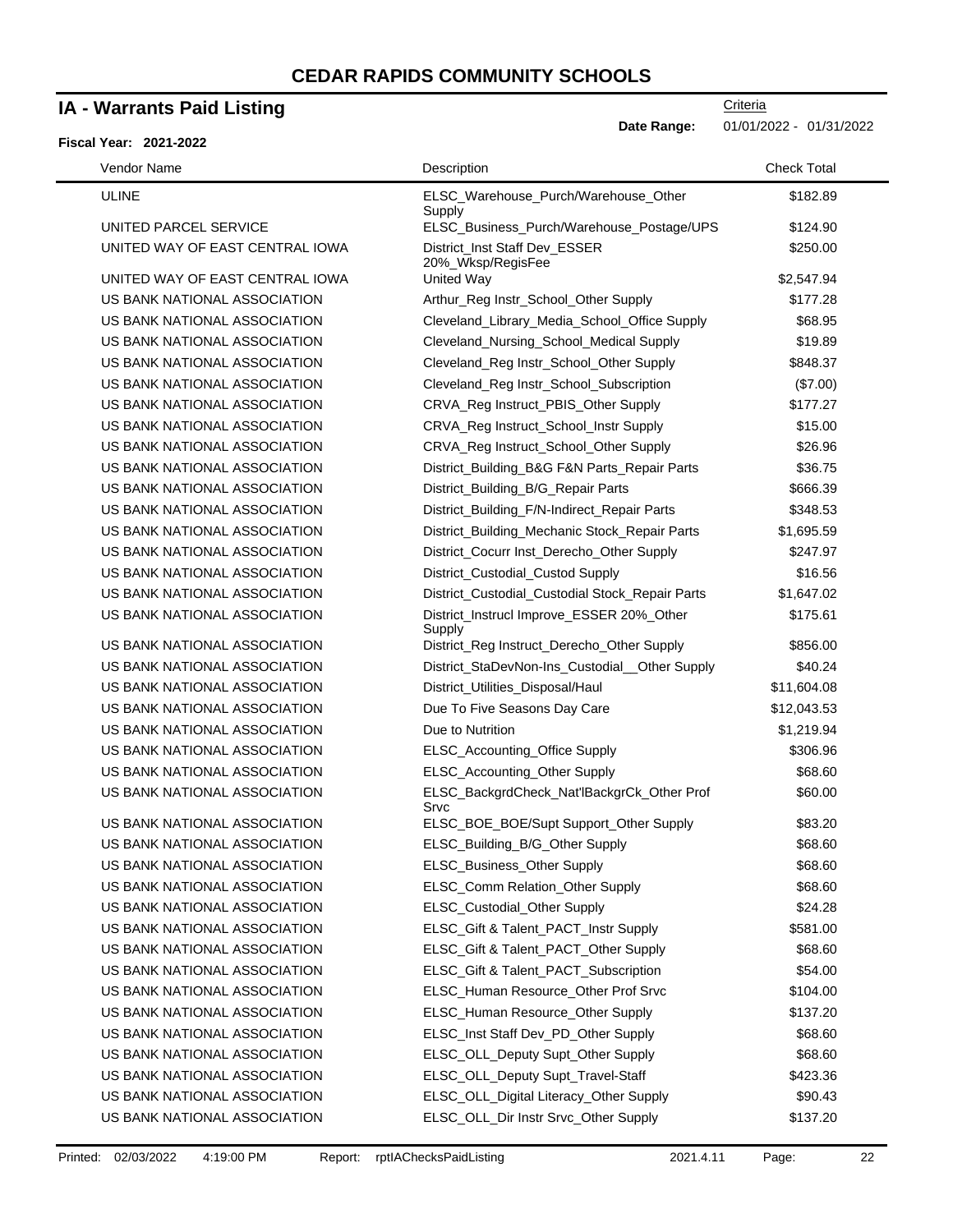### **IA - Warrants Paid Listing**

#### **Fiscal Year: 2021-2022**

**Criteria** 

**Date Range:** 01/01/2022 - 01/31/2022

| Vendor Name                  | Description                                          | <b>Check Total</b> |
|------------------------------|------------------------------------------------------|--------------------|
| US BANK NATIONAL ASSOCIATION | ELSC_OLL_Exec Dir PK-5_Other Supply                  | \$128.26           |
| US BANK NATIONAL ASSOCIATION | ELSC_Payroll/Benefit_Office Supply                   | \$2,640.27         |
| US BANK NATIONAL ASSOCIATION | ELSC_Printing_Other Supply                           | \$68.60            |
| US BANK NATIONAL ASSOCIATION | ELSC_Purchasing_Dues/Membership                      | \$348.60           |
| US BANK NATIONAL ASSOCIATION | ELSC_Purchasing_Purch/Warehouse_Other<br>Supply      | \$5.34             |
| US BANK NATIONAL ASSOCIATION | ELSC_Spec Instruc_SPED Unalloc_Travel-Staff          | \$1,910.04         |
| US BANK NATIONAL ASSOCIATION | ELSC_SPED Admin_Dues/Membership                      | \$225.00           |
| US BANK NATIONAL ASSOCIATION | ELSC_StaDevNon-Ins_B/G_Wksp/RegisFee                 | \$100.00           |
| US BANK NATIONAL ASSOCIATION | ELSC_StaDevNon-Ins_L3_Wksp/RegisFee                  | \$359.10           |
| US BANK NATIONAL ASSOCIATION | ELSC_Superintendent_Other Supply                     | \$27.96            |
| US BANK NATIONAL ASSOCIATION | ELSC_Superintendent_Phone/Data Srvc                  | \$50.62            |
| US BANK NATIONAL ASSOCIATION | ELSC_SW Vol Presch_Other Supply                      | \$68.60            |
| US BANK NATIONAL ASSOCIATION | ELSC_Technology_Licen/RenewSW                        | \$409.67           |
| US BANK NATIONAL ASSOCIATION | ELSC_Technology_Other Supply                         | \$1,333.44         |
| US BANK NATIONAL ASSOCIATION | ELSC_Technology_Purch Tech Srvc                      | \$495.38           |
| US BANK NATIONAL ASSOCIATION | ELSC_Technology_Tech < \$5000/unit                   | \$7,211.42         |
| US BANK NATIONAL ASSOCIATION | Erskine_Reg Instr_School_Other Supply                | \$68.60            |
| US BANK NATIONAL ASSOCIATION | ESLev_Spec Instruc_SPED Unalloc_Instr Supply         | \$6.99             |
| US BANK NATIONAL ASSOCIATION | FMS_Principal Office_School_Office Supply            | \$8.98             |
| US BANK NATIONAL ASSOCIATION | FMS_Reg Instruct_MS-Grade 6_Other Supply             | \$9.42             |
| US BANK NATIONAL ASSOCIATION | FMS_Reg Instruct_MS-Grade 7_Other Supply             | \$39.48            |
| US BANK NATIONAL ASSOCIATION | FMS_Reg Instruct_School_Instr Supply                 | \$27.36            |
| US BANK NATIONAL ASSOCIATION | FMS_Reg Instruct_School_Other Supply                 | \$106.66           |
| US BANK NATIONAL ASSOCIATION | FMS_Reg Instruct_School_Subscription                 | \$74.50            |
| US BANK NATIONAL ASSOCIATION | FMS_Voc Instruct_Industr Arts_School_Instr<br>Supply | \$26.11            |
| US BANK NATIONAL ASSOCIATION | FMS_Voc Instruct_Industr Arts_School_Other<br>Supply | \$26.03            |
| US BANK NATIONAL ASSOCIATION | Four Oaks_Spec Instruc_L3_Instr Supply               | \$112.42           |
| US BANK NATIONAL ASSOCIATION | Four Oaks_Spec Instruc_SPED Unalloc_Instr<br>Supply  | \$11.29            |
| US BANK NATIONAL ASSOCIATION | Garfield_Categ/Grants_AtRisk_Other Supply            | \$11.93            |
| US BANK NATIONAL ASSOCIATION | Garfield_Principal Office_School_Other Supply        | \$43.98            |
| US BANK NATIONAL ASSOCIATION | Garfield_Reg Instr_School_Other Supply               | \$68.60            |
| US BANK NATIONAL ASSOCIATION | Garfield_Reg Instruct_PBIS_Other Supply              | \$39.97            |
| US BANK NATIONAL ASSOCIATION | Grant_Reg Instr_School_Instr Supply                  | \$381.47           |
| US BANK NATIONAL ASSOCIATION | Grant_Reg Instr_School_Other Supply                  | \$68.60            |
| US BANK NATIONAL ASSOCIATION | GrWood_Reg Instr_School_Other Supply                 | \$68.60            |
| US BANK NATIONAL ASSOCIATION | Harrison_Principal Office_School_Office Supply       | \$29.96            |
| US BANK NATIONAL ASSOCIATION | Harrison_Reg Instr_School_Instr Supply               | \$65.94            |
| US BANK NATIONAL ASSOCIATION | Harrison_Reg Instr_School_Other Supply               | \$68.60            |
| US BANK NATIONAL ASSOCIATION | Harrison_Reg Instruct_Furn/Eq_Other Supply           | \$25.99            |
| US BANK NATIONAL ASSOCIATION | Hiawatha_Reg Instr_School_Other Supply               | \$88.14            |
| US BANK NATIONAL ASSOCIATION | Hiawatha_Utilities_Water/Sewer                       | \$819.70           |
| US BANK NATIONAL ASSOCIATION | HMS_Library_Media_School_Library Books               | \$441.28           |
| US BANK NATIONAL ASSOCIATION | HMS_Library_Media_School_Office Supply               | \$95.00            |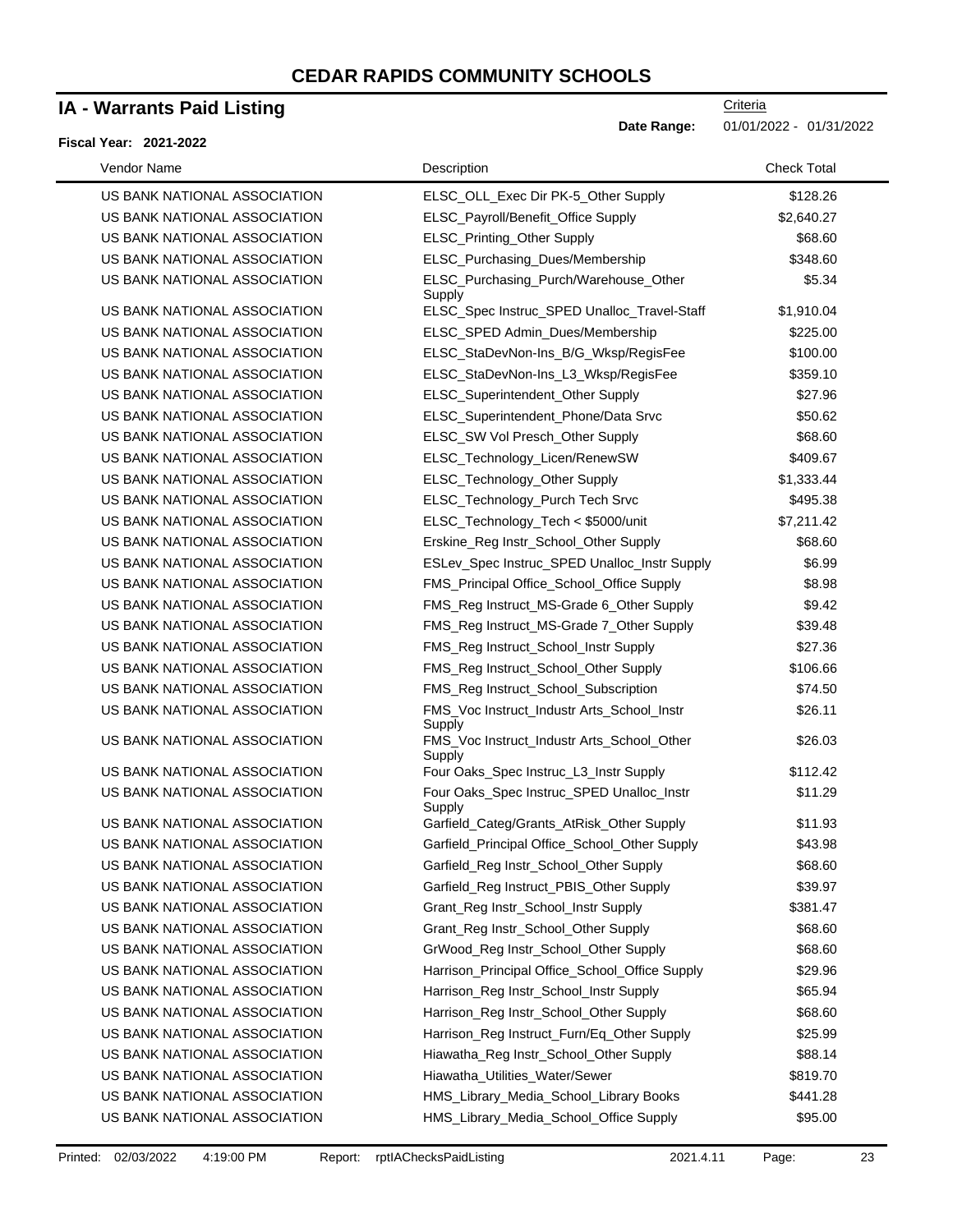# **IA - Warrants Paid Listing**

#### **Fiscal Year: 2021-2022**

 $\blacksquare$ 

**Date Range:** 01/01/2022 - 01/31/2022

| Vendor Name                  | Description                                           | <b>Check Total</b> |
|------------------------------|-------------------------------------------------------|--------------------|
| US BANK NATIONAL ASSOCIATION | HMS_Reg Instruct_PBIS_Other Supply                    | \$648.00           |
| US BANK NATIONAL ASSOCIATION | HMS_Reg Instruct_School_Other Supply                  | \$68.60            |
| US BANK NATIONAL ASSOCIATION | HMS_Reg Instruct_School_Subscription                  | \$120.00           |
| US BANK NATIONAL ASSOCIATION | HMS_Voc Instruct_Industr Arts_School_Instr<br>Supply  | \$26.37            |
| US BANK NATIONAL ASSOCIATION | HomeSchool_Categ/Grants_HSAP_Other Supply             | \$209.15           |
| US BANK NATIONAL ASSOCIATION | Hoover_Categ/Grants_Food Pantry_Other Supply          | \$229.76           |
| US BANK NATIONAL ASSOCIATION | Hoover_Categ/Grants_InnovatAtRisk_Instr Supply        | \$3,095.78         |
| US BANK NATIONAL ASSOCIATION | Hoover_Reg Instr_Furn/Eq_Equip \$500-\$4999/unit      | \$1,487.28         |
| US BANK NATIONAL ASSOCIATION | Hoover_Reg Instr_School_Other Supply                  | \$68.60            |
| US BANK NATIONAL ASSOCIATION | Hoover_Title I_ESSA Sch Imp_Carryover_Instr<br>Supply | \$543.99           |
| US BANK NATIONAL ASSOCIATION | HSLev_OLL_Exec Dir HS_Ref/Resch Mat                   | \$9.95             |
| US BANK NATIONAL ASSOCIATION | HSLev_Principal Office_lowa<br>BIG_ISL_Licen/RenewSW  | \$65.59            |
| US BANK NATIONAL ASSOCIATION | HSLev_Reg Instruct_504 Support_Other Supply           | \$10.00            |
| US BANK NATIONAL ASSOCIATION | HSLev_Reg Instruct_Iowa BIG_ISL_Instr Supply          | \$654.10           |
| US BANK NATIONAL ASSOCIATION | HSLev_Spec Instruc_SPED Unalloc_Instr Supply          | \$6.99             |
| US BANK NATIONAL ASSOCIATION | HSLev_Voc Instruct_CarlPerkinsGr_Instr Supply         | \$71.94            |
| US BANK NATIONAL ASSOCIATION | HSLev_Voc Instruct_CarlPerkinsGr_Travel-Staff         | \$1,608.60         |
| US BANK NATIONAL ASSOCIATION | Jackson_Reg Instr_School_Instr Supply                 | \$159.31           |
| US BANK NATIONAL ASSOCIATION | Jackson_Reg Instr_School_Other Supply                 | \$68.60            |
| US BANK NATIONAL ASSOCIATION | Jackson_Reg Instruct_ESSER 20%_Instr Supply           | \$523.36           |
| US BANK NATIONAL ASSOCIATION | JHS_Categ/Grants_Special Olympics_Other Supply        | \$37.17            |
| US BANK NATIONAL ASSOCIATION | JHS_Comm Mobility_L3_Instr Supply                     | \$35.46            |
| US BANK NATIONAL ASSOCIATION | JHS_Reg Instruct_BusEd_School_Licen/RenewSW           | \$61.50            |
| US BANK NATIONAL ASSOCIATION | JHS_Reg Instruct_Nat Sci_School_Instr Supply          | \$48.81            |
| US BANK NATIONAL ASSOCIATION | JHS_Reg Instruct_School_Other Supply                  | \$68.60            |
| US BANK NATIONAL ASSOCIATION | JHS_Voc Instruct_FCS_School_Instr Supply              | \$329.19           |
| US BANK NATIONAL ASSOCIATION | Johnson_Principal Office_School_Other Supply          | \$21.99            |
| US BANK NATIONAL ASSOCIATION | Johnson_Reg Instr_School_Other Supply                 | \$68.60            |
| US BANK NATIONAL ASSOCIATION | Johnson_Reg Instruct_PBIS_Other Supply                | \$133.50           |
| US BANK NATIONAL ASSOCIATION | Johnson_School Innov_Magnet_Other Supply              | \$17.00            |
| US BANK NATIONAL ASSOCIATION | Kenwood_Library_Media_School_Office Supply            | \$12.99            |
| US BANK NATIONAL ASSOCIATION | Kenwood_Reg Instr_Health&PE_School_Instr<br>Supply    | \$817.38           |
| US BANK NATIONAL ASSOCIATION | Kenwood_Reg Instr_School_Instr Supply                 | \$43.98            |
| US BANK NATIONAL ASSOCIATION | Kenwood_Reg Instr_School_Other Supply                 | \$1,721.91         |
| US BANK NATIONAL ASSOCIATION | Kenwood_Reg Instruct_Furn/Eq_Other Supply             | \$296.68           |
| US BANK NATIONAL ASSOCIATION | Kenwood_Reg Instruct_PBIS_Other Supply                | \$76.09            |
| US BANK NATIONAL ASSOCIATION | Kenwood_School Innov_Magnet_Other Supply              | \$7.95             |
| US BANK NATIONAL ASSOCIATION | Kenwood_Spec Instruct_L1_Instr Supply                 | \$110.09           |
| US BANK NATIONAL ASSOCIATION | KHS_Comm Mobility_L3_Instr Supply                     | \$53.87            |
| US BANK NATIONAL ASSOCIATION | KHS_Principal Office_Admin PD_Travel-Staff            | \$786.99           |
| US BANK NATIONAL ASSOCIATION | KHS_Reg Instruct_Nat Sci_School_Instr Supply          | \$583.81           |
| US BANK NATIONAL ASSOCIATION | KHS_Reg Instruct_School_Instr Supply                  | \$32.72            |
| US BANK NATIONAL ASSOCIATION | KHS_Reg Instruct_School_License<br>Renewal/Software   | \$657.36           |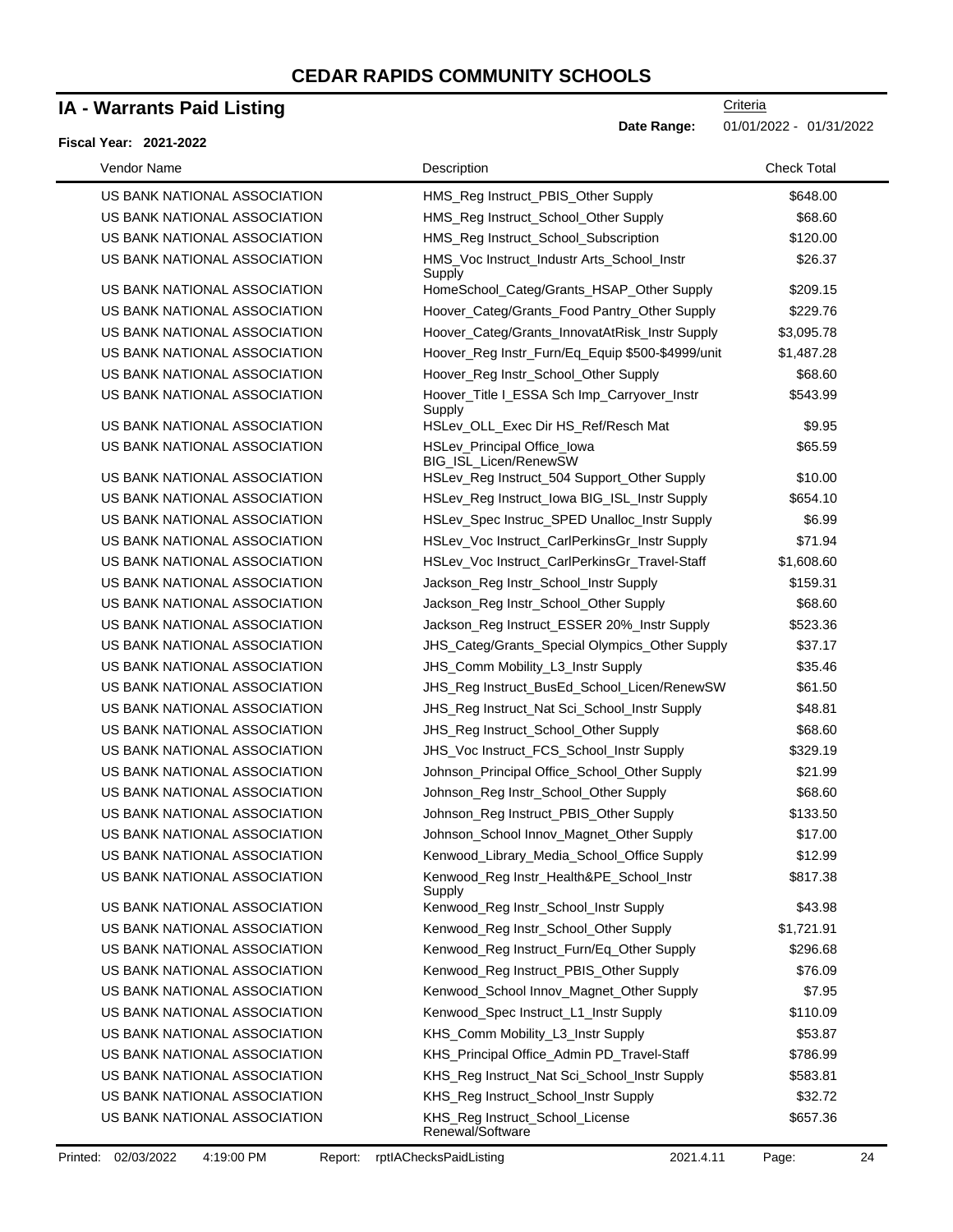### **IA - Warrants Paid Listing**

#### **Fiscal Year: 2021-2022**

| Vendor Name                  | Description                                                  | <b>Check Total</b> |
|------------------------------|--------------------------------------------------------------|--------------------|
| US BANK NATIONAL ASSOCIATION | KHS_Reg Instruct_School_Other Supply                         | \$216.64           |
| US BANK NATIONAL ASSOCIATION | KHS_Voc Instruct_FCS_School_Instr Supply                     | \$308.60           |
| US BANK NATIONAL ASSOCIATION | Madison_Principal Office_School_Other Supply                 | \$10.00            |
| US BANK NATIONAL ASSOCIATION | Madison_Reg Instr_School_Other Supply                        | \$116.09           |
| US BANK NATIONAL ASSOCIATION | Madison_Reg Instr_Voc Music_School_Instr Supply              | \$20.25            |
| US BANK NATIONAL ASSOCIATION | MHS_Metro Daycare_School_Instr Supply                        | \$586.31           |
| US BANK NATIONAL ASSOCIATION | MHS_Principal Office_School_Other Supply                     | \$82.09            |
| US BANK NATIONAL ASSOCIATION | MHS_Principal Office_School_Postage/UPS                      | \$232.00           |
| US BANK NATIONAL ASSOCIATION | MHS_Reg Instruct_Art_School_Instr Supply                     | \$323.23           |
| US BANK NATIONAL ASSOCIATION | MHS_Reg Instruct_Drama_School_Instr Supply                   | \$29.92            |
| US BANK NATIONAL ASSOCIATION | MHS_Reg Instruct_Lang Arts_School_Instr Supply               | \$8.47             |
| US BANK NATIONAL ASSOCIATION | MHS_Reg Instruct_School_Other Supply                         | \$68.60            |
| US BANK NATIONAL ASSOCIATION | MHS_RegEduc_Mgmt Detail-1_Other Supply                       | \$1,092.50         |
| US BANK NATIONAL ASSOCIATION | MHS_Voc Instruct_Industr Arts_School_Instr                   | \$728.77           |
| US BANK NATIONAL ASSOCIATION | Supply<br>MMS_Categ/Grants_UnityPoint Health_Other<br>Supply | \$485.16           |
| US BANK NATIONAL ASSOCIATION | MMS_Comm Mobility_L3_Instr Supply                            | \$386.31           |
| US BANK NATIONAL ASSOCIATION | MMS_Library_Media_School_Library Books                       | \$236.45           |
| US BANK NATIONAL ASSOCIATION | MMS_Reg Instruct_School_Other Supply                         | \$110.99           |
| US BANK NATIONAL ASSOCIATION | MMS_Reg Instruct_Voc Music_School_Instr Supply               | \$322.18           |
| US BANK NATIONAL ASSOCIATION | MSLev_Spec Instruc_SPED Unalloc_Instr Supply                 | \$51.25            |
| US BANK NATIONAL ASSOCIATION | Nixon_Reg Instr_School_Instr Supply                          | \$29.98            |
| US BANK NATIONAL ASSOCIATION | Nixon_Reg Instr_School_Other Supply                          | \$68.60            |
| US BANK NATIONAL ASSOCIATION | Nixon_Reg Instruct_PBIS_Other Supply                         | \$60.19            |
| US BANK NATIONAL ASSOCIATION | Nixon_Utilities_Water/Sewer                                  | \$576.75           |
| US BANK NATIONAL ASSOCIATION | <b>PCard Fraud/Credits</b>                                   | \$54.00            |
| US BANK NATIONAL ASSOCIATION | Pierce_Reg Instr_School_Instr Supply                         | \$7.99             |
| US BANK NATIONAL ASSOCIATION | Pierce_Reg Instr_School_Other Supply                         | \$178.78           |
| US BANK NATIONAL ASSOCIATION | Pierce_Reg Instruct_PBIS_Other Supply                        | \$97.84            |
| US BANK NATIONAL ASSOCIATION | Polk AEC_Spec Instruc_L3_Instr Supply                        | \$73.06            |
| US BANK NATIONAL ASSOCIATION | Polk AEC_Spec Instruc_L3_Other Supply                        | \$12.97            |
| US BANK NATIONAL ASSOCIATION | Polk AEC_Spec Instruc_SPED Unalloc_Instr<br>Supply           | \$7.18             |
| US BANK NATIONAL ASSOCIATION | Polk AEC_SPED Admin_School_Other Supply                      | \$69.00            |
| US BANK NATIONAL ASSOCIATION | RMS_Reg Instruct_School_Instr Supply                         | \$40.00            |
| US BANK NATIONAL ASSOCIATION | RMS_Reg Instruct_School_Other Supply                         | \$68.60            |
| US BANK NATIONAL ASSOCIATION | Taylor_Categ/Grants_SharedVisions_Travel-Staff               | \$2,510.43         |
| US BANK NATIONAL ASSOCIATION | Taylor_Reg Instr_School_Other Supply                         | \$68.60            |
| US BANK NATIONAL ASSOCIATION | Taylor_Reg Instruct_School_Licen/RenewSW                     | \$78.00            |
| US BANK NATIONAL ASSOCIATION | Taylor_School Innov_Magnet_Other Supply                      | \$27.19            |
| US BANK NATIONAL ASSOCIATION | Taylor_Spec Instruct_L3_Instr Supply                         | \$35.82            |
| US BANK NATIONAL ASSOCIATION | TMS_Comm Mobility_L3_Instr Supply                            | \$31.18            |
| US BANK NATIONAL ASSOCIATION | TMS_Reg Instruct_Math_School_Instr Supply                    | \$73.98            |
| US BANK NATIONAL ASSOCIATION | TMS_Reg Instruct_School_Other Supply                         | \$116.37           |
| US BANK NATIONAL ASSOCIATION | TMS_Spec Instruc_SPED Unalloc_Instr Supply                   | \$18.61            |
| US BANK NATIONAL ASSOCIATION | Transition Ctr_Comm Mobility_L3_Instr Supply                 | \$328.05           |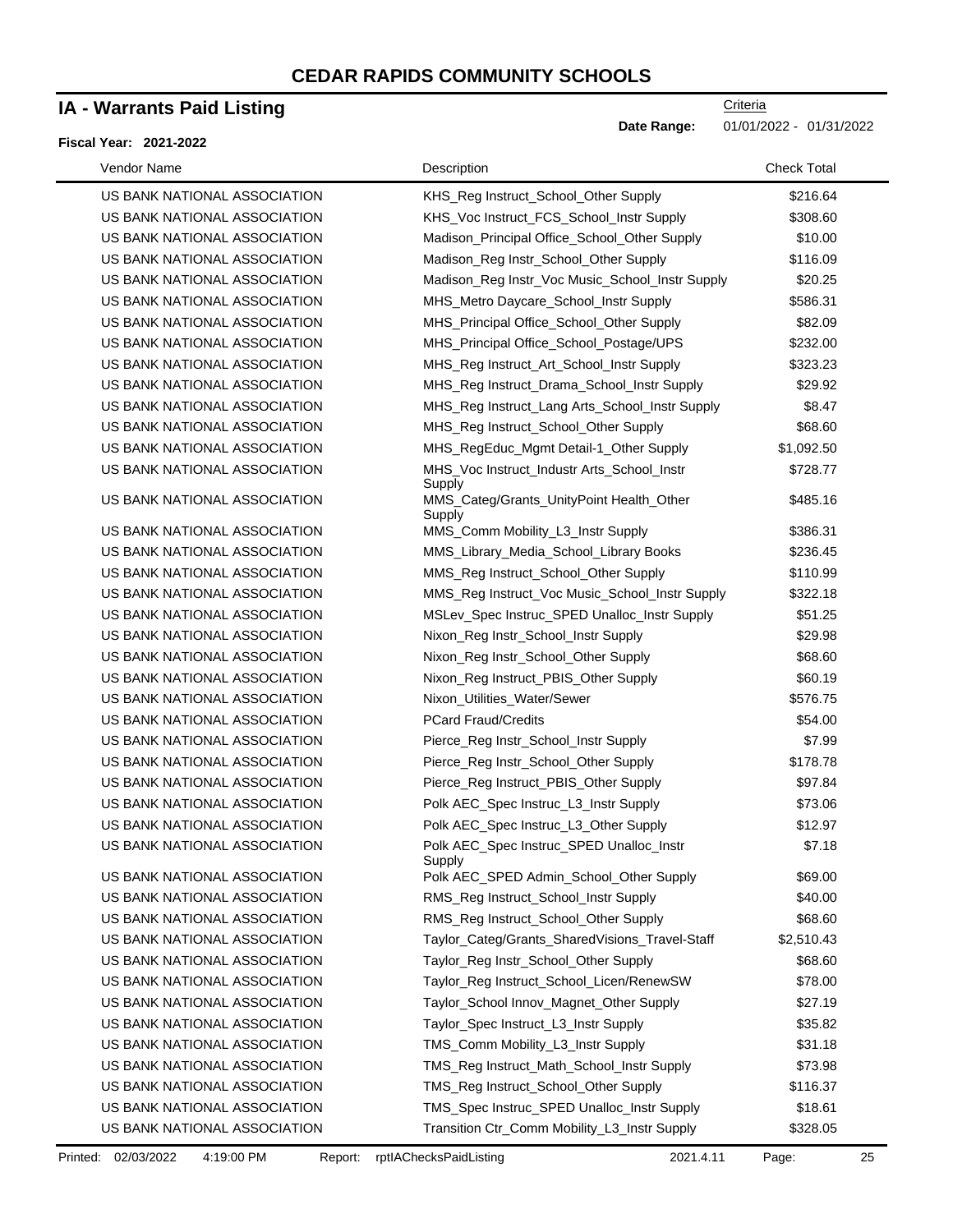### **IA - Warrants Paid Listing**

#### **Fiscal Year: 2021-2022**

| Vendor Name                                        | Description                                            | <b>Check Total</b> |
|----------------------------------------------------|--------------------------------------------------------|--------------------|
| US BANK NATIONAL ASSOCIATION                       | Transportation_Stdnt Transp_Advertising                | \$113.67           |
| US BANK NATIONAL ASSOCIATION                       | Transportation_Stdnt Transp_Other Supply               | \$68.60            |
| US BANK NATIONAL ASSOCIATION                       | Transportation_Vehicle_Tire/Parts Other Vehicle        | \$611.73           |
| US BANK NATIONAL ASSOCIATION                       | Transportation_VehicleOps/Mtce_Gasoline                | \$48.01            |
| US BANK NATIONAL ASSOCIATION                       | Truman_Nursing_School_Medical Supply                   | \$46.71            |
| US BANK NATIONAL ASSOCIATION                       | Truman_Reg Instr_School_Instr Supply                   | \$770.73           |
| US BANK NATIONAL ASSOCIATION                       | Truman_Reg Instr_School_Other Supply                   | \$467.92           |
| US BANK NATIONAL ASSOCIATION                       | VanBuren_Reg Instr_School_Other Supply                 | \$68.60            |
| US BANK NATIONAL ASSOCIATION                       | VanBuren_Title I_Parent Engage_Other Supply            | \$2,147.04         |
| US BANK NATIONAL ASSOCIATION                       | ViolaG_Reg Instruct_School_Other Supply                | \$361.57           |
| US BANK NATIONAL ASSOCIATION                       | WHS_Categ/Grants_CRCSD Fnd_Instr Supply                | \$188.76           |
| US BANK NATIONAL ASSOCIATION                       | WHS_Cocurr Instruct_Speech_Other Supply                | \$60.99            |
| US BANK NATIONAL ASSOCIATION                       | WHS_Comm Mobility_L3_Instr Supply                      | \$12.03            |
| US BANK NATIONAL ASSOCIATION                       | WHS_Guidance_School_Office Supply                      | \$54.70            |
| US BANK NATIONAL ASSOCIATION                       | WHS_Library_Media_School_Library Books                 | \$95.00            |
| US BANK NATIONAL ASSOCIATION                       | WHS_Library_Media_School_Subscription                  | \$7.99             |
| US BANK NATIONAL ASSOCIATION                       | WHS_Nursing_School_Medical Supply                      | \$167.78           |
| US BANK NATIONAL ASSOCIATION                       | WHS_Principal Office_Admin PD_Travel-Staff             | \$1,148.79         |
| US BANK NATIONAL ASSOCIATION                       | WHS_Reg Instruct_Art_School_Instr Supply               | \$42.59            |
| US BANK NATIONAL ASSOCIATION                       | WHS_Reg Instruct_Furn/Eq_Other Supply                  | \$136.95           |
| US BANK NATIONAL ASSOCIATION                       | WHS_Reg Instruct_Nat Sci_School_Instr Supply           | \$221.18           |
| US BANK NATIONAL ASSOCIATION                       | WHS_Reg Instruct_School_Instr Supply                   | \$83.95            |
| US BANK NATIONAL ASSOCIATION                       | WHS_Reg Instruct_School_Other Supply                   | \$68.60            |
| US BANK NATIONAL ASSOCIATION                       | WHS_Spec Instruc_L1_Instr Supply                       | \$30.88            |
| US BANK NATIONAL ASSOCIATION                       | WHS_Spec Instruc_L3_Instr Supply                       | \$101.43           |
| US BANK NATIONAL ASSOCIATION                       | WHS_Spec Instruc_L3_Other Supply                       | \$209.67           |
| US BANK NATIONAL ASSOCIATION                       | WHS_Voc Instruct_FCS_School_Instr Supply               | \$146.33           |
| US BANK NATIONAL ASSOCIATION                       | WMS_Reg Instruct_ESSER 20%_Other Supply                | \$53.96            |
| US BANK NATIONAL ASSOCIATION                       | WMS_Reg Instruct_Furn/Eq_Other Supply                  | (\$5.74)           |
| US BANK NATIONAL ASSOCIATION                       | WMS_Reg Instruct_School_Other Supply                   | \$68.60            |
| US BANK NATIONAL ASSOCIATION                       | Wright_Reg Instr_School_Other Supply                   | \$68.60            |
| US BANK NATIONAL ASSOCIATION                       | WWillow_Reg Instr_School_Other Supply                  | \$68.60            |
| VALUE INSPIRED PROVALUE INSPIRED<br><b>PRODUCT</b> | District_Building_B/G_Repair Parts                     | \$5,712.00         |
| VAN METER INC                                      | District_Custodial_Repair Parts                        | \$2,469.86         |
| <b>VARSITY GROUP</b>                               | KHS_Cocurr Instruct_BldgActivity_EQ<br>\$500-\$4999/un | \$2,736.00         |
| <b>VARSITY GROUP</b>                               | KHS_Reg Instruct_Furn/Eq_Equip \$500-\$4999/unit       | \$4,854.00         |
| <b>VETTER PARKS LUMBER CO</b>                      | District_Building_B/G_Repair Parts                     | \$849.39           |
| <b>VOYA FINANCIAL</b>                              | 403B Retirement                                        | \$211,587.45       |
| VOYAGER SOPRIS LEARNING, INC                       | Wrigh_Title I_ESSA Sch Impr_Carryover_Other<br>Supply  | \$2,059.20         |
| Wacek, Stacy M                                     | ELSC_Spec Instruc_SPED Unalloc_Travel-Staff            | \$28.12            |
| <b>WAGEWORKS INC</b>                               | IRS 125 Dep Care - Odd Plan Years                      | \$11,993.23        |
| <b>WAGEWORKS INC</b>                               | IRS 125 Medical - Even Plan Year                       | \$735.29           |
| <b>WAGEWORKS INC</b>                               | IRS 125 Medical - Odd Plan Year                        | \$23,831.48        |
| <b>WALCRO INC</b>                                  | District_Building_Carp Stock_Repair Parts              | \$91.61            |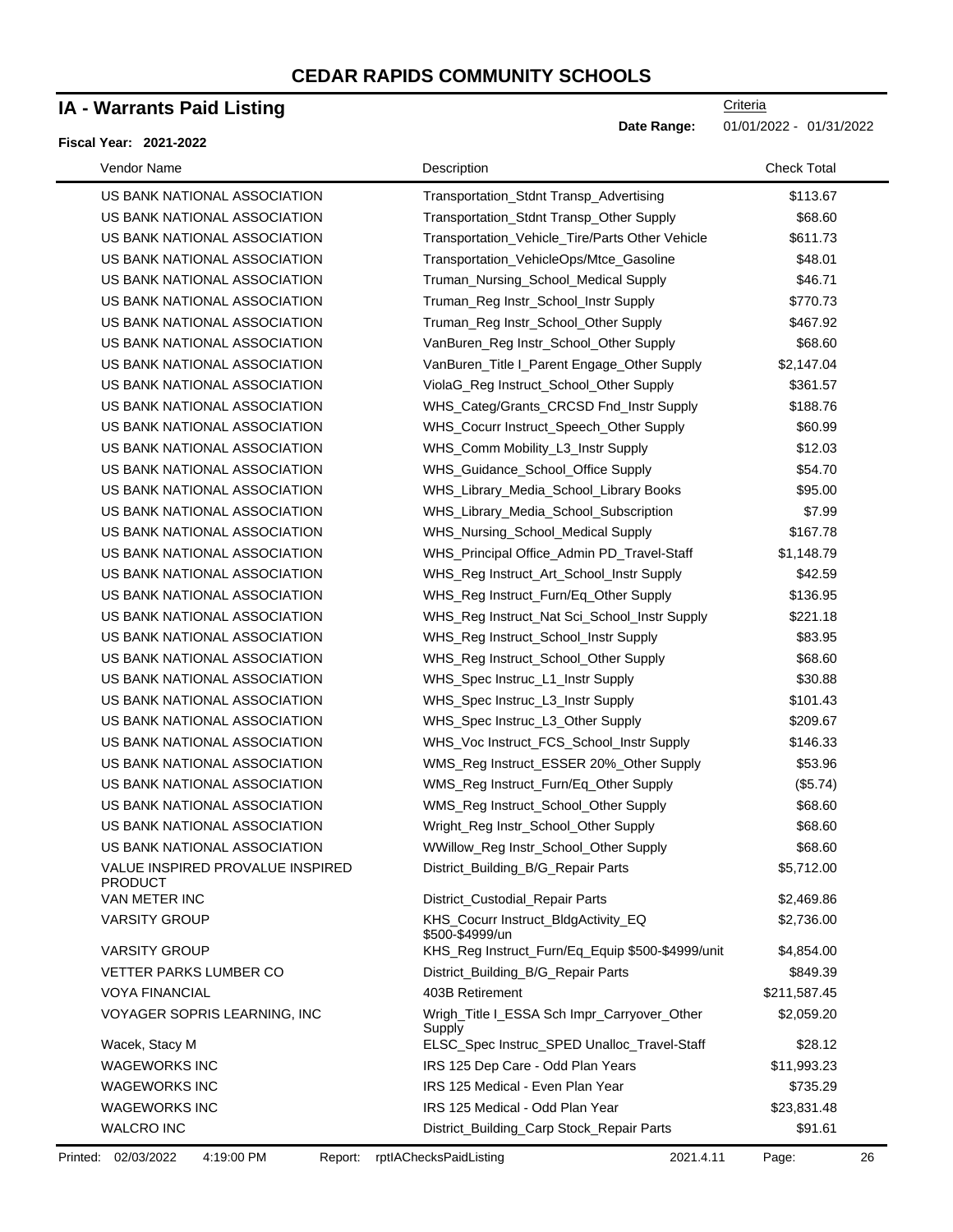### **IA - Warrants Paid Listing**

#### **Fiscal Year: 2021-2022**

Date Range: 01/01/2022 - 01/31/2022

**Criteria** 

| FISCAI TEAN. ZUZ PZUZZ           |                                                             |                    |
|----------------------------------|-------------------------------------------------------------|--------------------|
| Vendor Name                      | Description                                                 | <b>Check Total</b> |
| Walker, Stacia L                 | ELSC_Instrucl Improve_CCT_Travel-Staff                      | \$20.00            |
| <b>WARCO TRANSPORTATION INC</b>  | Transportation_Stdnt Transp_TransPrivCont                   | \$7,580.00         |
| WASHINGTON HIGH SCHOOL PPA       | HMS_Cocurr<br>Instruct_BldgActivitySupp_StdtEntryFee        | \$300.00           |
| WELLMARK-BLUE CROSS BLUE SHIELD  | ELSC_Payroll/Benefit_Purch Tech Srvc                        | \$1,471.50         |
| Welsh, Scotty L                  | Transportation_StdntTrans_DriversTrip_Travel-Staf           | \$30.36            |
| <b>WEST MUSIC COMPANY INC</b>    | District_Reg Instruct_Derecho_Equip<br>\$500-\$4999/uni     | \$1,836.55         |
| WEST MUSIC COMPANY INC           | District_Reg Instruct_Derecho_Other Supply                  | \$1,100.48         |
| WEST MUSIC COMPANY INC           | ELSC_Reg Inst_Sec Music_ISL_Equip<br>\$500-\$4999/unit      | \$4,584.00         |
| WEST MUSIC COMPANY INC           | ELSC_Reg Instruct_Sec Music_ISL_Instr Supply                | \$1,619.60         |
| WEST MUSIC COMPANY INC           | FMS_Reg Instruct_Band_School_Instr Supply                   | \$510.17           |
| WEST MUSIC COMPANY INC           | FMS_Reg Instruct_MuInstrRp-OLL_Property Repair              | \$67.00            |
| WEST MUSIC COMPANY INC           | HMS_Reg Instruct_Band_MusicRepair_Instr Supply              | \$513.49           |
| WEST MUSIC COMPANY INC           | HMS_Reg Instruct_Band_School_Instr Supply                   | \$15.90            |
| WEST MUSIC COMPANY INC           | HMS_Reg Instruct_MuInstrRp-OLL_Property<br>Repair           | \$266.00           |
| WEST MUSIC COMPANY INC           | JHS Categ/Grants GreaterCR Fnd Other Supply                 | \$581.70           |
| WEST MUSIC COMPANY INC           | RMS_Reg Instruct_Band_School_Instr Spuply                   | \$114.96           |
| <b>WEST MUSIC COMPANY INC</b>    | TMS_Reg Instruct_Band_School_Instr Supply                   | \$383.46           |
| WEST MUSIC COMPANY INC           | TMS_Reg Instruct_MuInstrRp-OLL_Property Repair              | \$30.00            |
| WEST MUSIC COMPANY INC           | WHS_Reg Instruct_MuInstrRp-OLL_Property<br>Repair           | \$407.50           |
| WEST MUSIC COMPANY INC           | WMS_Reg Instruct_Furn/Eq_Other Supply                       | \$4,884.31         |
| WEST MUSIC COMPANY INC           | WMS_Reg Instruct_MuInstrRp-OLL_Property<br>Repair           | \$87.50            |
| WESTERN DUBUQUE CO. COMM. SCHOOL | <b>FMS Cocurr</b><br>Instruct_BldgActivitySupp_StdtEntryFee | \$300.00           |
| <b>WHITNEY KUENSTLING</b>        | WWillow_Library_Media_School_Library Books                  | \$5.00             |
| <b>WILLIAM WILSON</b>            | TMS_Cocurr Instruct_Activity_Non-Emp Official               | \$70.00            |
| <b>WINDSTAR LINES INC</b>        | Transportation_Stdnt Transp_TransPrivCont                   | \$4,475.50         |
| <b>WINDSTREAM</b>                | FMS_Principal Office_School_Phone/Data Srvc                 | \$34.44            |
| <b>WINDSTREAM</b>                | JHS_Principal Office_School_Phone/Data Srvc                 | \$31.47            |
| WINDSTREAM                       | KHS_Principal Office_School_Phone/Data Srvc                 | \$65.91            |
| <b>WINDSTREAM</b>                | RMS_Principal Office_School_Phone/Data Srvc                 | \$31.47            |
| WINDSTREAM                       | TMS_Principal Office_School_Phone/Data Srvc                 | \$50.73            |
| <b>WINDSTREAM</b>                | WHS_Principal Office_School_Phone/Data Srvc                 | \$31.47            |
| Winkler, Kimberly T              | Taylor_Nursing_School_Medical Supply                        | \$9.24             |
| Winter, Gerald J                 | Transportation_StdntTrans_DriversTrip_Travel-Staf           | \$35.29            |
| Yedlik, Sara J                   | ELSC_Gift & Talent_PACT_Travel-Staff                        | \$30.55            |
| YELLOW CAB                       | ESLev_Student Transp_1:1 L3_TransPrivCont                   | \$22.50            |
| ZANER-BLOSER INC                 | ELSC Inst Staff Dev ESSER<br>20%_Licen/RenewSW              | \$92,880.00        |
| ZONAR SYSTEMS INC                | Transportation_Stdnt Transp_Transp Parts                    | \$609.50           |

#### **Fund: Management Fund**

Amazon Capital Services Inc. District\_Reg Instruct\_Other Insurance \$2,295.95

**Fund Total: \$15,763,635.41** Voids: \$12,719.93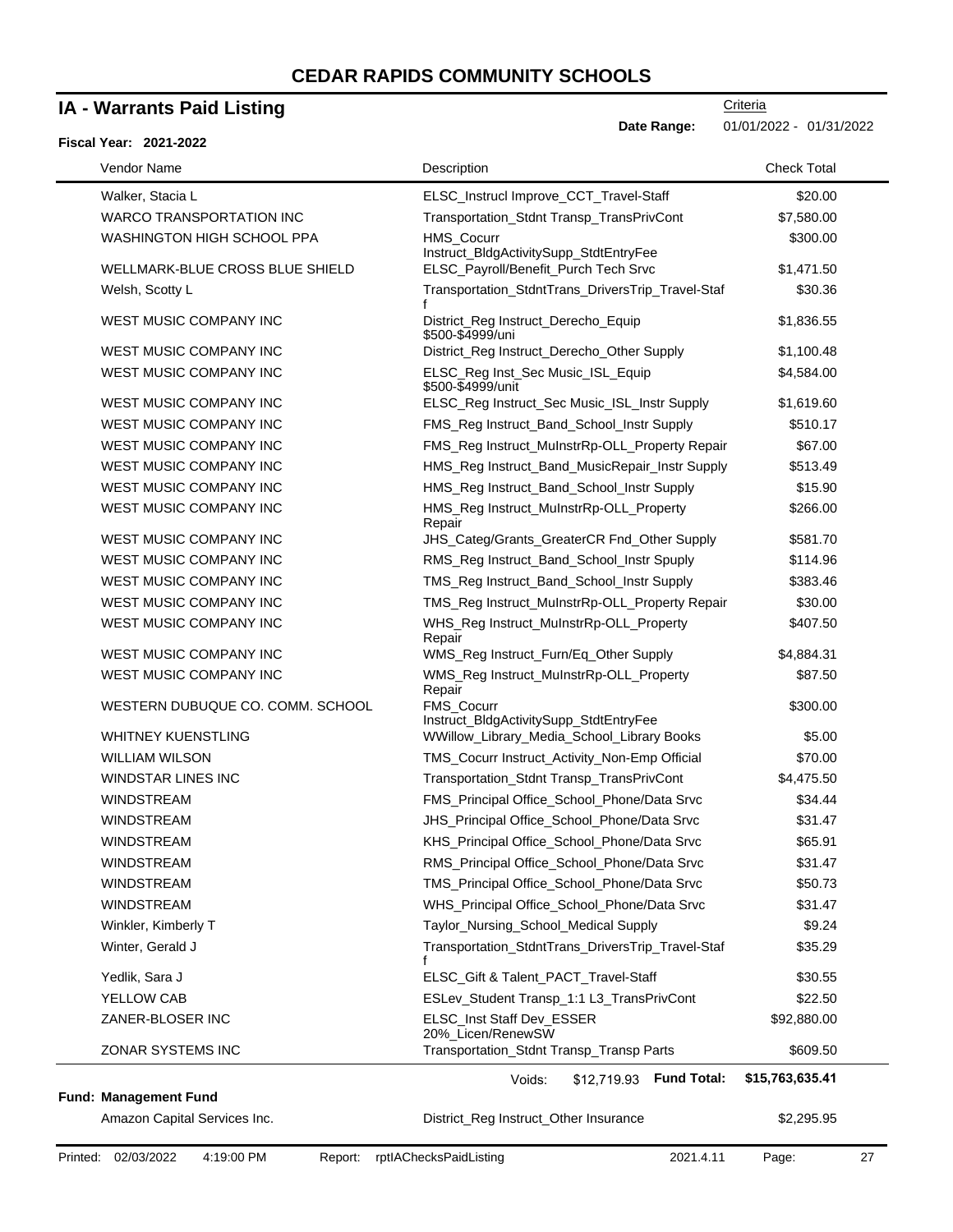# **IA - Warrants Paid Listing**

| <b>IA - Warrants Paid Listing</b>            |                                                         | Criteria                |
|----------------------------------------------|---------------------------------------------------------|-------------------------|
|                                              | Date Range:                                             | 01/01/2022 - 01/31/2022 |
| Fiscal Year: 2021-2022                       |                                                         |                         |
| Vendor Name                                  | Description                                             | <b>Check Total</b>      |
| <b>EMC INSURANCE COMPANY</b>                 | District_Custodial_Worker Comp Ins                      | \$2,131.12              |
| <b>EMC INSURANCE COMPANY</b>                 | District_F/N-Lunch_Worker Comp Ins                      | (\$85.50)               |
| <b>EMC INSURANCE COMPANY</b>                 | District_Reg Instruct_Other Insurance                   | \$7,245.44              |
| <b>EMC INSURANCE COMPANY</b>                 | District_Reg Instruct_Worker Comp Ins                   | \$25.84                 |
| <b>EMC INSURANCE COMPANY</b>                 | District_Stdnt Transp_Other Insurance                   | \$70.00                 |
| <b>IOWA WORKFORCE DEVELOPMENT - DIV</b>      | District_Human Resource_Unemplymnt Comp                 | \$7,439.93              |
| METRO INTERAGENCY INSURANCE PROG             | Health Insurance                                        | \$83,612.00             |
| <b>RELIANCE STANDARD</b>                     | District_Reg Instruct_Retiree Life Ins 100k ER pd       | \$90.00                 |
| THE ACCEL GROUP                              | District_Building_Flood Ins                             | \$18,374.93             |
|                                              | <b>Fund Total:</b>                                      | \$121,199.71            |
| Fund: PPEL - Physical Plant & Equipment Fund |                                                         |                         |
| ALL TEMP REFRIGERATION INC                   | JHS_Bldg Improve_Heat Pump_Construction Ser             | \$157,574.56            |
| ALL TEMP REFRIGERATION INC                   | Johnson_Bldg Impr_HVAC                                  | \$83,414.55             |
|                                              | Replace21-22_Construct Srvc                             |                         |
| ALL TEMP REFRIGERATION INC                   | Retain_Heat Pump Replace 21-22                          | (\$7,878.72)            |
| ALL TEMP REFRIGERATION INC                   | Retain_Taylor_HVAC Replace 21-22                        | (\$4,170.73)            |
| AQUA TECHNOLOGIES OF IOWA LLC                | District_Bldg Repairs_Major Repair_Repair Parts         | \$17,581.99             |
| <b>BAKER GROUP</b>                           | Distric_Bldg Repr_Energy Proj 21-22_ConstrctSrvc        | \$16,174.45             |
| <b>BAKER GROUP</b>                           | Retainage JOHNSON - Central Plant Control               | (\$808.72)              |
| <b>BEST BUY</b>                              | District_Building_Contingency_Equip<br>\$500-\$4999/uni | \$3,605.20              |
| <b>BI-STATE MASONRY INC</b>                  | Retain_Masonry/Tuckpoint Repair 21-22                   | \$12,669.50             |
| <b>BLACK HAWK ROOF COMPANY INC</b>           | Retain-Roof Replacement 21-22                           | \$7,315.00              |
| BOWKER MECHANICAL CONTRACTORS LL             | Retain_Taylor_HVAC Replace 21-22                        | \$12,250.00             |
| C.R. GLASS CO                                | District_Bldg Repairs_Major Repair_ConstrctSrvc         | \$238.21                |
| C.R. GLASS CO                                | HSLev_Bldg<br>Repairs_ExtDoorReplace21-22_ConstrctSrv   | \$3,825.00              |
| CAPITAL SANITARY SUPPLY CO INC               | Dist_Custodial_Equip_Equip \$500-\$4999/unit            | \$1,988.42              |
| CAPITAL SANITARY SUPPLY CO INC               | District_Bldg Repairs_Custodi Equip_Other Supply        | \$8,243.96              |
| CARRICO AQUATIC RESOURCES INC                | District_Bldg Repairs_Major Repair_ConstrctSrvc         | \$2,872.73              |
| ELECTRICAL ENGINEERING AND EQUIP             | JHS_Site Impr_Lighting Upgrade 21-22_Repair<br>Parts    | \$7,741.84              |
| <b>FUTURE LINE LLC</b>                       | District_Vehicle Mtce_Bus/Vehicle _Vehicle              | \$10,542.14             |
| <b>GARLING CONSTRUCTION, INC</b>             | HSLev_Site Improve_StorageBldg<br>21-22 ConstrctSrvc    | \$6,311.04              |
| <b>GARLING CONSTRUCTION, INC</b>             | Retain_JHS_Auditorium Seat Replace 21-22                | \$9,199.95              |
| <b>GARLING CONSTRUCTION, INC</b>             | Retain_Kingston Stadium-New Bldg 21-22                  | (\$315.56)              |
| <b>GARLING CONSTRUCTION, INC</b>             | Retain_Locker Replace 21-22                             | \$34,459.55             |
| HAWKEYE COMMUNICATION                        | MMS_SecurityCard_ConstrctSrvc                           | \$707.12                |
| HAWKEYE ENVIRONMENTAL                        | Dist_BldgRepairs_Asbestos Srvc<br>22-23_OtherProfSrvc   | \$545.00                |
| HAWKEYE ENVIRONMENTAL                        | Distr_Bldg Repairs_Asbestos Srvc_Other Prof Srvc        | \$200.00                |
| M-F ATHLETIC CO INC / PERFORM BE             | HSLev_Grounds Maint_Stadium Eq_Other supply             | \$1,015.00              |
| MECHANICAL SALES IOWA INC                    | District_Bldg Repairs_Major Repair_ConstrctSrvc         | \$2,081.00              |
| <b>MIDWEST ALARM SERVICES</b>                | District_Bldg Repairs_Major Repair_ConstrctSrvc         | \$456.00                |
| MIDWEST CONCRETE INC                         | Retain_Concrete 21-22                                   | \$16,689.08             |
| MODERN SHEET METAL INC                       | Retain_Taylor_HVAC Replace 21-22                        | (\$29,176.68)           |
| MODERN SHEET METAL INC                       | Taylor_Bldg Impr_HVAC Replace 21-22_Construct<br>Srvc   | \$583,533.50            |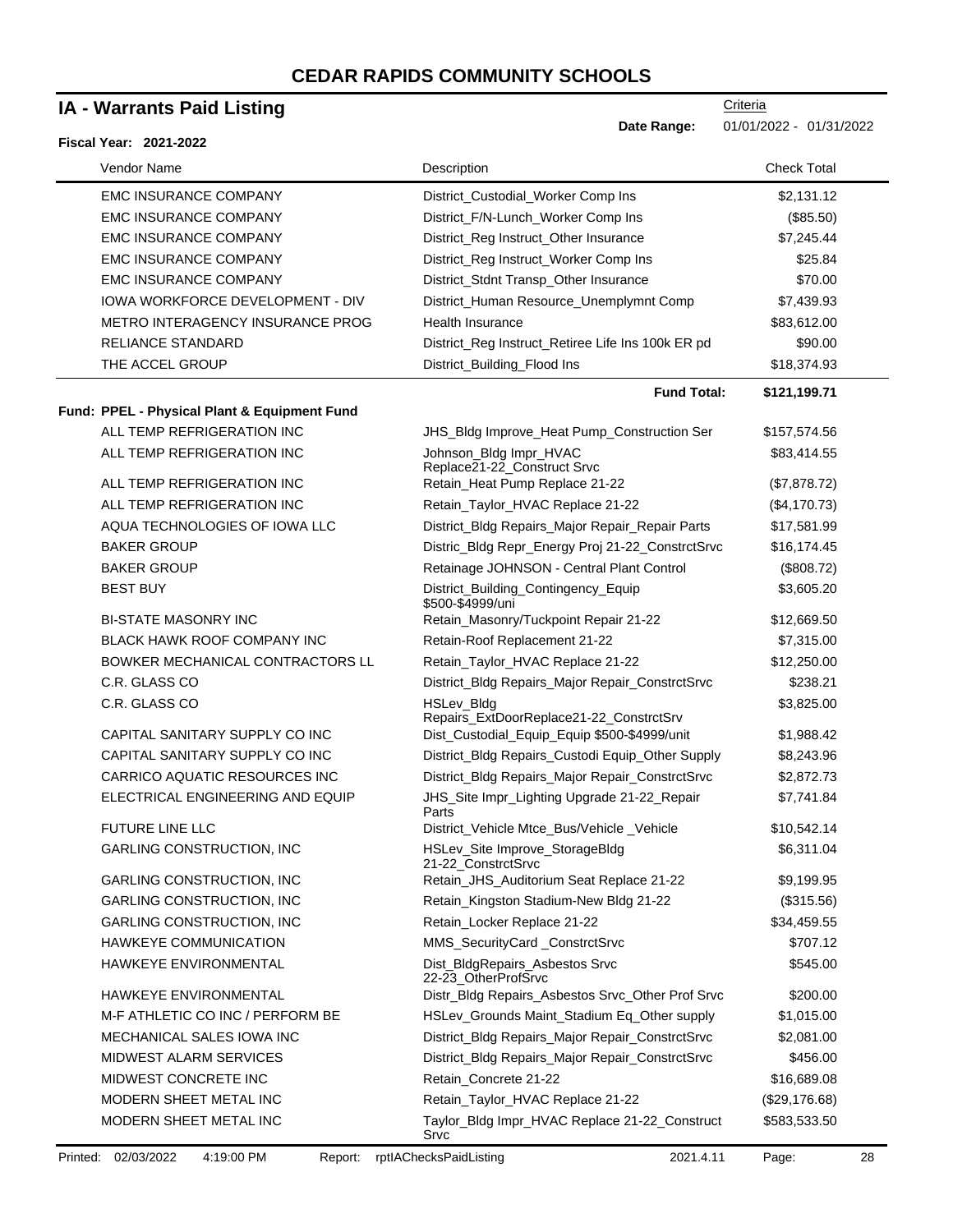# **IA - Warrants Paid Listing**

**Criteria Date Range:** 01/01/2022 - 01/31/2022

| Fiscal Year: 2021-2022           |                                                       |                    |
|----------------------------------|-------------------------------------------------------|--------------------|
| Vendor Name                      | Description                                           | <b>Check Total</b> |
| <b>SETON</b>                     | HSLev_Grounds Maint_Stadium Eq_Other supply           | \$1,102.50         |
| SOLUM LANG ARCHITECTS LLC        | FMS_Bldg Impr_HVAC Replace 21-22_Arch/Eng<br>Srvc     | \$250.00           |
| SOLUM LANG ARCHITECTS LLC        | FMS_Site Improve_Ext Door/Window<br>Rep_Arch/EngSrvcs | \$89,159.17        |
| SOLUM LANG ARCHITECTS LLC        | Grant_Bldg Impr_Restroom Upgr 21-22_Arch/Eng<br>Srvc  | \$414.18           |
| SOLUM LANG ARCHITECTS LLC        | Hiawatha_Bldg Impr_Roof Replac 21-22_Arch/Eng<br>Srvc | \$648.20           |
| SOLUM LANG ARCHITECTS LLC        | HMS_Bldg Impr_Roof Replace 21-22_Arch/Eng<br>Srvc     | \$2,847.48         |
| SOLUM LANG ARCHITECTS LLC        | HMS_Bldg Impr_Secure Entrance 21-22_Arch/Eng<br>Srvc  | \$1,542.73         |
| SOLUM LANG ARCHITECTS LLC        | JHS_Bldg Improve_Auditorium_Architect/Engineer<br>Ser | \$685.70           |
| SOLUM LANG ARCHITECTS LLC        | JHS_Bldg Improve_Locker Rep_Architect/Engin<br>Serv   | \$2,827.84         |
| SOLUM LANG ARCHITECTS LLC        | KHS_Bldg Impr_Roof Replc 22-23_Arch/Eng Srvc          | \$14,146.20        |
| SOLUM LANG ARCHITECTS LLC        | Polk AEC_Bldg Impr_Electrical 21-22_Arch/Eng<br>Srvc  | \$120.18           |
| SOLUM LANG ARCHITECTS LLC        | Taylor_Bldg Impr_HVAC Replace 21-22_Arch/Eng<br>Srvc  | \$878.20           |
| SOLUM LANG ARCHITECTS LLC        | TMS_Bldg Impr_Roof Replc 22-23_Arch/Eng Srvc          | \$39,008.89        |
| SOLUM LANG ARCHITECTS LLC        | WHS_Bldg Repairs_Masonry<br>Repair_Architect/Engineer | \$1,130.70         |
| SOLUM LANG ARCHITECTS LLC        | WHS_Site Repairs_Asphalt<br>21-22_Architect/Engineer  | \$382.09           |
| <b>SOLUM LANG ARCHITECTS LLC</b> | WHS_Site Repairs_Concrete<br>21-22_Architect/Engineer | \$382.08           |
| SOLUM LANG ARCHITECTS LLC        | WMS_Bldg Impr_Restroom Upgr 21-22_Arch/Eng<br>Srvc    | \$414.18           |
| STREFF ELECTRICAL CONTRACTORS    | District_Bldg<br>Improve_ClassroomCont_ConstrctSrvc   | \$1,852.21         |
| STREFF ELECTRICAL CONTRACTORS    | District_Bldg Repairs_Major Repair_ConstrctSrvc       | \$2,759.29         |
| STREFF ELECTRICAL CONTRACTORS    | JHS_Bldg Improve_Lighting Upgrade_Construction<br>Ser | \$3,444.39         |
| TECHNICAL SPECIALTY SYSTEMS CORP | Dist_Bldg Repr_Masonry/Tckpt 22-23_Constrct<br>Srvc   | \$1,068.68         |
| THE HOME DEPOT PRO               | Dist_Custodial_Equip_Equip \$500-\$4999/unit          | \$7,862.59         |
| UNZEITIG CONSTRUCTION COMPANY    | Retain_Restroom Upgrade 21-22                         | \$15,273.74        |
| US BANK NATIONAL ASSOCIATION     | Due to General Fund                                   | \$3,625.17         |
| US BANK NATIONAL ASSOCIATION     | Due to SAVE Fund                                      | \$203,970.26       |

**Fund Total: \$1,354,681.03**

|          | Fund: SAVE - Secure an Advanced Vision for Education |         |                                                              |           |              |    |
|----------|------------------------------------------------------|---------|--------------------------------------------------------------|-----------|--------------|----|
|          | AGILE VENTURES LLC                                   |         | HSLev Building Sp Lease Agmt Rent-Land/Bldg                  |           | \$5,967.65   |    |
|          | <b>BEST BUY</b>                                      |         | <b>WWillow Pricipal NewSchool Equip</b><br>\$500-\$4999/unit |           | \$84.99      |    |
|          | BRAUN INTERTEC CORPORATION                           |         | Jackson Bldg Acquis/Con New School Other Prof<br>Srvc        |           | \$2,432.00   |    |
|          | DELL MARKETING LP                                    |         | District_Technology_Distr Server_Tech ><br>\$4999/unit       |           | \$91,959.00  |    |
|          | <b>DELL MARKETING LP</b>                             |         | ELSC_Technology_Computers_Tech < \$5000/unit                 |           | \$340,690.00 |    |
|          | FOUR OAKS INC                                        |         | Four Oaks_Building_Sp Lease<br>Agmt Rent-Land/Bldg           |           | \$6,205.75   |    |
|          | <b>GARLING CONSTRUCTION, INC.</b>                    |         | Retain_New Coolidge School                                   |           | (\$3,866.84) |    |
|          | <b>GARLING CONSTRUCTION, INC.</b>                    |         | WWillow_Bldg Acquis/Constr_New<br>School ConstrctSrvc        |           | \$77,336.80  |    |
| Printed: | 02/03/2022<br>4:19:00 PM                             | Report: | rptlAChecksPaidListing                                       | 2021.4.11 | Page:        | 29 |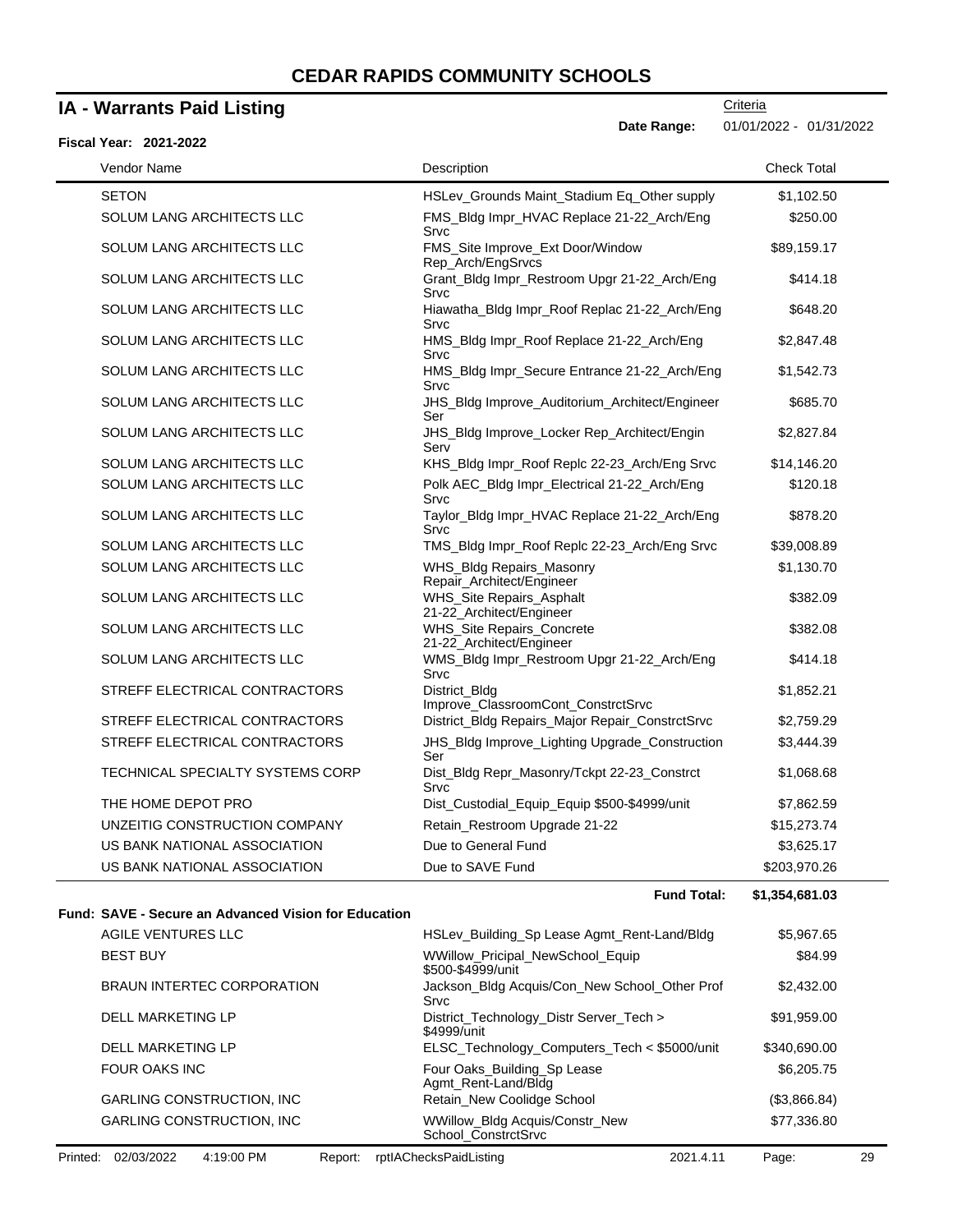# **IA - Warrants Paid Listing**

| <b>Fiscal Year: 2021-2022</b>            | Date Range:                                             | 01/01/2022 - 01/31/2022 |
|------------------------------------------|---------------------------------------------------------|-------------------------|
| Vendor Name                              | Description                                             | <b>Check Total</b>      |
| <b>HALL &amp; HALL ENGINEERS INC</b>     | Jackson_Bldg Acquis/Cons_New<br>Coolidge_Arch/EngSrvc   | \$4,911.81              |
| <b>HALL &amp; HALL ENGINEERS INC</b>     | WWillow_Bldg Acquis/Con_New School_Other Prof<br>Srvc   | \$1,380.00              |
| <b>INVOLTA LLC</b>                       | Distric_Technology_District Server_Purch Tech<br>Srvc   | \$3,867.16              |
| JULIA FARLAND DBA: AFFINITY PROP         | HSLev_Building_Sp Lease Agmt_Rent-Land/Bldg             | \$4,687.00              |
| LIBRARY FURNITURE INTERNATIONAL INC      | WWillow_Media_New School_Equip<br>\$500-\$4999/unit     | \$18,714.00             |
| LIBRARY FURNITURE INTERNATIONAL INC      | WWillow_Pricipal_NewSchool_Equip<br>\$500-\$4999/unit   | \$5,323.00              |
| LIGHTSPEED TECHNOLOGIES                  | WWillow_Reg Instr_New School_Equip<br>\$500-\$4999/unit | \$15,236.00             |
| <b>NEW BOHEMIA GROUP INC</b>             | HSLev_Building_Sp Lease Agmt_Rent-Land/Bldg             | \$166.04                |
| <b>OPN ARCHITECTS</b>                    | District_Bus Srvc_MasterPlanFac_Arch/EngSrvcs           | \$26,834.00             |
| <b>OPN ARCHITECTS</b>                    | Jackson_Bldg Acquis/Cons_New<br>Coolidge_Arch/EngSrvc   | \$20,219.11             |
| <b>OPN ARCHITECTS</b>                    | WWillow_Bldg Acquis/Constr_New<br>School_Arch/EngSrvc   | \$1,517.25              |
| <b>PREMIER FURNITURE &amp; EQUIPMENT</b> | WWillow_Media_New School_Equip<br>\$500-\$4999/unit     | \$11,444.40             |
| <b>PREMIER FURNITURE &amp; EQUIPMENT</b> | WWillow_Pricipal_NewSchool_Equip<br>\$500-\$4999/unit   | \$2,633.40              |
| <b>PREMIER FURNITURE &amp; EQUIPMENT</b> | WWillow_Reg Instr_New School_Equip<br>\$500-\$4999/unit | \$482,893.40            |
| RAPIDS FOODSERVICE CONTRACT AND          | Jackson_Bldg Acquis/Constr_New<br>School_ContructServ   | \$55,021.00             |
| RAPIDS FOODSERVICE CONTRACT AND          | Retain_New Coolidge School                              | (\$2,751.05)            |
| RINDERKNECHT ASSOCIATES INC              | Jackson_Bldg Acquis/Constr_New<br>School_ContructServ   | \$1,367,778.95          |
| RINDERKNECHT ASSOCIATES INC              | Retain New Coolidge School                              | (\$68,388.95)           |
| <b>SIGN PRO</b>                          | WWillow_Bldg Acquis/Constr_New<br>School_ConstrctSrvc   | \$13,057.50             |
| STERLING COMPUTERS CORPORATION           | ELSC_Technology_Non-Instruct SW_Licen/Renew             | \$12,655.70             |
| <b>SYSTEMWORKS LLC</b>                   | Jackson_Bldg Acquis/Cons_New<br>Coolidge_Arch/EngSrvc   | \$6,370.00              |
| THE NEW BOHEMIAN INNOVATION COLL         | HSLev_Building_Sp Lease Agmt_Rent-Land/Bldg             | \$866.31                |
| <b>UMB BANK</b>                          | ELSC_Business_\$11.8 MilQSCB_Other Prof Srvc            | \$1,000.00              |
| <b>UMB BANK</b>                          | ELSC_Business_\$35.835MilSAV_Other Prof Srvc            | \$1,500.00              |
| US BANK NATIONAL ASSOCIATION             | District_Business_MasterPlanFac_Other Supply            | \$195.36                |
| US BANK NATIONAL ASSOCIATION             | Due to General Fund                                     | \$204,091.72            |
|                                          | <b>CA56 Eund Total:</b><br><i>Noide</i>                 | <b>CO 711 576 AG</b>    |

### **Fund: School Nutrition Fund**

Voids: \$456

**Fund Total: \$2,711,576.46**

| Allen, Nicole R              | ELSC_F/N-Admin_Travel-Staff       | \$25.20    |
|------------------------------|-----------------------------------|------------|
| Amazon Capital Services Inc. | District_F/N-Lunch_Kitchen Supply | \$883.91   |
| Amazon Capital Services Inc. | District_F/N-Lunch_Office Supply  | \$276.08   |
| ANDERSON ERICKSON DAIRY CO   | Arthur F/N-Lunch Groceries        | \$1,918.14 |
| ANDERSON ERICKSON DAIRY CO   | Cleveland F/N-Lunch Groceries     | \$2,508.53 |
| ANDERSON ERICKSON DAIRY CO   | Erskine F/N-Lunch Groceries       | \$1,684.03 |
| ANDERSON ERICKSON DAIRY CO   | <b>FMS F/N-Lunch Groceries</b>    | \$2,614.01 |
| ANDERSON ERICKSON DAIRY CO   | Garfield_F/N-Lunch_Groceries      | \$1,722.30 |
| ANDERSON ERICKSON DAIRY CO   | Grant F/N-Lunch Groceries         | \$2,357.81 |
| ANDERSON ERICKSON DAIRY CO   | GrWood F/N-Lunch Groceries        | \$2,145.32 |
|                              |                                   |            |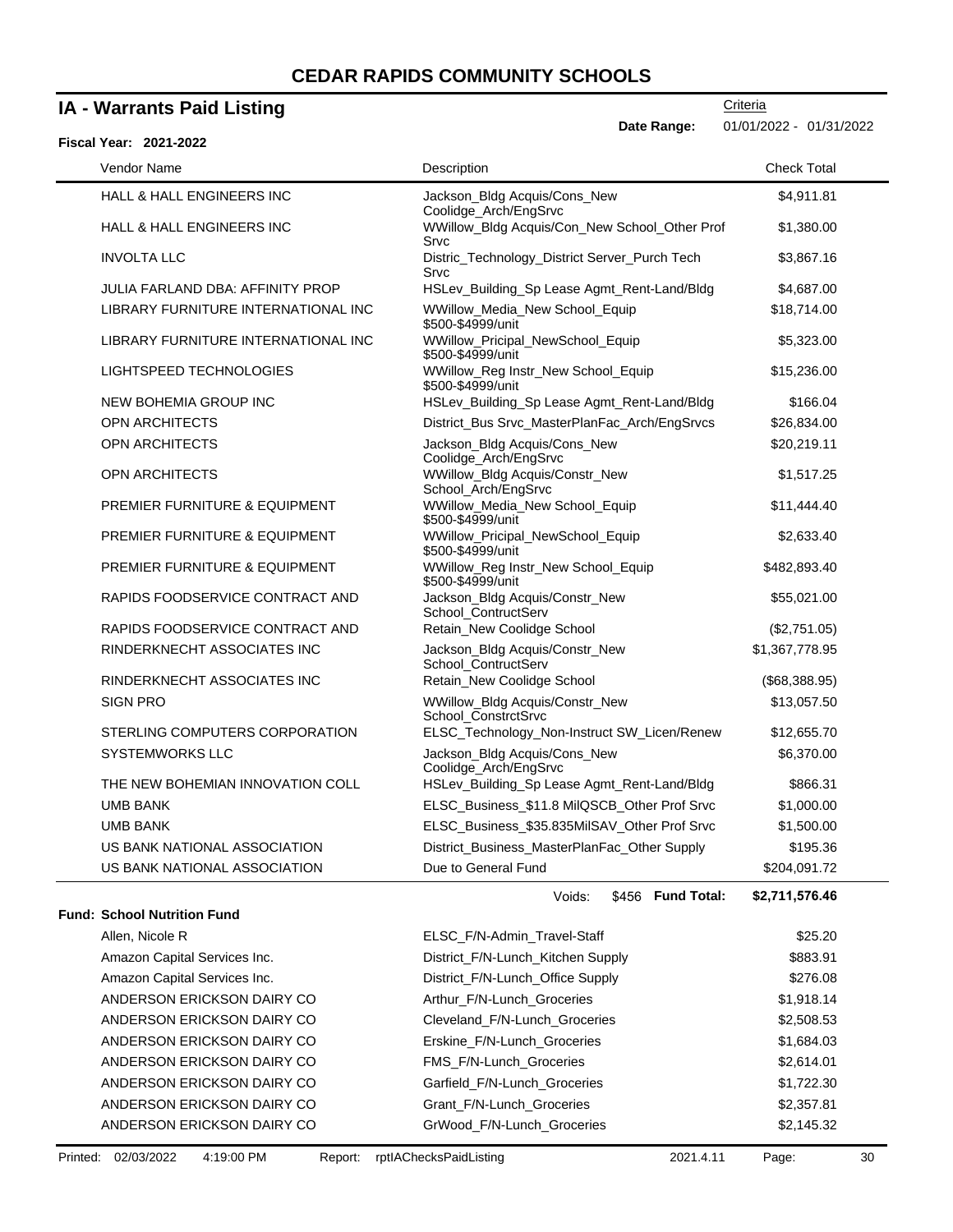### **IA - Warrants Paid Listing**

#### **Fiscal Year: 2021-2022**

| Vendor Name                      | Description                                 | <b>Check Total</b> |
|----------------------------------|---------------------------------------------|--------------------|
| ANDERSON ERICKSON DAIRY CO       | Harrison_F/N-Lunch_Groceries                | \$2,048.65         |
| ANDERSON ERICKSON DAIRY CO       | Hiawatha_F/N-Lunch_Groceries                | \$1,736.96         |
| ANDERSON ERICKSON DAIRY CO       | HMS F/N-Lunch Groceries                     | \$2,491.55         |
| ANDERSON ERICKSON DAIRY CO       | Hoover_F/N-Lunch_Groceries                  | \$2,469.90         |
| ANDERSON ERICKSON DAIRY CO       | Jackson_F/N-Lunch_Groceries                 | \$1,503.04         |
| ANDERSON ERICKSON DAIRY CO       | JHS_F/N-Lunch_Groceries                     | \$2,809.87         |
| ANDERSON ERICKSON DAIRY CO       | Johnson_F/N-Lunch_Groceries                 | \$2,298.24         |
| ANDERSON ERICKSON DAIRY CO       | Kenwood_F/N-Lunch_Groceries                 | \$2,507.47         |
| ANDERSON ERICKSON DAIRY CO       | KHS_F/N-Lunch_Groceries                     | \$2,949.16         |
| ANDERSON ERICKSON DAIRY CO       | Madison_F/N-Lunch_Groceries                 | \$1,288.43         |
| ANDERSON ERICKSON DAIRY CO       | MHS_F/N-Lunch_Groceries                     | \$537.98           |
| ANDERSON ERICKSON DAIRY CO       | MMS_F/N-Lunch_Groceries                     | \$1,950.59         |
| ANDERSON ERICKSON DAIRY CO       | Nixon_F/N-Lunch_Groceries                   | \$1,910.99         |
| ANDERSON ERICKSON DAIRY CO       | Pierce_F/N-Lunch_Groceries                  | \$1,912.59         |
| ANDERSON ERICKSON DAIRY CO       | Polk AEC_F/N-Lunch_Groceries                | \$379.17           |
| ANDERSON ERICKSON DAIRY CO       | RMS_F/N-Lunch_Groceries                     | \$2,964.55         |
| ANDERSON ERICKSON DAIRY CO       | Taylor_F/N-Lunch_Groceries                  | \$2,203.21         |
| ANDERSON ERICKSON DAIRY CO       | TMS_F/N-Lunch_Groceries                     | \$2,065.59         |
| ANDERSON ERICKSON DAIRY CO       | Truman F/N-Lunch Groceries                  | \$1,259.10         |
| ANDERSON ERICKSON DAIRY CO       | VanBuren_F/N-Lunch_Groceries                | \$2,713.59         |
| ANDERSON ERICKSON DAIRY CO       | ViolaG_F/N-Lunch_Groceries                  | \$3,454.00         |
| ANDERSON ERICKSON DAIRY CO       | WHS_F/N-Lunch_Groceries                     | \$2,379.28         |
| ANDERSON ERICKSON DAIRY CO       | WMS_F/N-Lunch_Groceries                     | \$1,806.44         |
| ANDERSON ERICKSON DAIRY CO       | Wright_F/N-Lunch_Groceries                  | \$2,015.83         |
| ANDERSON ERICKSON DAIRY CO       | WWillow_F/N-Lunch_Grocery                   | \$2,460.83         |
| AUBREYA MATTESON                 | Revenue Collected in Advance                | \$167.75           |
| <b>CARLA BREMS</b>               | Revenue Collected in Advance                | \$17.55            |
| <b>EMS DETERGENT SERVICES</b>    | Hoover_F/N-Lunch_Kitchen Supply             | \$116.45           |
| <b>EMS DETERGENT SERVICES</b>    | Jackson_F/N-Lunch_Kitchen Supply            | \$87.25            |
| <b>EMS DETERGENT SERVICES</b>    | Pierce_F/N-Lunch_Kitchen Supply             | \$161.00           |
| <b>EMS DETERGENT SERVICES</b>    | RMS_F/N-Lunch_Kitchen Supply                | \$232.00           |
| <b>EMS DETERGENT SERVICES</b>    | TMS F/N-Lunch Kitchen Supply                | \$32.50            |
| <b>EMS DETERGENT SERVICES</b>    | Truman_F/N-Lunch_Kitchen Supply             | \$99.20            |
| <b>EMS DETERGENT SERVICES</b>    | WWillow_F/N-Lunch_Kitchen Supply            | \$82.95            |
| <b>FAREWAY STORES INC</b>        | Kenwood_F/N-Lunch_USDA FruitVeg_Groceries   | \$9,685.55         |
| FAREWAY STORES INC - HIAWATHA    | Hiawatha_F/N-Lunch_USDAFruitVeg_Groceries   | \$3,864.72         |
| FAREWAY STORES INC - HIAWATHA    | Nixon_F/N-Lunch_USDA FruitVeg_Groceries     | \$1,832.18         |
| Foreman, Amanda L                | ELSC_F/N-Admin_Travel-Staff                 | \$8.96             |
| HY-VEE FOOD STORES / 1ST AVE NE  | Johnson_F/N-Lunch_USDA FruitVeg_Groceries   | \$4,543.08         |
| HY-VEE FOOD STORES / JOHNSON AVE | Cleveland_F/N-Lunch_USDA FruitVeg_Groceries | \$7,236.29         |
| HY-VEE FOOD STORES / JOHNSON AVE | Hoover_F/N-Lunch_USDA FruitVeg_Groceries    | \$2,036.96         |
| HY-VEE FOOD STORES / JOHNSON AVE | Taylor_F/N-Lunch_USDA FruitVeg_Groceries    | \$1,787.30         |
| HY-VEE FOOD STORES / JOHNSON AVE | VanBuren_F/N-Lunch_USDA FruitVeg_Groceries  | \$2,644.87         |
| HY-VEE FOOD STORES / OAKLAND RD  | Garfield_F/N-Lunch_USDA FruitVeg_Groceries  | \$2,082.50         |
| HY-VEE FOOD STORES / OAKLAND RD  | Wright_F/N-Lunch_USDA FruitVeg_Groceries    | \$3,600.00         |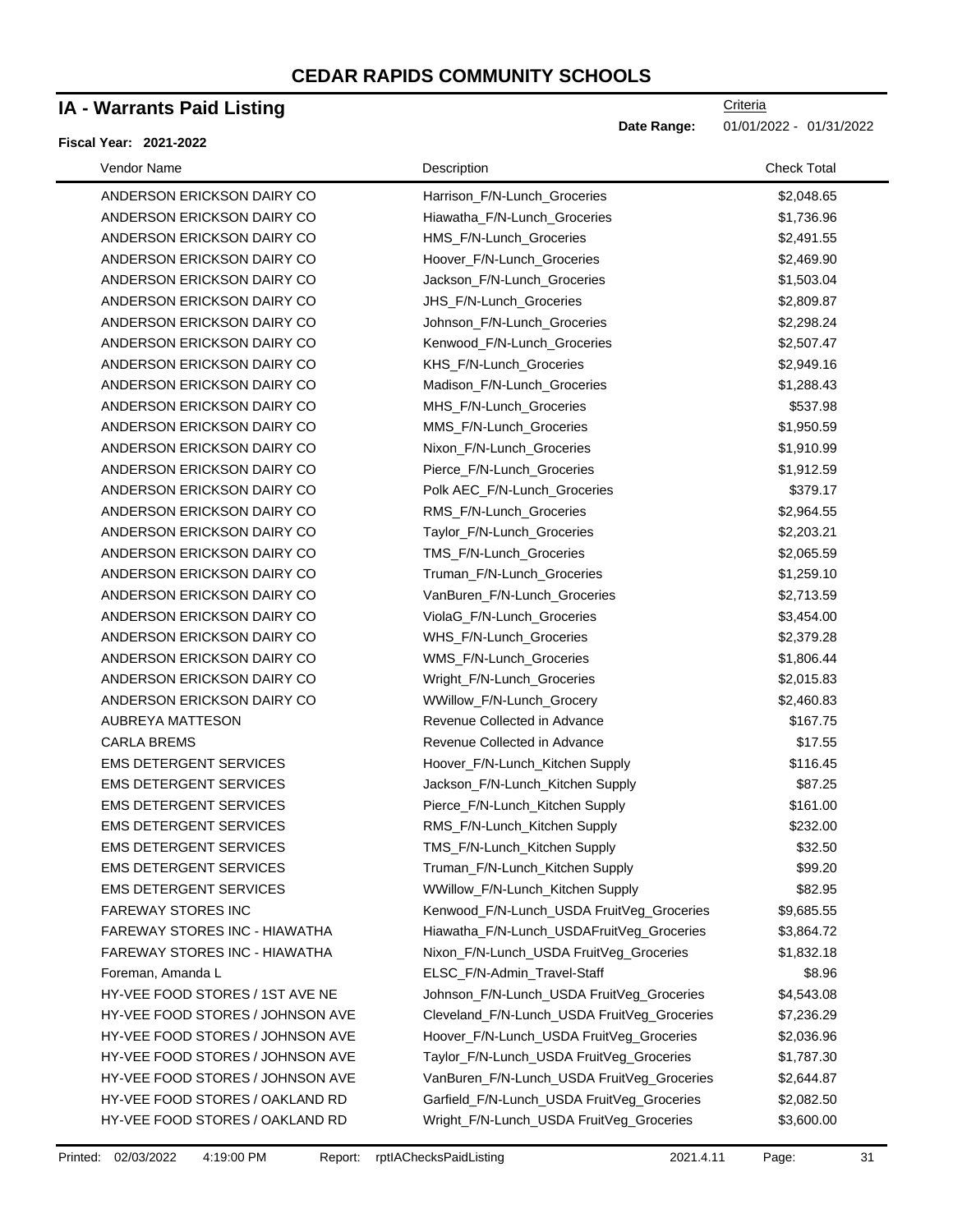### **IA - Warrants Paid Listing**

#### **Fiscal Year: 2021-2022**

Date Range: 01/01/2022 - 01/31/2022

| Vendor Name                             | Description                              | <b>Check Total</b> |
|-----------------------------------------|------------------------------------------|--------------------|
| HY-VEE INC MT. VERNON RD                | GrWood_F/N-Lunch_USDA FruitVeg_Groceries | \$2,535.75         |
| <b>INTERNAL REVENUE SERVICE</b>         | Federal Income Tax                       | \$11,752.59        |
| <b>INTERNAL REVENUE SERVICE</b>         | <b>FICA Tax</b>                          | \$41,492.54        |
| <b>IOWA PUBLIC EMPLOYEES RETIREMENT</b> | <b>IPERS</b>                             | \$48,836.09        |
| Karen Fashimpaur                        | Revenue Collected in Advance             | \$117.80           |
| <b>KELLI BURNETT</b>                    | Revenue Collected in Advance             | \$50.36            |
| <b>KRISTEN LINDENLAUB</b>               | Revenue Collected in Advance             | \$135.05           |
| Maheaba Baloch                          | Revenue Collected in Advance             | \$20.45            |
| <b>MARCO INC</b>                        | ELSC_F/N-Admin_Copier Usage              | \$725.62           |
| METRO INTERAGENCY INSURANCE PROG        | Health Insurance                         | \$41,254.57        |
| PAN-O GOLD BAKING CO                    | Arthur_F/N-Lunch_Groceries               | \$127.20           |
| PAN-O GOLD BAKING CO                    | Cleveland_F/N-Lunch_Groceries            | \$119.10           |
| PAN-O GOLD BAKING CO                    | Erskine_F/N-Lunch_Groceries              | \$152.30           |
| PAN-O GOLD BAKING CO                    | FMS_F/N-Lunch_Groceries                  | \$133.92           |
| PAN-O GOLD BAKING CO                    | Garfield_F/N-Lunch_Groceries             | \$95.80            |
| PAN-O GOLD BAKING CO                    | Grant_F/N-Lunch_Groceries                | \$107.40           |
| PAN-O GOLD BAKING CO                    | GrWood_F/N-Lunch_Groceries               | \$101.10           |
| PAN-O GOLD BAKING CO                    | Harrison_F/N-Lunch_Groceries             | \$133.60           |
| PAN-O GOLD BAKING CO                    | Hiawatha_F/N-Lunch_Groceries             | \$131.40           |
| PAN-O GOLD BAKING CO                    | HMS_F/N-Lunch_Groceries                  | \$165.60           |
| PAN-O GOLD BAKING CO                    | Hoover_F/N-Lunch_Groceries               | \$193.20           |
| PAN-O GOLD BAKING CO                    | Jackson_F/N-Lunch_Groceries              | \$254.00           |
| PAN-O GOLD BAKING CO                    | JHS_F/N-Lunch_Groceries                  | \$423.84           |
| PAN-O GOLD BAKING CO                    | Johnson_F/N-Lunch_Groceries              | \$177.30           |
| PAN-O GOLD BAKING CO                    | Kenwood_F/N-Lunch_Groceries              | \$93.60            |
| PAN-O GOLD BAKING CO                    | KHS_F/N-Lunch_Groceries                  | \$566.80           |
| PAN-O GOLD BAKING CO                    | Madison_F/N-Lunch_Groceries              | \$234.30           |
| PAN-O GOLD BAKING CO                    | MHS_F/N-Lunch_Groceries                  | \$21.12            |
| PAN-O GOLD BAKING CO                    | MMS_F/N-Lunch_Groceries                  | \$93.94            |
| PAN-O GOLD BAKING CO                    | Nixon_F/N-Lunch_Groceries                | \$166.00           |
| PAN-O GOLD BAKING CO                    | Pierce_F/N-Lunch_Groceries               | \$69.60            |
| PAN-O GOLD BAKING CO                    | Polk AEC_F/N-Lunch_Groceries             | \$14.70            |
| PAN-O GOLD BAKING CO                    | RMS_F/N-Lunch_Groceries                  | \$221.28           |
| PAN-O GOLD BAKING CO                    | Taylor_F/N-Lunch_Groceries               | \$138.60           |
| PAN-O GOLD BAKING CO                    | TMS_F/N-Lunch_Groceries                  | \$152.64           |
| PAN-O GOLD BAKING CO                    | Truman_F/N-Lunch_Groceries               | \$146.00           |
| PAN-O GOLD BAKING CO                    | VanBuren_F/N-Lunch_Groceries             | \$208.40           |
| PAN-O GOLD BAKING CO                    | ViolaG_F/N-Lunch_Groceries               | \$106.80           |
| PAN-O GOLD BAKING CO                    | WHS_F/N-Lunch_Groceries                  | \$425.52           |
| PAN-O GOLD BAKING CO                    | WMS_F/N-Lunch_Groceries                  | \$84.20            |
| PAN-O GOLD BAKING CO                    | Wright_F/N-Lunch_Groceries               | \$228.50           |
| PAN-O GOLD BAKING CO                    | WWillow_F/N-Lunch_Grocery                | \$151.40           |
| Payroll Vendor                          | Direct Deposit Payable                   | \$214,546.68       |
| PEPSI COLA                              | JHS_F/N-Lunch_Groceries                  | \$214.07           |
| PEPSI COLA                              | KHS_F/N-Lunch_Groceries                  | \$1,013.46         |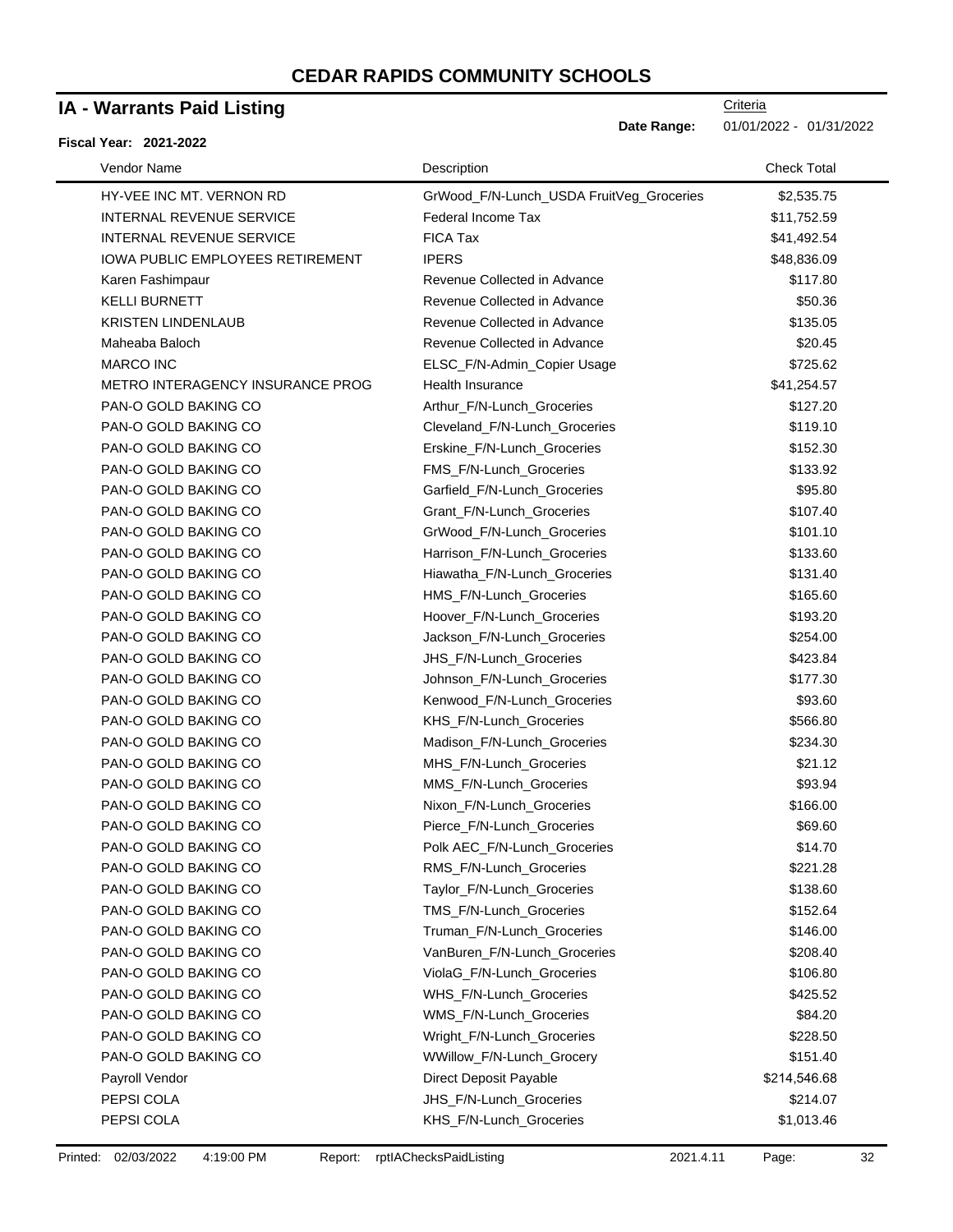### **IA - Warrants Paid Listing**

#### **Fiscal Year: 2021-2022**

| Vendor Name                     | Description                                   | <b>Check Total</b> |
|---------------------------------|-----------------------------------------------|--------------------|
| PEPSI COLA                      | WHS_F/N-Lunch_Groceries                       | \$284.48           |
| RAPIDS FOODSERVICE CONTRACT AND | District_F/N-Lunch_Kitchen Supply             | \$191.03           |
| RAPIDS WHOLESALE EQUIPMENT      | District_F/N-Lunch_F&N Eq_Equip > \$4999/unit | \$957.60           |
| RAPIDS WHOLESALE EQUIPMENT      | District_F/N-Lunch_Kitchen Supply             | \$363.25           |
| RAPIDS WHOLESALE EQUIPMENT      | District_F/N-Lunch_Other Supply               | \$264.43           |
| REINHART FOODSERVICE LLC        | Arthur_F/N-Lunch_Groceries                    | \$9,689.17         |
| REINHART FOODSERVICE LLC        | Arthur_F/N-Lunch_Kitchen Supply               | \$406.61           |
| REINHART FOODSERVICE LLC        | Cleveland_F/N-Lunch_Groceries                 | \$18,067.09        |
| REINHART FOODSERVICE LLC        | Cleveland_F/N-Lunch_Kitchen Supply            | \$629.80           |
| REINHART FOODSERVICE LLC        | Erskine_F/N-Lunch_Groceries                   | \$8,722.96         |
| REINHART FOODSERVICE LLC        | Erskine_F/N-Lunch_Kitchen Supply              | \$403.33           |
| REINHART FOODSERVICE LLC        | FMS_F/N-Lunch_Groceries                       | \$24,833.97        |
| REINHART FOODSERVICE LLC        | FMS_F/N-Lunch_Kitchen Supply                  | \$796.30           |
| REINHART FOODSERVICE LLC        | Garfield_F/N-Lunch_Groceries                  | \$8,218.83         |
| REINHART FOODSERVICE LLC        | Garfield_F/N-Lunch_Kitchen Supply             | \$383.93           |
| REINHART FOODSERVICE LLC        | Grant_F/N-Lunch_Groceries                     | \$14,646.31        |
| REINHART FOODSERVICE LLC        | Grant_F/N-Lunch_Kitchen Supply                | \$711.18           |
| REINHART FOODSERVICE LLC        | GrWood_F/N-Lunch_Groceries                    | \$11,186.58        |
| REINHART FOODSERVICE LLC        | GrWood_F/N-Lunch_Kitchen Supply               | \$579.79           |
| REINHART FOODSERVICE LLC        | Harrison_F/N-Lunch_Groceries                  | \$12,679.99        |
| REINHART FOODSERVICE LLC        | Harrison_F/N-Lunch_Kitchen Supply             | \$503.25           |
| REINHART FOODSERVICE LLC        | Hiawatha_F/N-Lunch_Groceries                  | \$10,064.01        |
| REINHART FOODSERVICE LLC        | Hiawatha_F/N-Lunch_Kitchen Supply             | \$295.93           |
| REINHART FOODSERVICE LLC        | HMS_F/N-Lunch_Groceries                       | \$18,787.07        |
| REINHART FOODSERVICE LLC        | HMS_F/N-Lunch_Kitchen Supply                  | \$1,092.77         |
| REINHART FOODSERVICE LLC        | Hoover_F/N-Lunch_Groceries                    | \$12,984.07        |
| REINHART FOODSERVICE LLC        | Hoover_F/N-Lunch_Kitchen Supply               | \$486.62           |
| REINHART FOODSERVICE LLC        | Jackson F/N-Lunch Groceries                   | \$9,604.50         |
| REINHART FOODSERVICE LLC        | Jackson_F/N-Lunch_Kitchen Supply              | \$672.02           |
| REINHART FOODSERVICE LLC        | JHS_F/N-Lunch_Groceries                       | \$24,921.03        |
| REINHART FOODSERVICE LLC        | JHS_F/N-Lunch_Kitchen Supply                  | \$505.34           |
| REINHART FOODSERVICE LLC        | Johnson_F/N-Lunch_Groceries                   | \$19,853.99        |
| REINHART FOODSERVICE LLC        | Johnson_F/N-Lunch_Kitchen Supply              | \$959.85           |
| REINHART FOODSERVICE LLC        | Kenwood_F/N-Lunch_Groceries                   | \$16,470.81        |
| REINHART FOODSERVICE LLC        | Kenwood_F/N-Lunch_Kitchen Supply              | \$668.08           |
| REINHART FOODSERVICE LLC        | KHS_F/N-Lunch_Groceries                       | \$23,111.35        |
| REINHART FOODSERVICE LLC        | KHS_F/N-Lunch_Kitchen Supply                  | \$645.40           |
| REINHART FOODSERVICE LLC        | Madison_F/N-Lunch_Groceries                   | \$6,067.47         |
| REINHART FOODSERVICE LLC        | Madison_F/N-Lunch_Kitchen Supply              | \$298.04           |
| REINHART FOODSERVICE LLC        | MHS F/N-Lunch Groceries                       | \$3,560.63         |
| REINHART FOODSERVICE LLC        | MHS_F/N-Lunch_Kitchen Supply                  | \$357.52           |
| REINHART FOODSERVICE LLC        | MMS_F/N-Lunch_Groceries                       | \$15,305.99        |
| REINHART FOODSERVICE LLC        | MMS_F/N-Lunch_Kitchen Supply                  | \$625.19           |
| REINHART FOODSERVICE LLC        | Nixon_F/N-Lunch_Groceries                     | \$14,398.65        |
| REINHART FOODSERVICE LLC        | Nixon_F/N-Lunch_Kitchen Supply                | \$687.14           |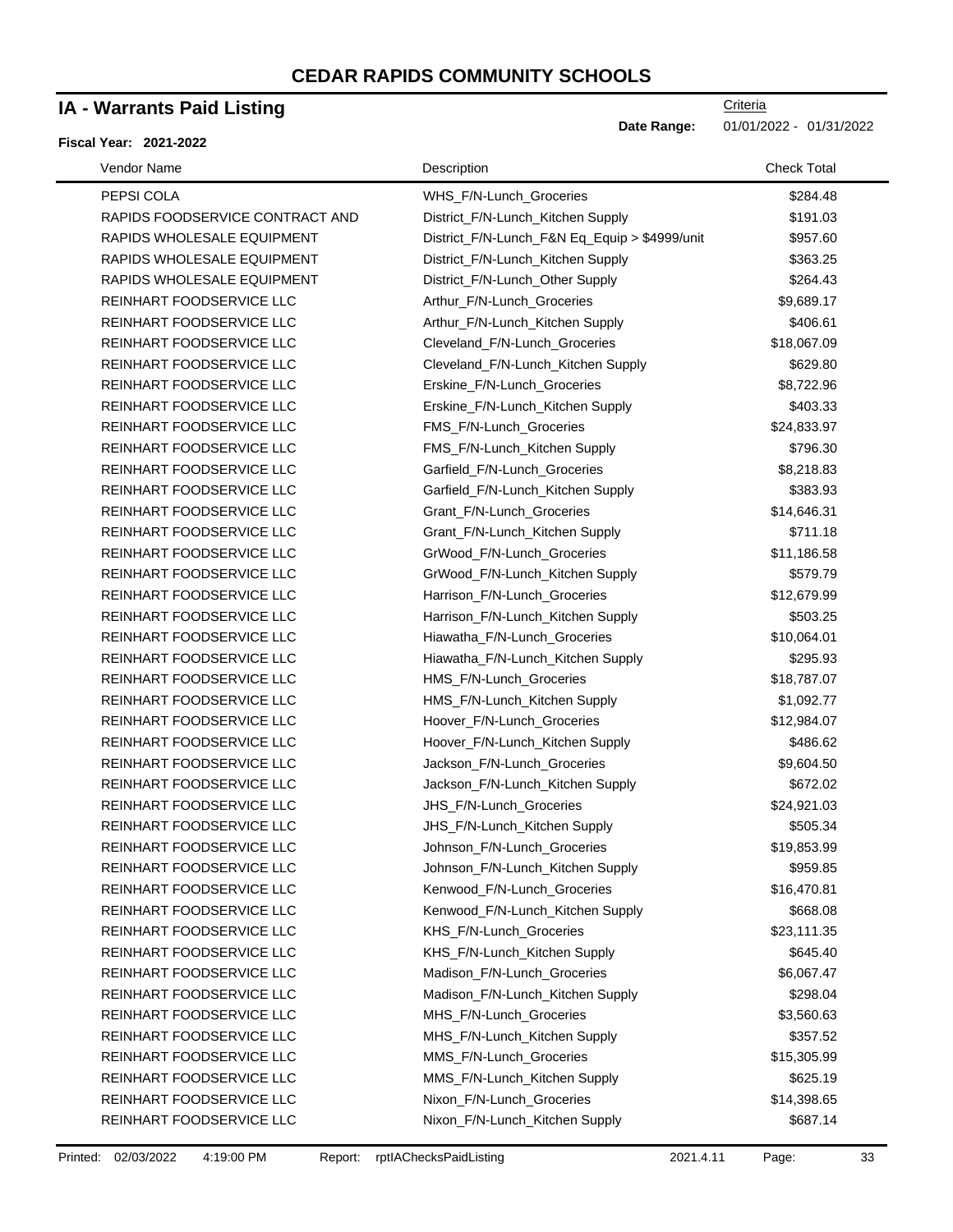### **IA - Warrants Paid Listing**

#### **Fiscal Year: 2021-2022**

| Vendor Name                                            | Description                                        | <b>Check Total</b> |
|--------------------------------------------------------|----------------------------------------------------|--------------------|
| REINHART FOODSERVICE LLC                               | Pierce_F/N-Lunch_Groceries                         | \$9,967.62         |
| REINHART FOODSERVICE LLC                               | Pierce_F/N-Lunch_Kitchen Supply                    | \$477.11           |
| REINHART FOODSERVICE LLC                               | Polk AEC_F/N-Lunch_Groceries                       | \$2,178.41         |
| REINHART FOODSERVICE LLC                               | RMS_F/N-Lunch_Groceries                            | \$29,939.66        |
| REINHART FOODSERVICE LLC                               | RMS_F/N-Lunch_Kitchen Supply                       | \$1,242.47         |
| REINHART FOODSERVICE LLC                               | Taylor_F/N-Lunch_Groceries                         | \$9,721.35         |
| REINHART FOODSERVICE LLC                               | Taylor_F/N-Lunch_Kitchen Supply                    | \$351.28           |
| REINHART FOODSERVICE LLC                               | TMS_F/N-Lunch_Groceries                            | \$17,498.25        |
| REINHART FOODSERVICE LLC                               | TMS_F/N-Lunch_Kitchen Supply                       | \$513.72           |
| REINHART FOODSERVICE LLC                               | Truman_F/N-Lunch_Groceries                         | \$8,430.55         |
| REINHART FOODSERVICE LLC                               | Truman_F/N-Lunch_Kitchen Supply                    | \$412.37           |
| REINHART FOODSERVICE LLC                               | VanBuren_F/N-Lunch_Groceries                       | \$14,345.37        |
| REINHART FOODSERVICE LLC                               | VanBuren_F/N-Lunch_Kitchen Supply                  | \$711.52           |
| REINHART FOODSERVICE LLC                               | ViolaG_F/N-Lunch_Groceries                         | \$25,640.25        |
| REINHART FOODSERVICE LLC                               | ViolaG_F/N-Lunch_Kitchen Supply                    | \$1,698.57         |
| REINHART FOODSERVICE LLC                               | WHS_F/N-Lunch_Groceries                            | \$18,654.46        |
| REINHART FOODSERVICE LLC                               | WHS_F/N-Lunch_Kitchen Supply                       | \$612.00           |
| REINHART FOODSERVICE LLC                               | WMS_F/N-Lunch_Groceries                            | \$11,963.82        |
| REINHART FOODSERVICE LLC                               | WMS_F/N-Lunch_Kitchen Supply                       | \$526.35           |
| REINHART FOODSERVICE LLC                               | Wright_F/N-Lunch_Groceries                         | \$9,128.82         |
| REINHART FOODSERVICE LLC                               | Wright_F/N-Lunch_Kitchen Supply                    | \$318.07           |
| REINHART FOODSERVICE LLC                               | WWillow_F/N-Lunch_Grocery                          | \$13,605.30        |
| REINHART FOODSERVICE LLC                               | WWillow_F/N-Lunch_Kitchen Supply                   | \$436.32           |
| <b>RELIANCE STANDARD</b>                               | Life Insurance                                     | \$484.61           |
| <b>RELIANCE STANDARD</b>                               | Voluntary Life Insurance                           | \$221.11           |
| Roberts, Denise A                                      | ELSC_F/N-Admin_Travel-Staff                        | \$5.49             |
| TREASURER-STATE OF IOWA                                | State Income Tax                                   | \$10,520.79        |
| US BANK NATIONAL ASSOCIATION                           | District_F/N-Lunch_Groceries                       | \$422.40           |
| US BANK NATIONAL ASSOCIATION                           | District_F/N-Lunch_Kitchen Supply                  | \$2,677.77         |
| US BANK NATIONAL ASSOCIATION                           | ELSC_F/N-Admin_Other Supply                        | \$68.60            |
| <b>VOYA FINANCIAL</b>                                  | <b>TSA/Retirement</b>                              | \$777.48           |
|                                                        | <b>Fund Total:</b>                                 | \$965,928.63       |
| <b>Fund: Student Activity Fund</b><br>AARON MIDDENDORF | KHS_Cocurr Instruct_Boys BaskB_Non-Emp<br>Official | \$100.00           |

|                                  | UIIICIƏI                                                |            |
|----------------------------------|---------------------------------------------------------|------------|
| ADAM HARGRAVE                    | JHS_Cocurr Inst_Athlete General_Non-Emp Official        | \$384.40   |
| ADAM ROY                         | <b>JHS Cocurr Inst Athlete General Non-Emp Official</b> | \$100.00   |
| <b>AIRFX</b>                     | HMS_Cocurr Instruct_6th Grade_Other Supply              | \$1,898.00 |
| ALL AMERICAN SPORTS CORP DBA RID | KHS Cocurr Instruct Boys FB Other Supply                | \$592.61   |
| <b>ALLEN STEKL</b>               | <b>JHS Cocurr Inst Athlete General Non-Emp Official</b> | \$100.00   |
| <b>ALLEN STEKL</b>               | WHS_Cocurr Inst_Athlete General_Non-Emp<br>Official     | \$100.00   |
| Amazon Capital Services Inc.     | FMS_Cocurr Instruct_Show Choir_Other Supply             | \$221.94   |
| Amazon Capital Services Inc.     | KHS Cocurr Inst Show Choir-Freshman Other<br>Supply     | \$39.98    |
| Amazon Capital Services Inc.     | KHS_Cocurr Instruct_Show Choir_Other Supply             | \$78.95    |
|                                  |                                                         |            |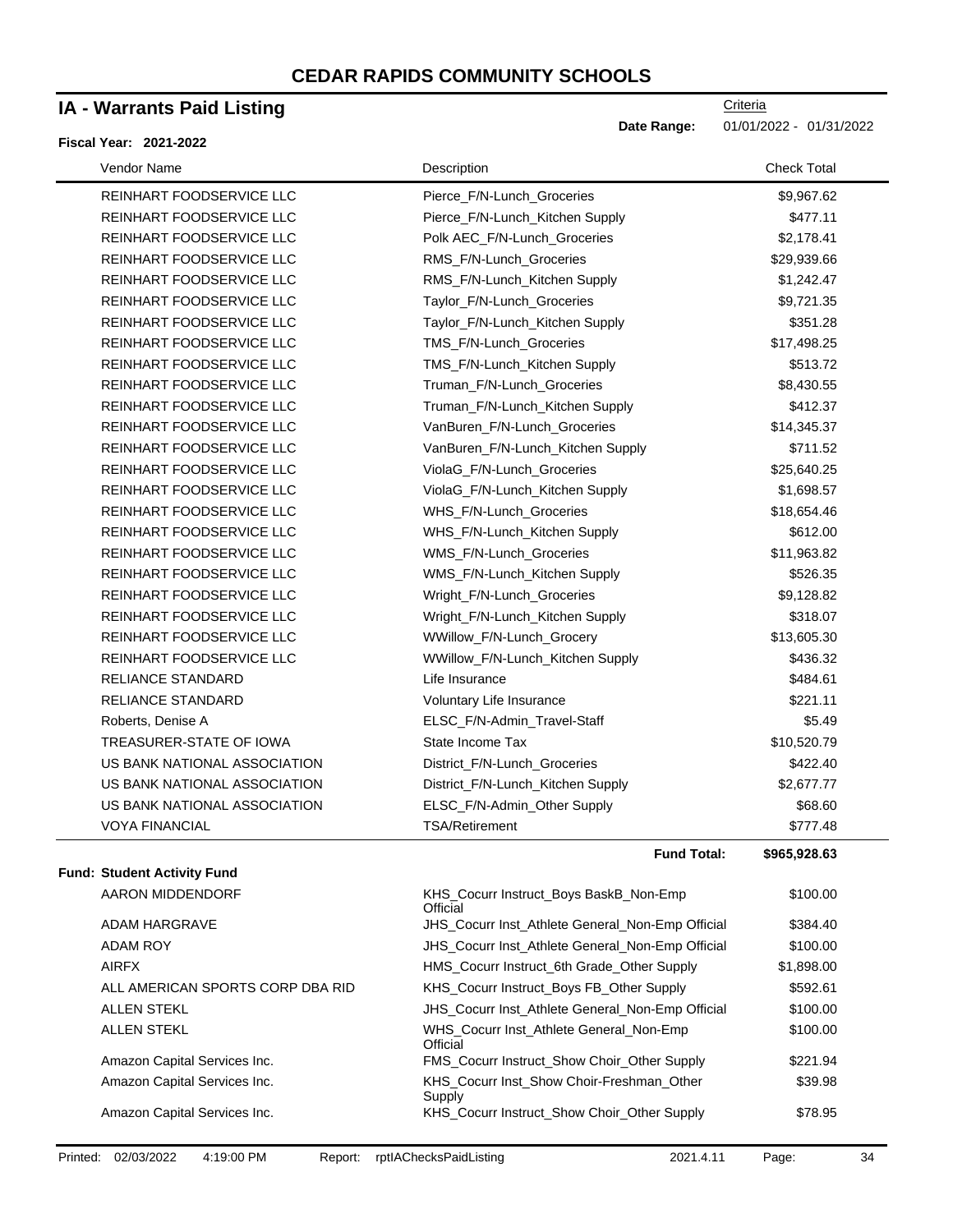### **IA - Warrants Paid Listing**

#### **Fiscal Year: 2021-2022**

| Vendor Name                       | Description                                         | <b>Check Total</b> |
|-----------------------------------|-----------------------------------------------------|--------------------|
| Amazon Capital Services Inc.      | KHS_Cocurr Instruct_Vocal Music_Other Supply        | \$66.82            |
| Amazon Capital Services Inc.      | MMS_Cocurr Instruct_Fine Arts_Other Supply          | \$22.41            |
| Amazon Capital Services Inc.      | MMS_Cocurr Instruct_General_Other Supply            | \$76.82            |
| Amazon Capital Services Inc.      | MMS_Cocurr Instruct_Orchestra_Other Supply          | \$203.49           |
| Amazon Capital Services Inc.      | MMS_Cocurr Instruct_School Store_Other Supply       | \$158.29           |
| Amazon Capital Services Inc.      | MMS_Cocurr Instruct_Show Choir_Other Supply         | \$95.98            |
| Amazon Capital Services Inc.      | RMS_Cocurr Instruct_Show Choir_Other Supply         | \$24.89            |
| AMES HIGH SCHOOL                  | KHS_Cocurr Inst_Athlete General_StdtEntryFee        | \$125.00           |
| <b>ANDREA KELLEY</b>              | KHS_Cocurr Instruct_Boys Swim_Non-Emp Official      | \$110.00           |
| ANDREW JOSHUA PETERSEN            | WHS_Cocurr Inst_Athlete General_Non-Emp<br>Official | \$100.00           |
| ANDREW SCHAUF                     | KHS_Cocurr Instruct_Girls BaskB_Non-Emp<br>Official | \$60.00            |
| Arends, Miranda K                 | KHS_Cocurr Instruct_Dance Team_Other Supply         | \$17.00            |
| <b>BEN LECHTENBERG</b>            | KHS_Cocurr Instruct_Girls BaskB_Non-Emp<br>Official | \$100.00           |
| BENTON COMMUNITY SCHOOL DISTRICT  | WHS_Cocurr Inst_Athlete General_StdtEntryFee        | \$200.00           |
| <b>BILL YUSKA</b>                 | WHS_Cocurr Inst_Athlete General_Non-Emp<br>Official | \$70.00            |
| BMI SUPPLY (BARBER MARKETING INC) | KHS_Cocurr Instruct_Drama_Other Supply              | \$104.51           |
| BMI SUPPLY (BARBER MARKETING INC) | WHS_Cocurr Instruct_Music Theater_Other Supply      | \$564.96           |
| <b>BOB'S CUSTOM TROPHIES INC</b>  | JHS_Cocurr Instruct_Athlete General_Other Supply    | \$1,643.20         |
| <b>BOSTON UNIVERSITY</b>          | JHS_Cocurr Instruct_Student Gov't_Other Supply      | \$250.00           |
| <b>BRADLEY J BUTSCHI</b>          | HSLev_Kingston_Athlete General_Non-Emp<br>Official  | \$162.00           |
| <b>BRADLEY JOHNSON</b>            | WHS_Cocurr Inst_Athlete General_Non-Emp<br>Official | \$100.00           |
| <b>BRANDON C SMITH</b>            | WHS_Cocurr Inst_Athlete General_Non-Emp<br>Official | \$123.92           |
| <b>BRAYDEN DOLPHIN</b>            | JHS_Cocurr Instruct_Boys BaskB_Non-Emp<br>Official  | \$100.00           |
| <b>BRENDAN SULLIVAN</b>           | KHS_Cocurr Instruct_Boys BaskB_Non-Emp<br>Official  | \$65.00            |
| <b>BRENT NEIGHBOR</b>             | JHS_Cocurr Inst_Athlete General_Non-Emp Official    | \$205.00           |
| <b>BRET LUENSE</b>                | JHS_Cocurr Inst_Athlete General_Non-Emp Official    | \$60.00            |
| <b>BRET LUENSE</b>                | KHS_Cocurr Instruct_Boys BaskB_Non-Emp<br>Official  | \$64.66            |
| <b>BRUCE ENNEN</b>                | KHS_Cocurr Instruct_Boys Wrestl_Non-Emp<br>Official | \$131.56           |
| <b>BSN SPORTS INC</b>             | JHS_Cocurr Instruct_Boys Track_Other Supply         | \$5,280.63         |
| <b>BSN SPORTS INC</b>             | JHS_Cocurr Instruct_Girls BaskB_Other Supply        | \$879.88           |
| <b>BSN SPORTS INC</b>             | KHS_Cocurr Instruct_Boys BaskB_Other Supply         | \$707.00           |
| <b>BSN SPORTS INC</b>             | KHS_Cocurr Instruct_Boys XC_Other Supply            | \$3,439.00         |
| <b>CAMARIAN TURNER</b>            | JHS_Cocurr Inst_Athlete General_Non-Emp Official    | \$100.00           |
| <b>CAMARIAN TURNER</b>            | KHS_Cocurr Instruct_Boys BaskB_Non-Emp<br>Official  | \$100.00           |
| <b>CASEY HOFFERT</b>              | KHS_Cocurr Instruct_Boys BaskB_Non-Emp<br>Official  | \$137.26           |
| <b>CASEY HOFFERT</b>              | WHS_Cocurr Inst_Athlete General_Non-Emp<br>Official | \$140.02           |
| <b>CEDAR GRAPHICS</b>             | JHS_Cocurr Instruct_Boys BaskB_Other Supply         | \$273.00           |
| <b>CEDAR GRAPHICS</b>             | JHS_Cocurr Instruct_Boys XC_Other Supply            | \$117.00           |
| <b>CEDAR GRAPHICS</b>             | JHS_Cocurr Instruct_Girls BaskB_Other Supply        | \$273.00           |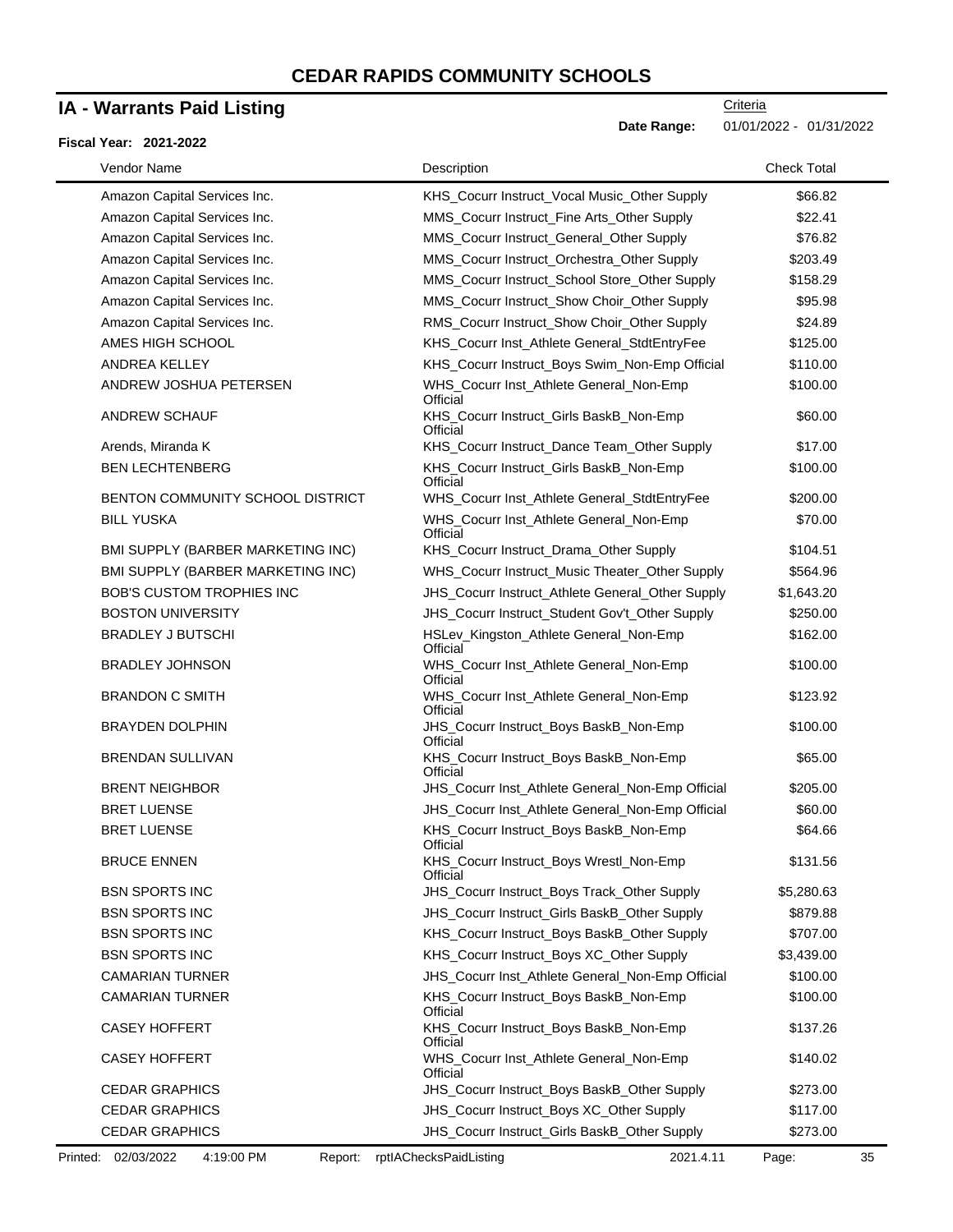### **IA - Warrants Paid Listing**

### **Fiscal Year: 2021-2022**

| scal Year: 2021-2022                        |                                                       |                    |
|---------------------------------------------|-------------------------------------------------------|--------------------|
| Vendor Name                                 | Description                                           | <b>Check Total</b> |
| <b>CEDAR GRAPHICS</b>                       | JHS_Cocurr Instruct_Girls XC_Other Supply             | \$117.00           |
| CEDAR RAPIDS ATHLETIC OFFICIALS             | KHS_Cocurr Instruct_Boys BaskB_Purch Technical<br>Srv | \$187.50           |
| CEDAR RAPIDS ATHLETIC OFFICIALS             | KHS_Cocurr Instruct_Boys FB_Purch Technical<br>Servic | \$175.00           |
| CEDAR RAPIDS ATHLETIC OFFICIALS             | KHS_Cocurr Instruct_Girls<br>BaskB_PurchTechnicalSrvs | \$187.50           |
| <b>CEDAR RAPIDS COUNTRY CLUB</b>            | WHS_Cocurr Instruct_Boys Golf_Other Supply            | \$685.12           |
| <b>CEDRIC EDWARDS-THOMAS</b>                | JHS_Cocurr Instruct_Boys BaskB_Non-Emp<br>Official    | \$100.00           |
| CHAD RECKER                                 | JHS_Cocurr Instruct_Boys BaskB_Non-Emp<br>Official    | \$100.00           |
| <b>CHAD RECKER</b>                          | KHS_Cocurr Instruct_Boys BaskB_Non-Emp<br>Official    | \$65.00            |
| <b>CHAD RECKER</b>                          | KHS_Cocurr Instruct_Girls BaskB_Non-Emp<br>Official   | \$65.00            |
| <b>CHAD RECKER</b>                          | WHS_Cocurr Inst_Athlete General_Non-Emp<br>Official   | \$140.00           |
| <b>CHAD WILLIAM SOWERS</b>                  | JHS_Cocurr Instruct_Boys BaskB_Non-Emp<br>Official    | \$100.00           |
| <b>CHRIS MEINECKE</b>                       | JHS_Cocurr Inst_Athlete General_Non-Emp Official      | \$232.60           |
| <b>CHRIS MEINECKE</b>                       | WHS_Cocurr Inst_Athlete General_Non-Emp<br>Official   | \$142.60           |
| <b>CHRIS SHAW</b>                           | JHS Cocurr Inst Athlete General Non-Emp Official      | \$127.60           |
| <b>CHRIS SHAW</b>                           | KHS_Cocurr Instruct_Girls BaskB_Non-Emp<br>Official   | \$129.44           |
| <b>CHRISTINE MARCOTTE</b>                   | KHS_Cocurr Instruct_Drama_Gate Receipts               | \$18.00            |
| <b>CHRISTOPHER JENSEN</b>                   | JHS_Cocurr Instruct_Band_Other Prof Srvc              | \$70.58            |
| CHRISTOPHER JOHN MICH                       | JHS_Cocurr Inst_Athlete General_Non-Emp Official      | \$180.00           |
| CLEAR CREEK AMANA COMMUNITY SCHO            | HMS_Cocurr Instruct_Band_StdtEntryFee                 | \$72.00            |
| CLEAR CREEK AMANA COMMUNITY SCHO            | MHS_Cocurr Instruct_Robotics_Other Supply             | \$51.00            |
| CMC NEPTUNE LLC                             | KHS_Cocurr Instruct_Athlete General_Pur Tech<br>Srvc  | \$1,995.00         |
| <b>CODY OAKES</b>                           | JHS_Cocurr Inst_Athlete General_Non-Emp Official      | \$189.44           |
| <b>CODY OAKES</b>                           | KHS_Cocurr Instruct_Boys BaskB_Non-Emp<br>Official    | \$79.32            |
| <b>CODY OAKES</b>                           | KHS_Cocurr Instruct_Girls BaskB_Non-Emp<br>Official   | \$174.32           |
| <b>COLLECTION SERVICE CENTER</b>            | Garnishment                                           | \$17.77            |
| COLLEGE COMMUNITY SCHOOLS                   | HMS_Cocurr Instruct_Band_StdtEntryFee                 | \$72.00            |
| COLLEGE COMMUNITY SCHOOLS                   | KHS_Cocurr Inst_Athlete General_StdtEntryFee          | \$120.00           |
| COLLEGE COMMUNITY SCHOOLS                   | TMS_Cocurr Instruct_Band_StdtEntryFee                 | \$90.00            |
| COLLEGE COMMUNITY SCHOOLS                   | WHS_Cocurr Inst_Athlete General_StdtEntryFee          | \$120.00           |
| COMFORT INN - MARSHALLTOWN                  | JHS_Cocurr Instruct_Athlete General_Other Supply      | \$219.62           |
| COPE PLASTICS INC                           | KHS_Cocurr Instruct_Electric Car_Other Supply         | \$386.80           |
| <b>COTTON GALLERY</b>                       | JHS_Cocurr Instruct_Show Choir_Other Supply           | \$935.70           |
| Cropley, Taylor M                           | KHS_Cocurr Instruct_Cheerleading_Other Supply         | \$17.00            |
| CULVERS LAWN & LANDSCAPE INC                | KHS_Cocurr Instruct_Band_Other Supply                 | \$1,034.00         |
| CURTIS ODOM DBA: THE LOUNGE HAIR AND<br>BEA | FMS_Cocurr Instruct_Comm Closet_Other Supply          | \$350.00           |
| DALE WILLIAM MORRISON                       | JHS_Cocurr Inst_Athlete General_Non-Emp Official      | \$120.00           |
| DAMON MICHAEL BROWN                         | KHS_Cocurr Instruct_Show Choir-Fr_Other Prof<br>Srvc  | \$471.40           |
| DAMON MICHAEL BROWN                         | KHS_Cocurr Instruct_Show Choir_Other Prof Srvc        | \$3,274.60         |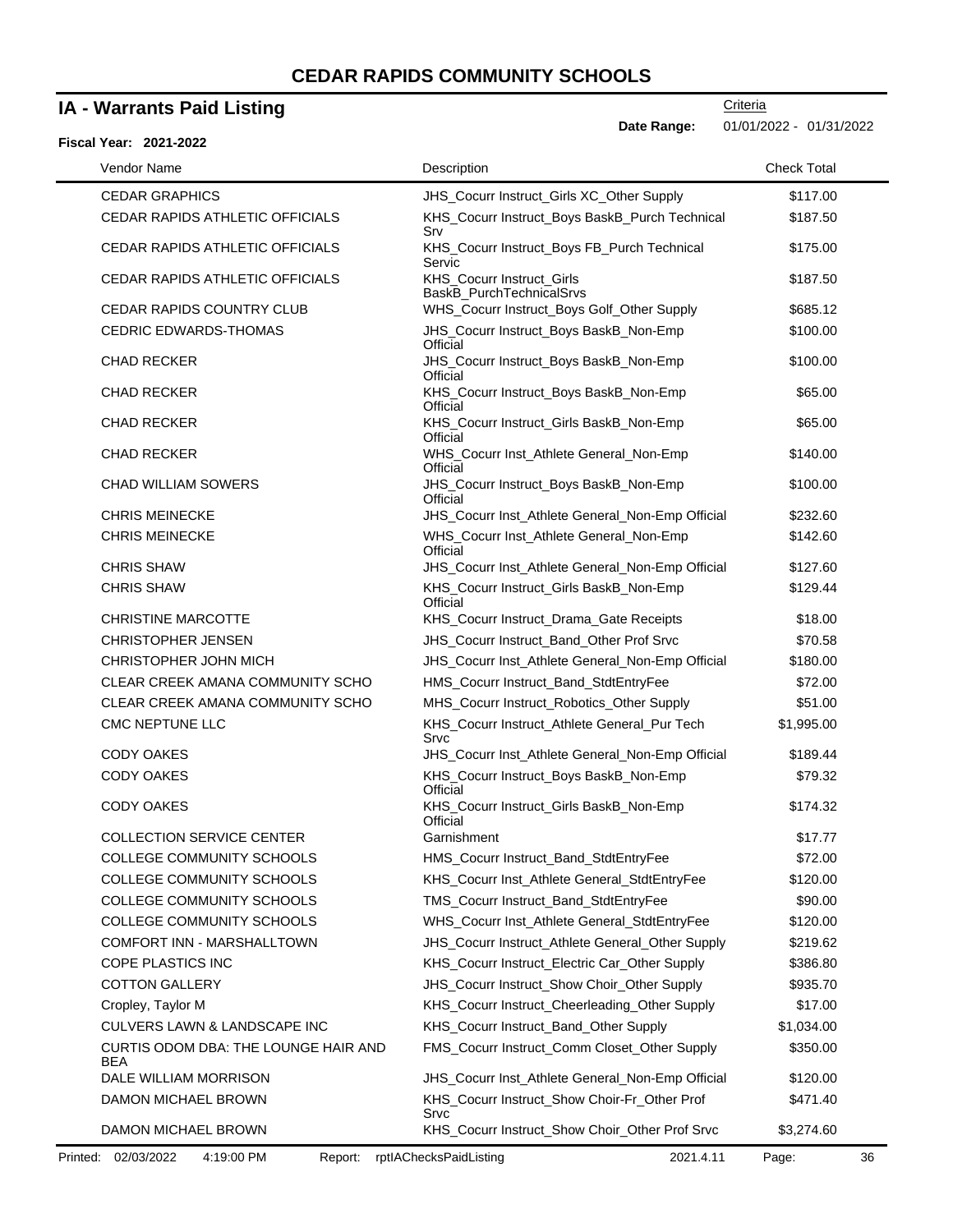### **IA - Warrants Paid Listing**

#### **Fiscal Year: 2021-2022**

**Criteria** 

**Date Range:** 01/01/2022 - 01/31/2022

| Vendor Name                         | Description                                                | <b>Check Total</b> |
|-------------------------------------|------------------------------------------------------------|--------------------|
| <b>DAN CRAIG</b>                    | KHS_Cocurr Instruct_Girls BaskB_Non-Emp<br>Official        | \$100.00           |
| <b>DAN LECHTENBERG</b>              | KHS_Cocurr Instruct_Girls BaskB_Non-Emp<br>Official        | \$100.00           |
| DANIEL BRIAN DORMAN                 | KHS_Cocurr Instruct_Drama_Other Prof Srvc                  | \$150.00           |
| DANIEL J JACOBI                     | JHS_Cocurr Instruct_Band_Other Prof Srvc                   | \$64.14            |
| DANIEL R GRAWE                      | JHS_Cocurr Instruct_Boys BaskB_Non-Emp<br>Official         | \$75.00            |
| <b>DANIEL THOMAS</b>                | JHS_Cocurr Inst_Athlete General_Non-Emp Official           | \$60.00            |
| <b>DANIEL THOMAS</b>                | KHS_Cocurr Instruct_Boys BaskB_Non-Emp<br>Official         | \$55.00            |
| <b>DANIEL THOMAS</b>                | KHS_Cocurr Instruct_Girls BaskB_Non-Emp<br>Official        | \$115.00           |
| <b>DANNCO INC</b>                   | JHS_Cocurr Instruct_Boys BaskB_Other Supply                | \$3,476.00         |
| DARRYL JONES                        | JHS_Cocurr Inst_Athlete General_Non-Emp Official           | \$180.00           |
| DARRYL JONES                        | KHS_Cocurr Instruct_Boys BaskB_Non-Emp<br>Official         | \$65.00            |
| DARRYL JONES                        | WHS_Cocurr Inst_Athlete General_Non-Emp<br>Official        | \$140.00           |
| <b>DAVE CUSICK</b>                  | KHS_Cocurr Instruct_Boys BaskB_Non-Emp<br>Official         | \$214.72           |
| DAVENPORT COMMUNITY SCHOOL DISTR    | JHS_Cocurr Inst_Athlete General_StdtEntryFee               | \$100.00           |
| DAVENPORT COMMUNITY SCHOOL DISTR    | MMS_Cocurr Instruct_Show Choir_Other Supply                | \$250.00           |
| DAVID ANDERSON                      | JHS_Cocurr Instruct_Band_Other Prof Srvc                   | \$63.68            |
| DAVID P THOMA                       | KHS_Cocurr Instruct_Boys Swim_Non-Emp Official             | \$95.00            |
| DAVID P THOMA                       | WHS_Cocurr Inst_Athlete General_Non-Emp<br>Official        | \$100.00           |
| <b>DAVID SENDT</b>                  | JHS_Cocurr Inst_Athlete General_Non-Emp Official           | \$136.80           |
| <b>DAVID SENDT</b>                  | WHS_Cocurr Inst_Athlete General_Non-Emp<br>Official        | \$100.00           |
| <b>DEAN E CRAIG</b>                 | KHS_Cocurr Instruct_Girls BaskB_Non-Emp<br>Official        | \$100.00           |
| DEAN E CRAIG                        | WHS_Cocurr Inst_Athlete General_Non-Emp<br>Official        | \$100.00           |
| DISCIPLINE ASSOCIATES LLC DBA: T    | MMS_Cocurr Instruct_Admin_Othr Professiona<br><b>Srvcs</b> | \$2,000.00         |
| <b>DON UMLAND</b>                   | KHS_Cocurr Instruct_Boys BaskB_Non-Emp<br>Official         | \$140.02           |
| <b>DON UMLAND</b>                   | WHS Cocurr Inst Athlete General Non-Emp<br>Official        | \$140.48           |
| DOREN MONTGOMERY                    | JHS_Cocurr Inst_Athlete General_Non-Emp Official           | \$213.74           |
| DOUGLAS YANECEK                     | JHS_Cocurr Inst_Athlete General_Non-Emp Official           | \$60.00            |
| DOUGLAS YANECEK                     | JHS_Cocurr Instruct_Boys BaskB_Non-Emp<br>Official         | \$100.00           |
| DOUGLAS YANECEK                     | KHS_Cocurr Instruct_Girls BaskB_Non-Emp<br>Official        | \$55.00            |
| DUBUQUE COMMUNITY SCHOOL DISTRIC    | KHS_Cocurr Inst_Athlete General_StdtEntryFee               | \$75.00            |
| DURHAM ACADEMY INC                  | KHS Cocurr Instruct Debate StdtEntryFee                    | \$35.00            |
| ELITE HOLDING COMPANY DBA: ELITE    | WHS_Cocurr Instruct_Speech_Other Supply                    | \$421.50           |
| ELIZABETH WARDLE-KIMMEL             | KHS_Cocurr Instruct_Drama_Other Prof Srvc                  | \$2,000.00         |
| EMILY IVEY DBA: IVEY LEAGUE COMPANY | KHS_Cocurr Instruct_Drama_Other Supply                     | \$975.00           |
| Evans, Adrian J                     | KHS_Cocurr Instruct_Boys Soccer_Purch Tech<br>Srvc         | \$119.99           |
| FLOSPORTS INC                       | JHS_Cocurr Inst_Athlete General_Other Prof Srvc            | \$163.89           |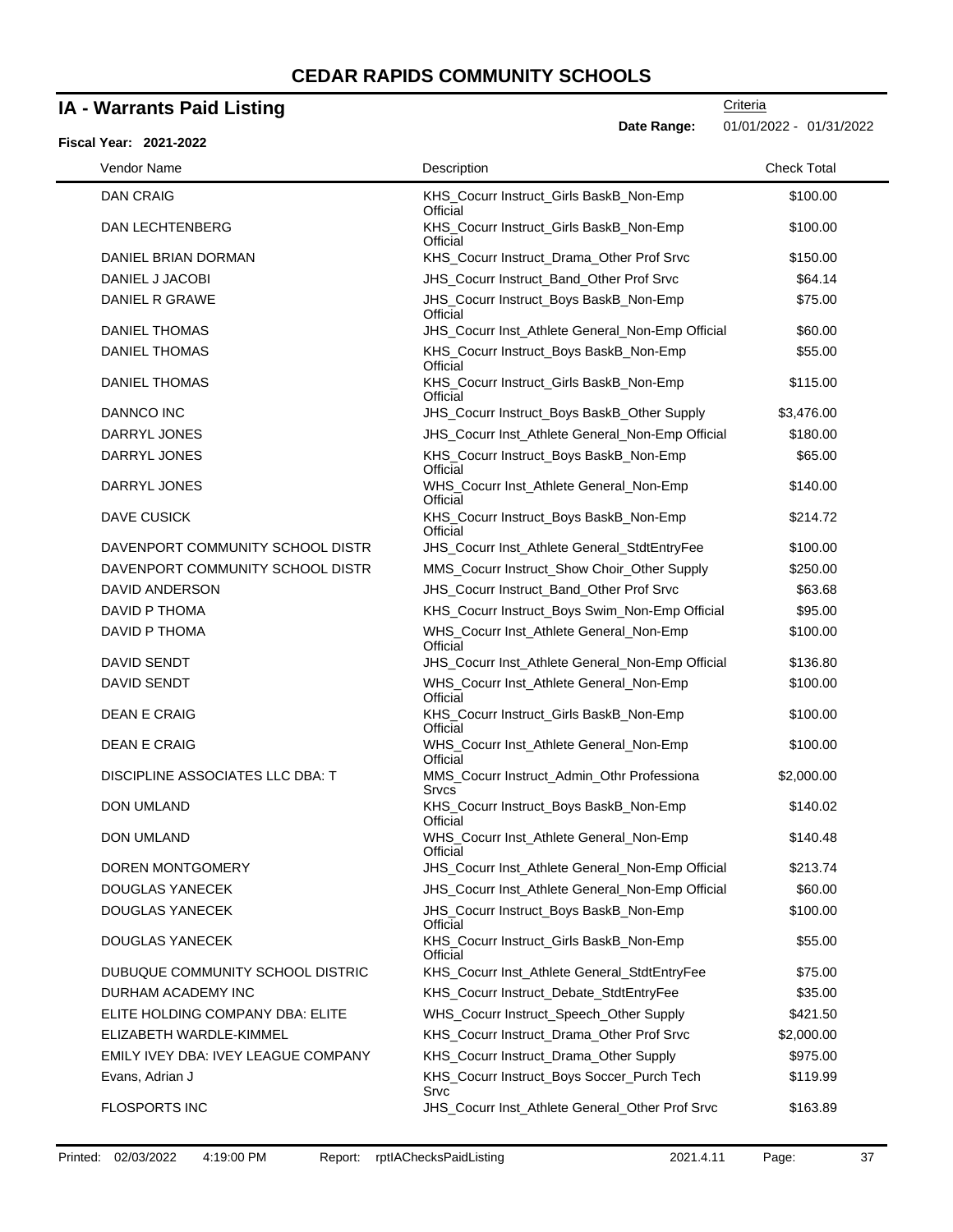### **IA - Warrants Paid Listing**

#### FLOSPORTS INC WHS\_Cocurr Instruct\_Athlete General\_Other Supply \$75.00 FORT MADISON COMMUNITY SCHOOL DISTRICT KHS\_Cocurr Inst\_Athlete General\_StdtEntryFee \$150.00 Fowler, Matthew J **Fowler, Matthew J 3941.00** JHS\_Cocurr Instruct\_Boys Bowling\_Other Supply \$941.00 Fowler, Matthew J **Frankling Community Community** JHS\_Cocurr Instruct\_Girls Bowl\_Other Supply \$404.10 FUTURE BUSINESS LEADERS OF AMERICA IOWA WHS\_Cocurr Instruct\_Business Club\_Other Supply \$140.00 GABRIEL L LYNOTT **SECUT AT A SECUTE AT A SECUTE AT A SECUTE AT A SECUTE AT A SECUTE AT A SECUTE AT A SECUTE AT A** GABRIEL L LYNOTT **KHS\_Cocurr Instruct\_Boys BaskB\_Non-Emp Official** \$65.00 GAIL HAXMEIER **KHS** Cocurr Instruct Drama Gate Receipts \$5.00 GRAPHIC EDGE **EXAMPLE SERVICES** WHS\_Cocurr Instruct\_Boys FB\_Other Supply \$4,671.49 GRAYBILL ELECTRONICS INC **KHS** Cocurr Instruct Drama Other Prof Srvc \$162.00 HEALY AWARDS INC THEALY AWARDS INC THEALY AWARDS INC THEALY AWARDS INC HEIDI KARR **KHS** Cocurr Instruct Drama Gate Receipts 640.00 IMPRESSOLUTIONS **MHS** Cocurr Instruct\_Boys Wrestle\_Other Supply \$1,288.00 IMPRESSOLUTIONS THE SECTION OF SALL WHS Cocurr Instruct\_Comm Closet\_Other Supply \$247.50 INTERNAL REVENUE SERVICE Federal Income Tax \$121.05 INTERNAL REVENUE SERVICE FICA Tax **FIGA Tax 1998** FIGA Tax **\$267.46** IOWA ACADEMIC DECATHLON ASSOCIAT KHS\_Cocurr Instruct\_Acad Decat\_StdtEntryFee \$220.00 IOWA PUBLIC EMPLOYEES RETIREMENT IPERS ISSUED AND RESSUED ASSAULT AND SSS.98 IOWA STATE UNIVERSITY - TREASURE **JHS** Cocurr Instruct Academic Scholar Other Supply \$2,250.00 IOWA STATE UNIVERSITY - TREASURE **JHS\_Cocurr Instruct\_Band\_Other Supply** \$500.00 IOWA WRESTLING COACHES & OFFICIAL ASSOCI KHS\_Cocurr Instruct\_Cocurr Activity\_Other Supply \$225.00 IPROMOTEU **Interversity Community** JHS Cocurr Instruct Girls Swim Other Supply \$1,785.33 IPROMOTEU **Interversity Community** JHS Cocurr Instruct Student Gov't Other Supply \$1,695.00 IRONSIDE APPAREL & PROMOTIONS JHS\_Cocurr Instruct\_Boys Wrestle\_Other Supply \$1,372.00 IRONSIDE APPAREL & PROMOTIONS KHS\_Cocurr Instruct\_Boys Wrestle\_Other Supply \$786.46 IRONSIDE APPAREL & PROMOTIONS KHS\_Cocurr Instruct\_Journalism\_Other Supply \$902.00 ISAAC M DAVIS **EXECUTE:** KHS\_Cocurr Instruct\_Girls BaskB\_Non-Emp Official \$60.00 ISAAC M DAVIS WHS\_Cocurr Inst\_Athlete General\_Non-Emp **Official** \$70.00 ISAIAH LANGLOIS WHS\_Cocurr Inst\_Athlete General\_Non-Emp **Official** \$100.00 J.W. PEPPER & SON, INC. WHS\_Cocurr Instruct\_Band\_Other Supply \$70.00 J.W. PEPPER & SON, INC. WHS\_Cocurr Instruct\_Vocal Music\_Other Supply \$708.95 JAMAAL PEEPLES **SEPLES** SERVICE THE SERVICE OF SERVICE OF THE SERVICE OF SERVICE Athlete General\_Non-Emp Official \$60.00 JAMAAL PEEPLES **KHS\_Cocurr Instruct\_Boys BaskB\_Non-Emp Official** \$65.00 JAMES PACKINGHAM KHS\_Cocurr Instruct\_Girls BaskB\_Non-Emp **Official** \$55.00 JAMES PACKINGHAM WHS\_Cocurr Inst\_Athlete General\_Non-Emp **Official** \$70.00 JANICE WOERNER **TMS\_Cocurr Instruct\_Show Choir\_Other Supply** \$437.50 JASON MILLER WHS\_Cocurr Inst\_Athlete General\_Non-Emp **Official** \$70.00 JAYSON EDGAR BURKEN WHS\_Cocurr Inst\_Athlete General\_Non-Emp **Official** \$40.00 JEFFREY G HORST **WHS** Cocurr Inst Athlete General Non-Emp \$100.00 **Fiscal Year: 2021-2022 Date Range:** 01/01/2022 - 01/31/2022 Vendor Name **Description** Check Total Description Check Total Description Check Total Description Check Total Description

**Official**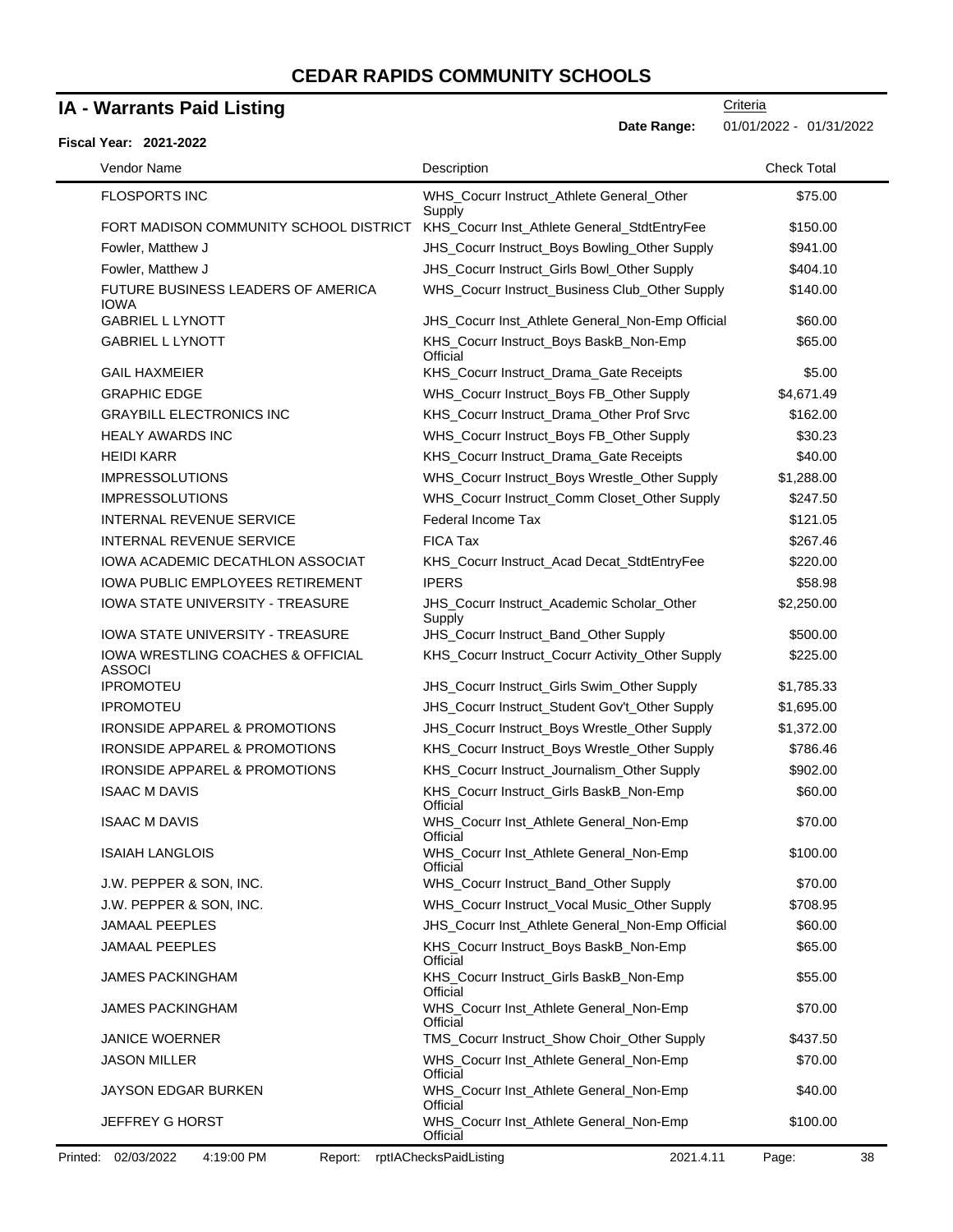### **IA - Warrants Paid Listing**

#### **Fiscal Year: 2021-2022**

| Vendor Name                    | Description                                          | <b>Check Total</b> |
|--------------------------------|------------------------------------------------------|--------------------|
| <b>JEFFREY ROEN</b>            | WHS_Cocurr Inst_Athlete General_Non-Emp<br>Official  | \$100.00           |
| Jensen, Mark L                 | KHS_Cocurr Instruct_Girls XC_Other Supply            | \$134.80           |
| <b>JIM PATTERSON</b>           | JHS_Cocurr Inst_Athlete General_Non-Emp Official     | \$85.00            |
| <b>JOHN DVORAK</b>             | JHS_Cocurr Inst_Athlete General_Non-Emp Official     | \$60.00            |
| <b>JOHN DVORAK</b>             | JHS_Cocurr Instruct_Boys BaskB_Non-Emp<br>Official   | \$125.00           |
| <b>JOHN HOLST</b>              | WHS_Cocurr Inst_Athlete General_Non-Emp<br>Official  | \$90.00            |
| <b>JOHN JASPERS</b>            | JHS_Cocurr Inst_Athlete General_Non-Emp Official     | \$60.00            |
| <b>JOHN W KEEL</b>             | JHS_Cocurr Instruct_Boys BaskB_Non-Emp<br>Official   | \$125.00           |
| JOHN WILLIAM KEEL              | KHS_Cocurr Instruct_Boys BaskB_Non-Emp<br>Official   | \$55.00            |
| <b>JON S JASCHEN</b>           | JHS_Cocurr Instruct_Boys BaskB_Non-Emp<br>Official   | \$100.00           |
| JONATHAN PARKER WANGLER        | KHS_Cocurr Instruct_Boys BaskB_Non-Emp<br>Official   | \$65.00            |
| <b>JONATHAN PARKER WANGLER</b> | WHS_Cocurr Inst_Athlete General_Non-Emp<br>Official  | \$70.00            |
| JORDAN MICHAEL DUMOLIEN        | JHS_Cocurr Inst_Athlete General_Non-Emp Official     | \$60.00            |
| JORDAN MICHAEL DUMOLIEN        | KHS_Cocurr Instruct_Boys BaskB_Non-Emp<br>Official   | \$120.00           |
| JORDAN MICHAEL DUMOLIEN        | KHS_Cocurr Instruct_Girls BaskB_Non-Emp<br>Official  | \$115.00           |
| <b>JOSEPH FONTENOT</b>         | JHS_Cocurr Inst_Athlete General_Non-Emp Official     | \$129.26           |
| <b>JOSHUA JOHNSON</b>          | KHS_Cocurr Instruct_Girls BaskB_Non-Emp<br>Official  | \$114.72           |
| <b>KATIE KIMMICH</b>           | WHS_Cocurr Instruct_AthleteTrainer_Other Supply      | \$12.78            |
| <b>KELLY D MICHAEL</b>         | JHS_Cocurr Instruct_Girls Swim_Other Supply          | \$280.00           |
| KENNETH JOHN DURSCHER          | JHS_Cocurr Instruct_Student Gov't_Other Supply       | \$749.45           |
| <b>KENT SESKER</b>             | WHS_Cocurr Inst_Athlete General_Non-Emp<br>Official  | \$150.00           |
| <b>KEVIN F FLOOD</b>           | JHS_Cocurr Instruct_Boys BaskB_Non-Emp<br>Official   | \$100.00           |
| <b>KEVIN F FLOOD</b>           | KHS_Cocurr Instruct_Boys BaskB_Non-Emp<br>Official   | \$55.00            |
| <b>KEVIN F FLOOD</b>           | KHS_Cocurr Instruct_Girls BaskB_Non-Emp<br>Official  | \$55.00            |
| <b>KEVIN F FLOOD</b>           | WHS_Cocurr Inst_Athlete General_Non-Emp<br>Official  | \$70.00            |
| <b>KEVIN FERRIS</b>            | KHS Cocurr Instruct Boys BaskB Non-Emp<br>Official   | \$100.00           |
| <b>KEVIN FERRIS</b>            | WHS_Cocurr Inst_Athlete General_Non-Emp<br>Official  | \$100.00           |
| <b>KEVIN KLOSTERMANN</b>       | JHS_Cocurr Inst_Athlete General_Non-Emp Official     | \$60.00            |
| <b>KEVIN KLOSTERMANN</b>       | WHS_Cocurr Inst_Athlete General_Non-Emp<br>Official  | \$70.00            |
| KIM PATIK                      | JHS_Cocurr Inst_Athlete General_Non-Emp Official     | \$60.00            |
| <b>KIM PATIK</b>               | KHS_Cocurr Instruct_Girls BaskB_Non-Emp<br>Official  | \$60.00            |
| <b>KIRK PARK</b>               | JHS_Cocurr Inst_Athlete General_Non-Emp Official     | \$100.00           |
| KIRKWOOD COMMUNITY COLLEGE     | JHS_Cocurr Instruct_Academic Scholar_Other<br>Supply | \$500.00           |
| <b>KYLE AKERS</b>              | JHS_Cocurr Inst_Athlete General_Non-Emp Official     | \$60.00            |
| <b>LANCER LANES</b>            | HMS_Cocurr Instruct_7th Grade_Other Supply           | \$215.00           |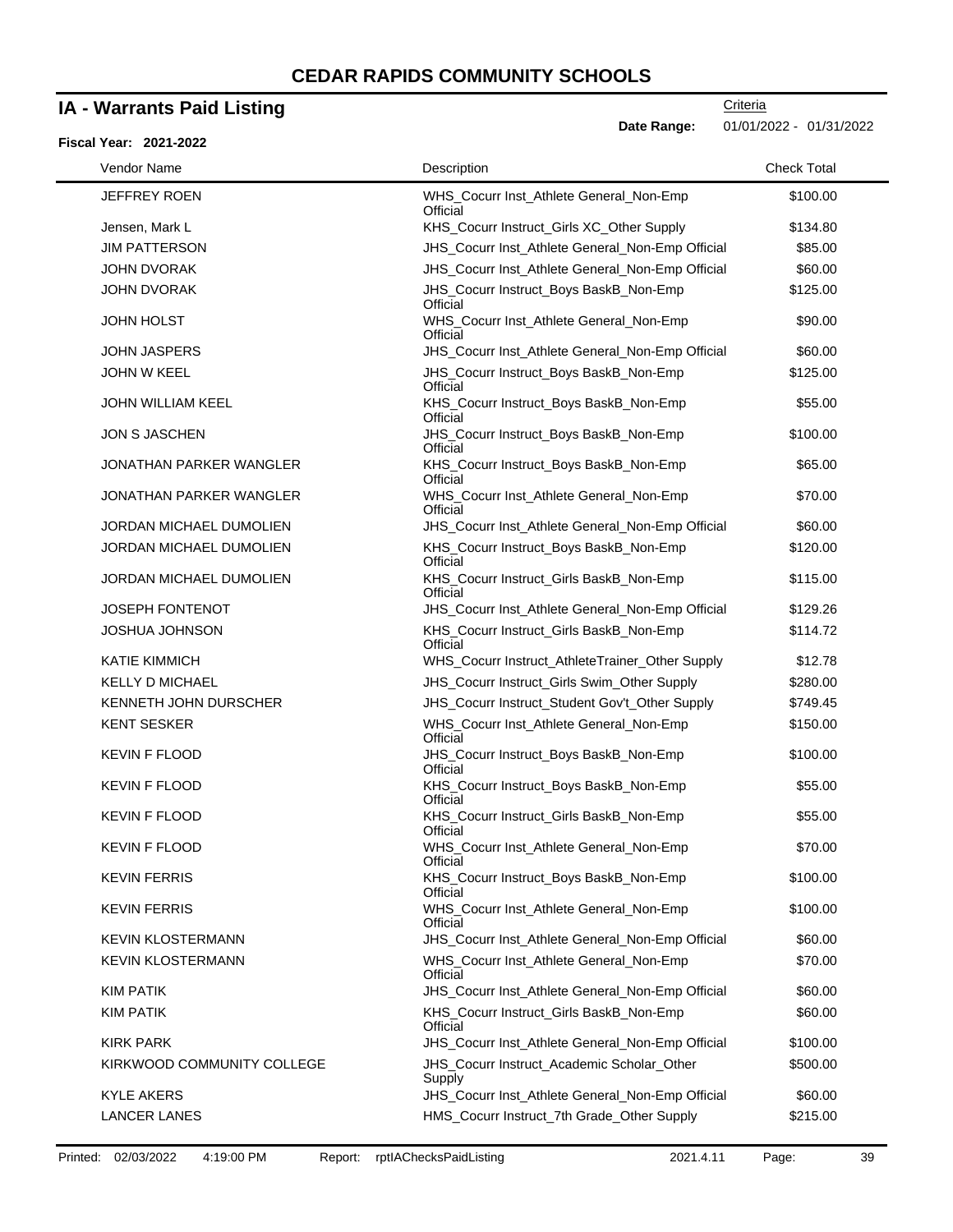### **IA - Warrants Paid Listing**

#### **Fiscal Year: 2021-2022**

| Vendor Name                                      | Description                                          | <b>Check Total</b> |
|--------------------------------------------------|------------------------------------------------------|--------------------|
| <b>LANCER LANES</b>                              | WHS_Cocurr Instruct_Boys Bowling_Other Supply        | \$800.00           |
| Langton, Christina M                             | KHS_Cocurr Instruct_Upstander Pledge_Other<br>Supply | \$18.95            |
| Lester, Jason P                                  | KHS_Cocurr Instruct_Drama_Other Supply               | \$251.19           |
| LINDA GAIL MCINNIS DBA: GAIL MCI                 | JHS_Cocurr Instruct_Show Choir_Other Supply          | \$13,133.89        |
| <b>LINDSEY MOSLEY</b>                            | TMS_Cocurr Instruct_8th Grade_Other Activity         | \$70.00            |
| LONNIE L ZINGULA                                 | WHS_Cocurr Inst_Athlete General_Non-Emp<br>Official  | \$160.00           |
| <b>LORAS DIGMANN</b>                             | KHS_Cocurr Instruct_Girls BaskB_Non-Emp<br>Official  | \$100.00           |
| <b>LORAS DIGMANN</b>                             | WHS_Cocurr Inst_Athlete General_Non-Emp<br>Official  | \$100.00           |
| LOREN WOOD                                       | KHS_Cocurr Instruct_Boys BaskB_Non-Emp<br>Official   | \$65.00            |
| <b>MARION INDEPENDENT SCHOOLS</b>                | KHS_Cocurr Inst_Athlete General_StdtEntryFee         | \$100.00           |
| MARION INDEPENDENT SCHOOLS                       | MMS_Cocurr Instruct_Band_StdtEntryFee                | \$60.00            |
| <b>MARK FELBER</b>                               | KHS_Cocurr Instruct_Boys BaskB_Non-Emp<br>Official   | \$60.00            |
| <b>MARK FELBER</b>                               | KHS_Cocurr Instruct_Girls BaskB_Non-Emp<br>Official  | \$65.00            |
| <b>MARK FELBER</b>                               | WHS_Cocurr Inst_Athlete General_Non-Emp<br>Official  | \$70.00            |
| <b>MARK J GASSMANN</b>                           | WHS_Cocurr Inst_Athlete General_Non-Emp<br>Official  | \$100.00           |
| <b>MARK MURPHY</b>                               | JHS_Cocurr Instruct_Boys BaskB_Non-Emp<br>Official   | \$125.00           |
| <b>MARK S FORNEY</b>                             | JHS_Cocurr Inst_Athlete General_Non-Emp Official     | \$137.26           |
| <b>MARK S FORNEY</b>                             | WHS_Cocurr Inst_Athlete General_Non-Emp<br>Official  | \$131.74           |
| <b>MARK WARTH</b>                                | WHS_Cocurr Inst_Athlete General_Non-Emp<br>Official  | \$139.10           |
| MARSHALL E COTTON                                | KHS_Cocurr Instruct_Girls BaskB_Non-Emp<br>Official  | \$100.00           |
| MARSHALL E COTTON                                | WHS_Cocurr Inst_Athlete General_Non-Emp<br>Official  | \$100.00           |
| MARSHALLTOWN COMMUNITY SCHOOL<br><b>DISTRICT</b> | KHS_Cocurr Inst_Athlete General_StdtEntryFee         | \$90.00            |
| <b>MASON RAHE</b>                                | JHS_Cocurr Instruct_Boys BaskB_Non-Emp<br>Official   | \$150.00           |
| <b>MATT SHULL</b>                                | WHS_Cocurr Inst_Athlete General_Non-Emp<br>Official  | \$100.00           |
| <b>MATTHEW JACOB MILLER</b>                      | JHS_Cocurr Inst_Athlete General_Non-Emp Official     | \$60.00            |
| <b>MATTHEW R FRIDAY</b>                          | KHS_Cocurr Instruct_Boys BaskB_Non-Emp<br>Official   | \$55.00            |
| <b>MATTHEW SCHAEFER</b>                          | JHS_Cocurr Inst_Athlete General_Non-Emp Official     | \$111.04           |
| MATTHEW W STEITZER                               | WHS Cocurr Inst Athlete General Non-Emp<br>Official  | \$70.00            |
| <b>MAXIMILIAN MATTHIAS</b>                       | JHS_Cocurr Inst_Athlete General_Non-Emp Official     | \$180.00           |
| <b>MAXIMILIAN MATTHIAS</b>                       | KHS_Cocurr Instruct_Boys BaskB_Non-Emp<br>Official   | \$115.00           |
| <b>MAXIMILIAN MATTHIAS</b>                       | WHS_Cocurr Inst_Athlete General_Non-Emp<br>Official  | \$70.00            |
| <b>MAY CITY BOWL</b>                             | HMS_Cocurr Instruct_7th Grade_Other Supply           | \$500.00           |
| <b>MELISSA NEWMAN</b>                            | KHS_Cocurr Instruct_Cultural Group_Other Supply      | \$125.00           |
| Melone, Dana C                                   | KHS_Cocurr Instruct_Cultural Group_Other Supply      | \$29.98            |
| <b>MENARDS</b>                                   | WHS_Cocurr Instruct_Music Theater_Other Supply       | \$377.19           |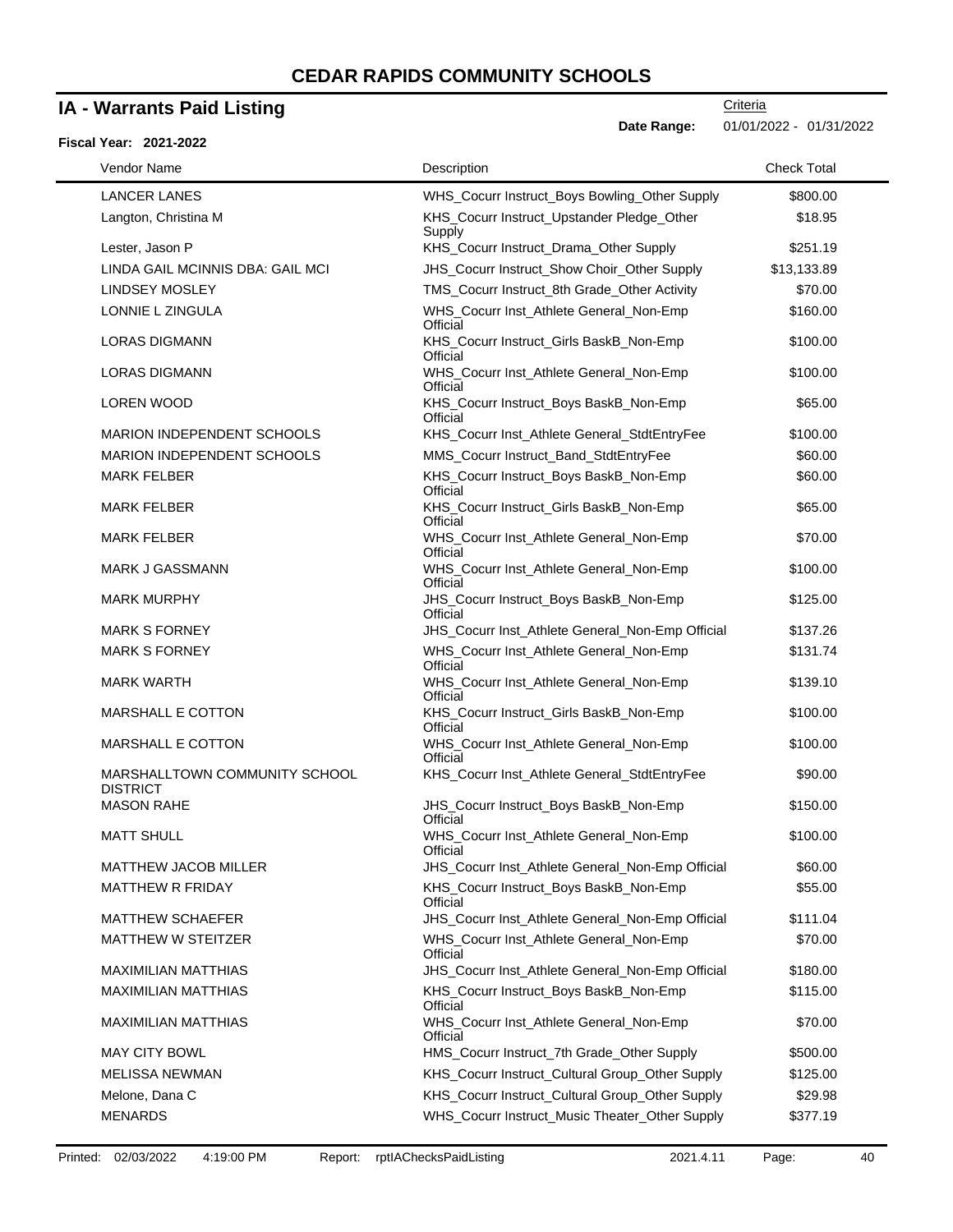### **IA - Warrants Paid Listing**

#### **Fiscal Year: 2021-2022**

**Date Range:** 01/01/2022 - 01/31/2022

| Vendor Name                                      | Description                                         | <b>Check Total</b> |
|--------------------------------------------------|-----------------------------------------------------|--------------------|
| <b>MICHAEL DAVIES</b>                            | WHS_Cocurr Instruct_Band_Other Supply               | \$550.00           |
| <b>MICHAEL J FEDERER</b>                         | JHS_Cocurr Inst_Athlete General_Non-Emp Official    | \$160.00           |
| MICHAEL J FEDERER                                | KHS_Cocurr Instruct_Girls BaskB_Non-Emp<br>Official | \$55.00            |
| MICHAEL J FEDERER                                | WHS_Cocurr Inst_Athlete General_Non-Emp<br>Official | \$100.00           |
| MICHAEL T REPKO                                  | JHS_Cocurr Inst_Athlete General_Non-Emp Official    | \$95.00            |
| MICHAEL T REPKO                                  | WHS_Cocurr Inst_Athlete General_Non-Emp<br>Official | \$110.00           |
| <b>MICHAEL VASKE</b>                             | JHS_Cocurr Instruct_Boys BaskB_Non-Emp<br>Official  | \$100.00           |
| <b>MICHAEL VASKE</b>                             | KHS_Cocurr Instruct_Boys BaskB_Non-Emp<br>Official  | \$60.00            |
| MINNTEX CITRUS INC                               | WHS_Cocurr Instruct_Band_Other Supply               | \$2,999.45         |
| <b>MORRISON SCREENPRINTING DBA: APPAREL 1</b>    | JHS_Cocurr Instruct_Comm Outreach_Other<br>Supply   | \$497.75           |
| <b>MORRISON SCREENPRINTING DBA: APPAREL 1</b>    | KHS_Cocurr Instruct_Student Gov't_Other Supply      | \$644.85           |
| NAOMI HOMRIGHUUSEN                               | WHS_Cocurr Instruct_Vocal Music_Other Supply        | \$150.00           |
| <b>NATE STEGE</b>                                | KHS_Cocurr Instruct_Boys BaskB_Non-Emp<br>Official  | \$100.00           |
| <b>NATE STEGE</b>                                | WHS_Cocurr Inst_Athlete General_Non-Emp<br>Official | \$100.00           |
| NICOLE ROWLAND                                   | JHS_Cocurr Instruct_Boys BaskB_Non-Emp<br>Official  | \$100.00           |
| <b>NORM GRANGER</b>                              | JHS_Cocurr Inst_Athlete General_Non-Emp Official    | \$146.00           |
| NORTH LINN COMMUNITY SCHOOLS                     | WHS_Cocurr Inst_Athlete General_StdtEntryFee        | \$145.00           |
| NORTH SCOTT COMMUNITY SCHOOL DISTRICT            | KHS_Cocurr Inst_Athlete General_StdtEntryFee        | \$100.00           |
| NORTHEAST IOWA BANDMASTERS<br><b>ASSOCIATION</b> | JHS_Cocurr Instruct_Band_Other Supply               | \$57.50            |
| NORTHEAST IOWA BANDMASTERS<br><b>ASSOCIATION</b> | KHS_Cocurr Instruct_Band_StdtEntryFee               | \$15.00            |
| <b>OFFICE EXPRESS</b>                            | KHS_Cocurr Instruct_Speech_Other Supply             | \$47.88            |
| ORCHESTRA IOWA INC                               | KHS_Cocurr Instruct_Orchestra_Purch Tech Srvc       | \$735.00           |
| PATRICK MICHAEL ENSMINGER                        | WHS_Cocurr Inst_Athlete General_Non-Emp<br>Official | \$100.00           |
| PAUL HAGEMAN                                     | KHS_Cocurr Instruct_Girls BaskB_Non-Emp<br>Official | \$55.00            |
| PAUL REVERE'S PIZZA                              | HMS_Cocurr Instruct_Show Choir_Other Supply         | \$618.00           |
| PAUL REVERE'S PIZZA                              | KHS_Cocurr Instruct_General_Other Supplies          | \$59.00            |
| Payroll Vendor                                   | Direct Deposit Payable                              | \$1,404.59         |
| PETER HART                                       | JHS_Cocurr Instruct_Band_Other Prof Srvc            | \$60.00            |
| PETER TRIMBLE                                    | KHS_Cocurr Instruct_Band_Purch Tech Srvc            | \$2,000.00         |
| PHIL COTTRELL                                    | KHS_Cocurr Instruct_Girls BaskB_Non-Emp<br>Official | \$55.00            |
| PHIL COTTRELL                                    | WHS_Cocurr Inst_Athlete General_Non-Emp<br>Official | \$70.00            |
| PIERSON'S FLOWER SHOP                            | KHS_Cocurr Instruct_Boys Swim_Other Supply          | \$15.85            |
| PORT-O-JOHNNY                                    | KHS_Cocurr Instruct_Athlete General_Other<br>Supply | \$180.00           |
| PULS CO. LLC                                     | JHS_Cocurr Instruct_General_Purch Tech Srvc         | \$785.00           |
| RANDALL DOLPHIN                                  | JHS_Cocurr Instruct_Boys BaskB_Non-Emp<br>Official  | \$125.00           |
| RANDY KRAMER                                     | KHS_Cocurr Instruct_Girls BaskB_Non-Emp<br>Official | \$119.32           |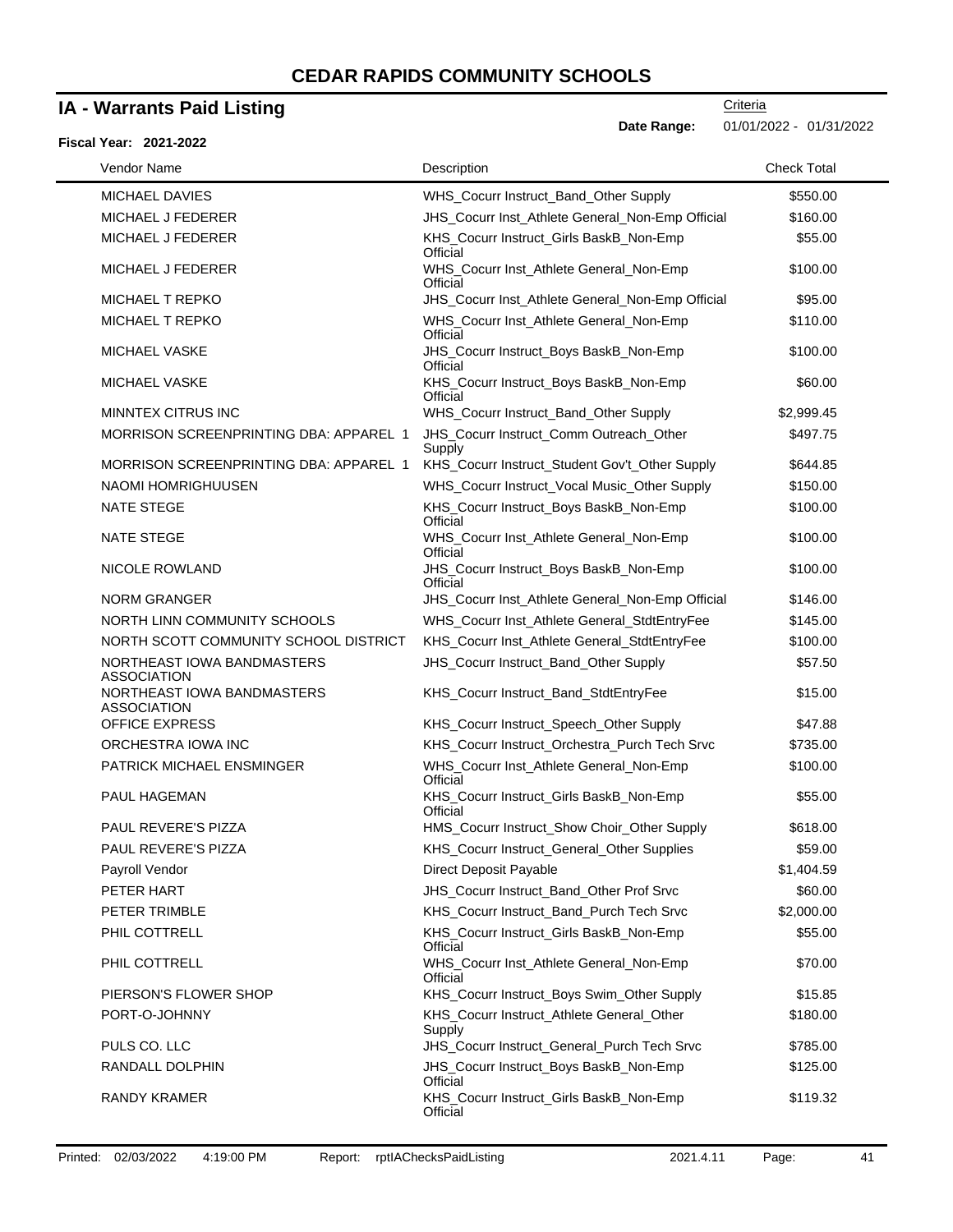### **IA - Warrants Paid Listing**

#### **Fiscal Year: 2021-2022**

**Criteria** 

**Date Range:** 01/01/2022 - 01/31/2022

| Vendor Name                                 | Description                                          | <b>Check Total</b> |
|---------------------------------------------|------------------------------------------------------|--------------------|
| <b>RAYCE ROUSE</b>                          | WHS_Cocurr Inst_Athlete General_Non-Emp<br>Official  | \$40.00            |
| RAYMOND P WILDEN JR                         | WHS_Cocurr Inst_Athlete General_Non-Emp<br>Official  | \$137.26           |
| <b>READ PHOTOGRAPHY</b>                     | JHS_Cocurr Instruct_Boys Swim_Other Supply           | \$530.00           |
| <b>READ PHOTOGRAPHY</b>                     | KHS_Cocurr Instruct_Athlete General_Other<br>Supply  | \$24.00            |
| <b>RICK SARTORIUS</b>                       | KHS_Cocurr Instruct_Girls BaskB_Non-Emp<br>Official  | \$134.50           |
| <b>RICK SARTORIUS</b>                       | WHS_Cocurr Inst_Athlete General_Non-Emp<br>Official  | \$134.96           |
| <b>RICK SWAN</b>                            | JHS_Cocurr Inst_Athlete General_Non-Emp Official     | \$218.80           |
| <b>ROBERT CLARK</b>                         | KHS_Cocurr Instruct_Boys BaskB_Non-Emp<br>Official   | \$60.00            |
| <b>ROBERT CLARK</b>                         | KHS_Cocurr Instruct_Girls BaskB_Non-Emp<br>Official  | \$55.00            |
| ROBERT CLARK                                | WHS_Cocurr Inst_Athlete General_Non-Emp<br>Official  | \$70.00            |
| ROBERT R DONNOLLY                           | WHS_Cocurr Inst_Athlete General_Non-Emp<br>Official  | \$149.96           |
| ROBERT SMITH JR                             | JHS_Cocurr Inst_Athlete General_Non-Emp Official     | \$100.00           |
| ROBERT SMITH JR                             | KHS_Cocurr Instruct_Boys BaskB_Non-Emp<br>Official   | \$124.38           |
| <b>ROBIN SCHADT</b>                         | KHS_Cocurr Instruct_Drama_Gate Receipts              | \$38.00            |
| <b>ROGUEFITNESS</b>                         | KHS_Cocurr Instruct_Boys Wrestle_Other Supply        | \$569.40           |
| <b>RON MAJOR</b>                            | KHS_Cocurr Instruct_Boys BaskB_Non-Emp<br>Official   | \$60.00            |
| <b>RON MAJOR</b>                            | WHS_Cocurr Inst_Athlete General_Non-Emp<br>Official  | \$140.00           |
| RONALD B HARDIN JR                          | KHS_Cocurr Instruct_Band_Purch Tech Srvc             | \$2,750.00         |
| <b>RONALD B HARTWIG</b>                     | JHS_Cocurr Inst_Athlete General_Non-Emp Official     | \$60.00            |
| <b>RONALD B HARTWIG</b>                     | KHS_Cocurr Instruct_Boys BaskB_Non-Emp<br>Official   | \$65.00            |
| <b>RONALD B HARTWIG</b>                     | WHS_Cocurr Inst_Athlete General_Non-Emp<br>Official  | \$70.00            |
| <b>RONALD KNOCHE</b>                        | KHS_Cocurr Instruct_Boys BaskB_Non-Emp<br>Official   | \$100.00           |
| RSCHOOLTODAY (DISTRIBUTED WEBSIT            | KHS_Cocurr Instruct_Athlete General_Pur Tech<br>Srvc | \$562.50           |
| SAMUEL WILLIAMS                             | WHS_Cocurr Instruct_Band_Purch Tech Srvc             | \$87.50            |
| SCHOOL DISTRICT OF WAUKESHA                 | TMS_Cocurr Instruct_Band_Fundraiser Income           | \$100.00           |
| SERGIO VILLARREAL                           | KHS_Cocurr Instruct_Boys BaskB_Non-Emp<br>Official   | \$100.00           |
| SERGIO VILLARREAL                           | WHS_Cocurr Inst_Athlete General_Non-Emp<br>Official  | \$100.00           |
| <b>SHOW CHOIR NATIONALS</b>                 | KHS_Cocurr Instruct_Show Choir_Other Supply          | \$17,660.00        |
| Sloma, Joseph N                             | WHS_Cocurr Instruct_Journalism_Other Supply          | \$522.13           |
| SOUTHEAST POLK COMMUNITY SCHOOL<br>DISTRICT | KHS_Cocurr Inst_Athlete General_StdtEntryFee         | \$90.00            |
| STACEY DUNBAR                               | WHS_Cocurr Inst_Athlete General_Non-Emp<br>Official  | \$132.20           |
| STACEY VAN ARSDALE                          | KHS_Cocurr Instruct_Boys BaskB_Non-Emp<br>Official   | \$100.00           |
| STEPHEN J JANSSEN                           | KHS_Cocurr Instruct_Boys BaskB_Non-Emp<br>Official   | \$60.00            |
| <b>STEVE ALLMAN</b>                         | JHS_Cocurr Inst_Athlete General_Non-Emp Official     | \$111.04           |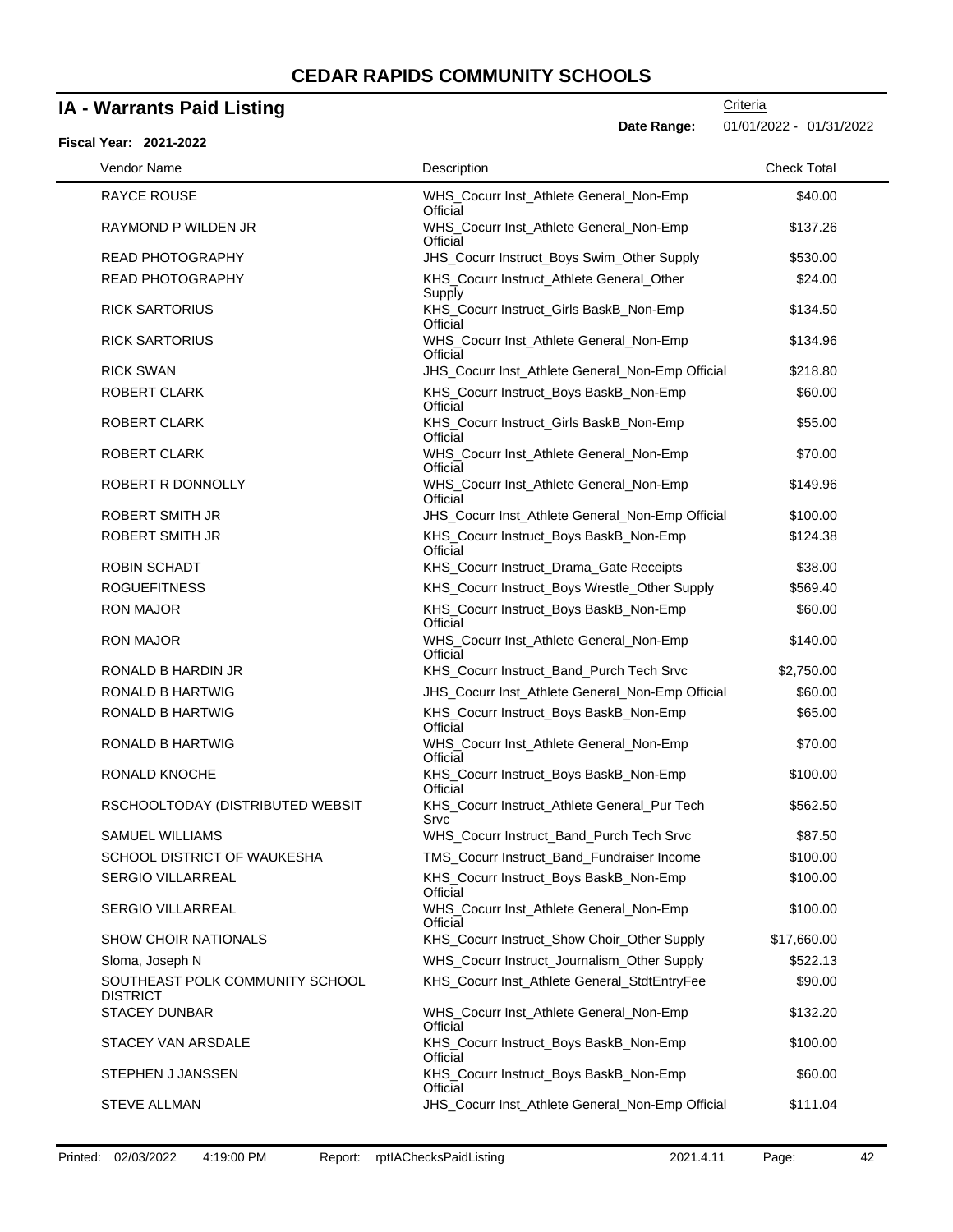### **IA - Warrants Paid Listing**

**Criteria** 

**Date Range:** 01/01/2022 - 01/31/2022

| <b>Fiscal Year: 2021-2022</b>        |                                                        |                    |
|--------------------------------------|--------------------------------------------------------|--------------------|
| Vendor Name                          | Description                                            | <b>Check Total</b> |
| <b>STEVE ALLMAN</b>                  | KHS_Cocurr Instruct_Girls BaskB_Non-Emp<br>Official    | \$100.00           |
| <b>STEVE COOPER</b>                  | WHS_Cocurr Inst_Athlete General_Non-Emp<br>Official    | \$70.00            |
| <b>STEVE WISE</b>                    | JHS_Cocurr Instruct_Boys BaskB_Non-Emp<br>Official     | \$125.00           |
| <b>STEVE WISE</b>                    | KHS_Cocurr Instruct_Girls BaskB_Non-Emp<br>Official    | \$55.00            |
| STEVEN M WAGNER                      | JHS_Cocurr Inst_Athlete General_Non-Emp Official       | \$74.26            |
| <b>STEVEN M WAGNER</b>               | KHS_Cocurr Instruct_Boys BaseB_Non-Emp<br>Official     | \$224.72           |
| <b>STEVEN M WAGNER</b>               | KHS_Cocurr Instruct_Girls BaskB_Non-Emp<br>Official    | \$129.72           |
| STEVEN PAUL SHANLEY                  | KHS_Cocurr Instruct_Show Choir-Fr_Other Prof<br>Srvc   | \$400.00           |
| <b>STEVEN PAUL SHANLEY</b>           | KHS_Cocurr Instruct_Show Choir-JV_Other Prof<br>Srvc   | \$1,400.00         |
| <b>TEAM FITZ GRAPHICS LLC</b>        | KHS_Cocurr Inst_Athlete Gen_Equip<br>\$500-\$4999/unit | \$1,366.25         |
| <b>TERRY LEE TURNER</b>              | JHS_Cocurr Instruct_Boys BaskB_Non-Emp<br>Official     | \$75.00            |
| <b>THOMAS MILLS</b>                  | KHS_Cocurr Instruct_Boys BaskB_Non-Emp<br>Official     | \$100.00           |
| <b>THOMAS RICHARD MCQUILLEN</b>      | JHS_Cocurr Inst_Athlete General_Non-Emp Official       | \$118.86           |
| TIMBERLAND PROMOTIONS                | KHS_Cocurr Instruct_Intermurals_Other Supply           | \$738.01           |
| TIMOTHY JOSEPH EBELING               | WHS_Cocurr Inst_Athlete General_Non-Emp<br>Official    | \$132.66           |
| <b>TIMOTHY KORTEMEYER</b>            | WHS_Cocurr Inst_Athlete General_Non-Emp<br>Official    | \$150.00           |
| <b>TODD AMBROSY</b>                  | JHS_Cocurr Inst_Athlete General_Non-Emp Official       | \$60.00            |
| <b>TODD AMBROSY</b>                  | KHS_Cocurr Instruct_Boys BaskB_Non-Emp<br>Official     | \$65.00            |
| TODD HUNT DBA: HUNT GRAPHIC INNO     | JHS_Cocurr Inst_Athlete General_Other Prof Srvc        | \$205.00           |
| <b>TODD RABEY</b>                    | KHS_Cocurr Instruct_Boys BaskB_Non-Emp<br>Official     | \$55.00            |
| <b>TODD RABEY</b>                    | KHS_Cocurr Instruct_Girls BaskB_Non-Emp<br>Official    | \$100.00           |
| <b>TRACY STONE</b>                   | WHS_Cocurr Inst_Athlete General_Non-Emp<br>Official    | \$70.00            |
| <b>TRAVIS PIERSON</b>                | KHS_Cocurr Instruct_Boys BaskB_Non-Emp<br>Official     | \$65.00            |
| <b>TRAVIS PIERSON</b>                | KHS Cocurr Instruct Girls BaskB Non-Emp<br>Official    | \$60.00            |
| TREASURER-STATE OF IOWA              | State Income Tax                                       | \$76.16            |
| TRESONA MULTIMEDIA LLC               | FMS_Cocurr Instruct_Show Choir_Other Supply            | \$270.00           |
| <b>TRESONA MULTIMEDIA LLC</b>        | WHS_Cocurr Instruct_Vocal Music_Other Supply           | \$280.00           |
| UNION COMMUNITY SCHOOL DISTRICT      | KHS_Cocurr Inst_Athlete General_StdtEntryFee           | \$140.00           |
| UNIVERSITY OF IOWA - DANCE MARATHON  | FMS_Cocurr Instruct_Cocurr Activity_Other Supply       | \$3,411.56         |
| UNIVERSITY OF IOWA - STUDENT BILLING | JHS_Cocurr Instruct_Student Gov't_Other Supply         | \$250.00           |
| UNIVERSITY OF NORTHERN IOWA - OF     | KHS_Cocurr Instruct_Band_StdtEntryFee                  | \$254.00           |
| UNIVERSITY OF NORTHERN IOWA - OF     | WHS_Cocurr Instruct_Band_Other Supply                  | \$192.00           |
| US BANK NATIONAL ASSOCIATION         | Due to General Fund                                    | \$868.13           |
| US BANK NATIONAL ASSOCIATION         | FMS_Cocurr Instruct_Admin_Other Supply                 | \$149.19           |
| US BANK NATIONAL ASSOCIATION         | FMS_Cocurr Instruct_Robotics_Other Supply              | \$27.97            |
|                                      |                                                        |                    |
| US BANK NATIONAL ASSOCIATION         | FMS_Cocurr Instruct_School Store_Other Supply          | \$32.48            |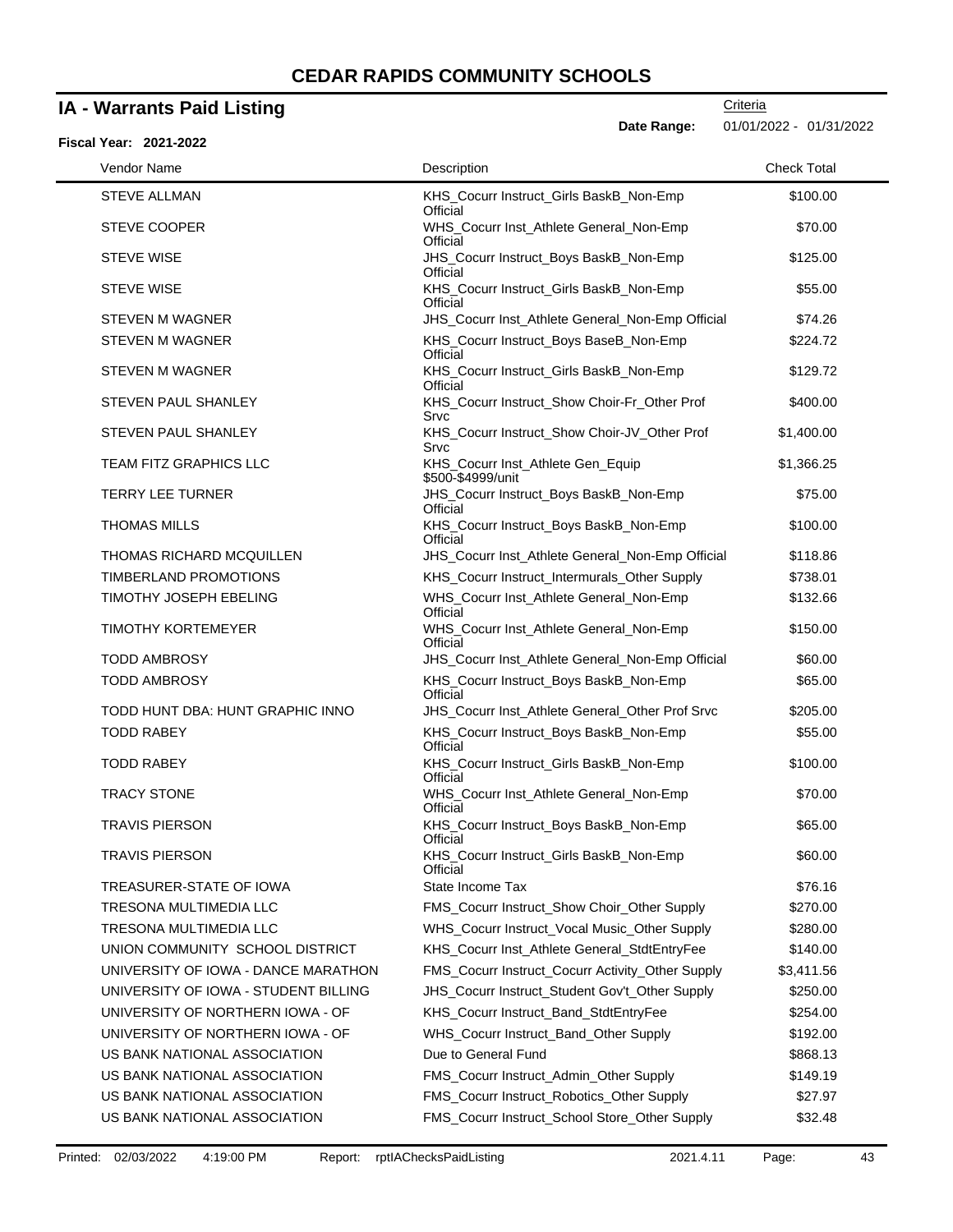### **IA - Warrants Paid Listing**

#### **Fiscal Year: 2021-2022**

**Date Range:** 01/01/2022 - 01/31/2022

| Vendor Name                  | Description                                           | <b>Check Total</b> |
|------------------------------|-------------------------------------------------------|--------------------|
| US BANK NATIONAL ASSOCIATION | HMS Cocurr Instruct Student Gov't Other Supply        | \$268.92           |
| US BANK NATIONAL ASSOCIATION | JHS_Cocurr Inst_Weight Room_Licen/RenewSW             | \$299.00           |
| US BANK NATIONAL ASSOCIATION | JHS_Cocurr Instruct_AthleteTrainer_Other Supply       | \$578.97           |
| US BANK NATIONAL ASSOCIATION | JHS_Cocurr Instruct_Boys BaseB_Other Supply           | \$254.84           |
| US BANK NATIONAL ASSOCIATION | JHS_Cocurr Instruct_Boys BaskB_Other Supply           | \$12.60            |
| US BANK NATIONAL ASSOCIATION | JHS_Cocurr Instruct_Boys Soccer_Other Supply          | \$381.60           |
| US BANK NATIONAL ASSOCIATION | JHS_Cocurr Instruct_Boys Wrestle_Other Supply         | \$855.00           |
| US BANK NATIONAL ASSOCIATION | JHS_Cocurr Instruct_Drama_Other Supply                | \$785.57           |
| US BANK NATIONAL ASSOCIATION | JHS_Cocurr Instruct_General_Other Supply              | \$23.99            |
| US BANK NATIONAL ASSOCIATION | JHS_Cocurr Instruct_Show Choir_Other Supply           | \$521.31           |
| US BANK NATIONAL ASSOCIATION | JHS_Cocurr Instruct_Social Studies_Subscription       | \$97.50            |
| US BANK NATIONAL ASSOCIATION | JHS_Cocurr Instruct_Student Gov't_Other Supply        | \$2,601.86         |
| US BANK NATIONAL ASSOCIATION | JHS_Cocurr Instruct_Weight Room_Other Supply          | \$252.99           |
| US BANK NATIONAL ASSOCIATION | KHS_Cocurr Inst_Show Choir-Freshman_Other<br>Supply   | \$231.72           |
| US BANK NATIONAL ASSOCIATION | KHS_Cocurr Instruct_Art_Other Supply                  | \$208.10           |
| US BANK NATIONAL ASSOCIATION | KHS_Cocurr Instruct_Athlete General_Other<br>Supply   | \$2,578.80         |
| US BANK NATIONAL ASSOCIATION | KHS_Cocurr Instruct_Comm Outreach_Other<br>Supply     | \$228.04           |
| US BANK NATIONAL ASSOCIATION | KHS_Cocurr Instruct_Dance Team_Other Supply           | \$665.28           |
| US BANK NATIONAL ASSOCIATION | KHS_Cocurr Instruct_Drama_Other Supply                | \$663.24           |
| US BANK NATIONAL ASSOCIATION | KHS_Cocurr Instruct_Show Choir - JV_Other<br>Supply   | \$117.59           |
| US BANK NATIONAL ASSOCIATION | KHS_Cocurr Instruct_Show Choir_Other Supply           | \$3,173.11         |
| US BANK NATIONAL ASSOCIATION | KHS_Cocurr Instruct_Special Olympics_Other<br>Supply  | \$181.16           |
| US BANK NATIONAL ASSOCIATION | KHS_Cocurr Instruct_Student Gov't_Other Supply        | \$399.99           |
| US BANK NATIONAL ASSOCIATION | KHS_Cocurr Instruct_Upstander Pledge_Other<br>Supply  | \$248.56           |
| US BANK NATIONAL ASSOCIATION | MHS_Cocurr Instruct_Activities-Genera_Other<br>Supply | \$89.57            |
| US BANK NATIONAL ASSOCIATION | MHS_Cocurr Instruct_Robotics_Other Supply             | \$661.62           |
| US BANK NATIONAL ASSOCIATION | MMS_Cocurr Instruct_General_Other Supply              | \$98.27            |
| US BANK NATIONAL ASSOCIATION | MMS_Cocurr Instruct_Show Choir_Other Supply           | \$965.49           |
| US BANK NATIONAL ASSOCIATION | TMS_Cocurr Instruct_Drama_Other Supply                | \$558.52           |
| US BANK NATIONAL ASSOCIATION | TMS_Cocurr Instruct_Remedial Needs_Other<br>Supply    | \$248.90           |
| US BANK NATIONAL ASSOCIATION | TMS_Cocurr Instruct_Student Gov't_Other Supply        | \$475.89           |
| US BANK NATIONAL ASSOCIATION | WHS_Cocurr Instruct_Athlete General_Other<br>Supply   | \$738.38           |
| US BANK NATIONAL ASSOCIATION | WHS_Cocurr Instruct_AthleteTrainer_Other Supply       | \$3.26             |
| US BANK NATIONAL ASSOCIATION | WHS_Cocurr Instruct_Band_Other Supply                 | \$195.00           |
| US BANK NATIONAL ASSOCIATION | WHS_Cocurr Instruct_Boys Track_Other Supply           | \$221.76           |
| US BANK NATIONAL ASSOCIATION | WHS_Cocurr Instruct_Boys Wrestle_Other Supply         | \$311.70           |
| US BANK NATIONAL ASSOCIATION | WHS_Cocurr Instruct_Business Club_Other Supply        | \$453.47           |
| US BANK NATIONAL ASSOCIATION | WHS_Cocurr Instruct_Drama_Other Supply                | \$319.84           |
| US BANK NATIONAL ASSOCIATION | WHS_Cocurr Instruct_Speech_Other Supply               | \$85.25            |
| US BANK NATIONAL ASSOCIATION | WHS_Cocurr Instruct_Student Gov't_Other Supply        | \$2,844.53         |